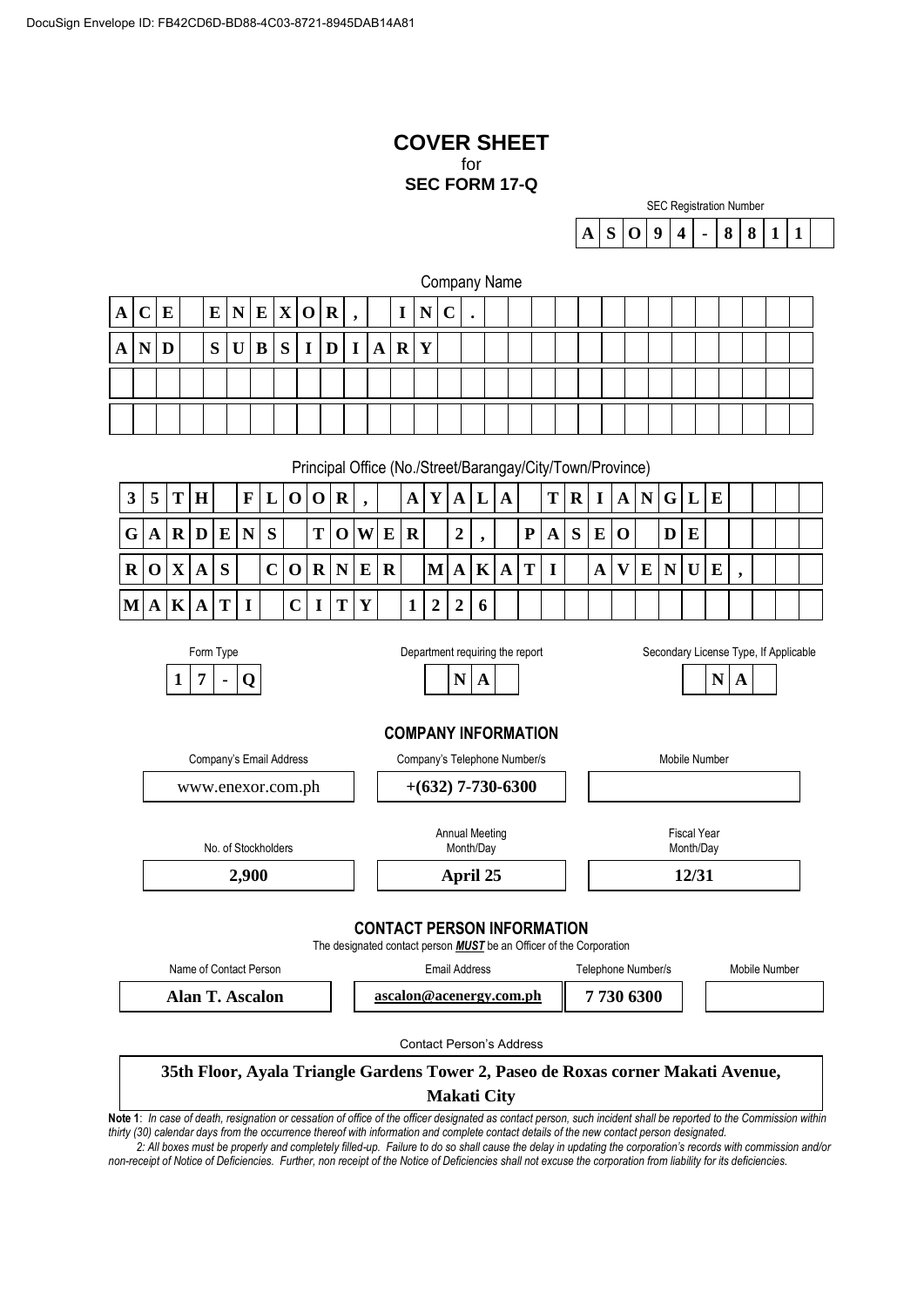# **SECURITIES AND EXCHANGE COMMISSION**

# **SEC FORM 17-Q**

# **QUARTERLY REPORT PURSUANT TO SECTION 17 OF THE SECURITIES REGULATION CODE AND SRC RULE 17(2)(b) THEREUNDER**

- 1. For the quarterly period ended **March 31, 2022**
- 2. Commission identification number **AS094-8811**
- 3. BIR Tax Identification No. **004-500-964-000**
- 4. Exact name of issuer as specified in its charter **ACE ENEXOR, INC.**
- 5. Province, country or other jurisdiction of incorporation or organization **Metro Manila**
- 6. Industry Classification Code: (SEC Use Only)
- 7. Address of issuer's business address Postal Code **35th Floor, Ayala Triangle Gardens Tower 2, Paseo de Roxas corner Makati Avenue, Makati City, 1226**
- 8. Issuer's telephone number, including area code **+(632) 7-730-6300**
- 9. Former name, former address and former fiscal year, if changed since last report
- 10. Securities registered pursuant to Sections 8 and 12 of the Code, or Sections 4 and 8 of the RSA

 Number of shares of common stock outstanding **250,000,001 shares** Amount of debt outstanding **None registered in the Philippine SEC and listed In PDEX/others**

11. Are any or all of the securities listed on a Stock Exchange?

Yes [**X**] No [ ]

If yes, state the name of such Stock Exchange and the class/es of securities listed therein: **Philippine Stock Exchange Common**

12. Indicate by check mark whether the registrant:

(a) has filed all reports required to be filed by Section 17 of the Code and SRC Rule 17 thereunder or Sections 11 of the RSA and RSA Rule 11(a)-1 thereunder, and Sections 26 and 141 of the Corporation Code of the Philippines, during the preceding twelve (12) months (or for such shorter period the registrant was required to file such reports)

Yes [**X**] No [ ]

(b) has been subject to such filing requirements for the past ninety (90) days.

Yes [**X]** No [ ]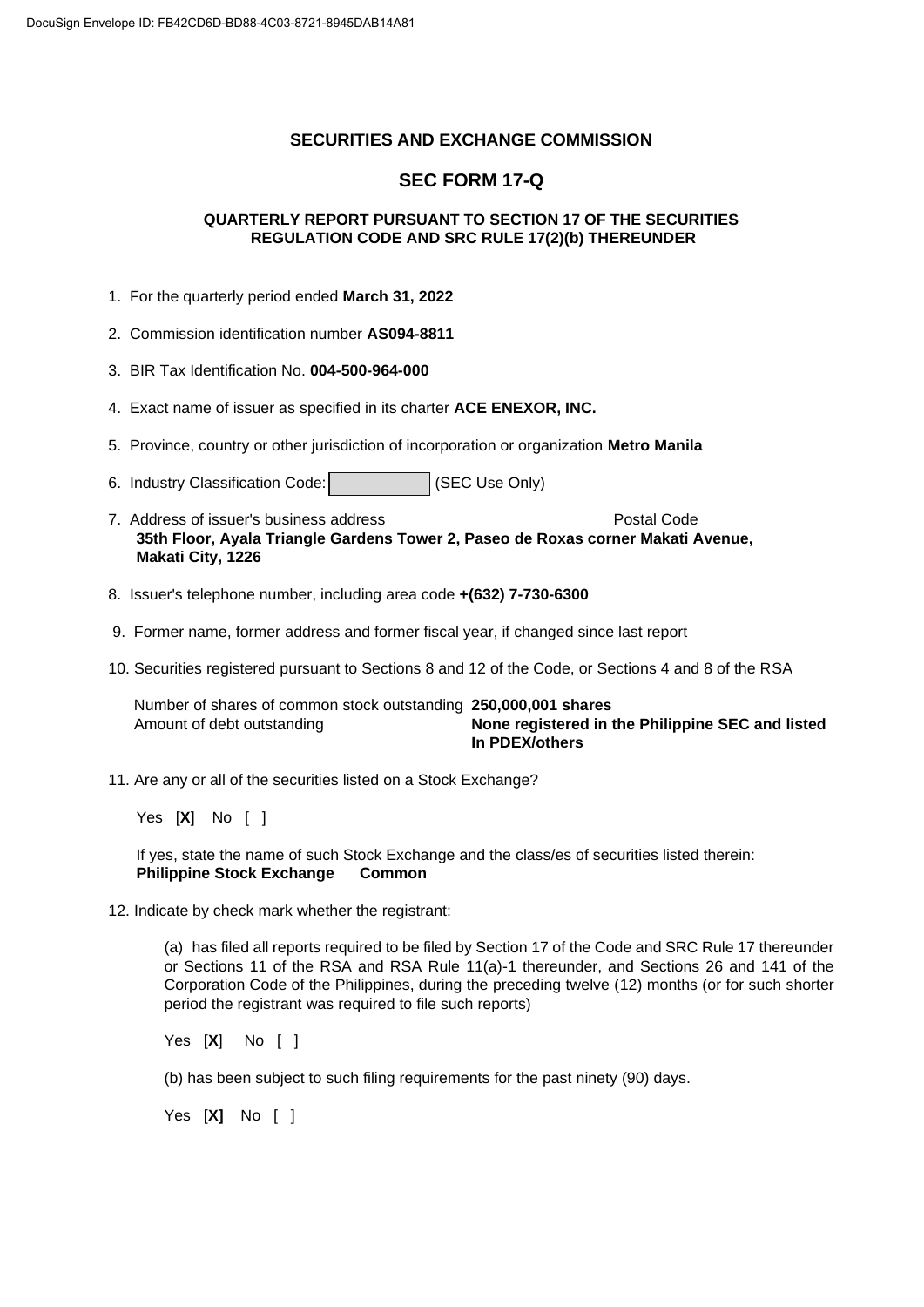# **PART I--FINANCIAL INFORMATION**

# **Item 1. Financial Statements.**

Please refer to attached ANNEX "A"

**Item 2. Management's Discussion and Analysis of Financial Condition and Results of Operations.** 

Please refer to attached ANNEX "B"

# **PART II--OTHER INFORMATION**

Please refer to attached ANNEX "C"

# **SIGNATURES**

Pursuant to the requirements of Section 17 of the Securities Regulation Code and Section 141 of the Corporation Code, this report is signed on behalf of the issuer by the undersigned, thereunto duly authorized, in the City of Makati on May 11, 2022.

**ACE ENEXOR, INC.** 

Parlin S. Q - 8.

**ROLANDO J. PAULINO, JR.** President and Chief Executive Officer

Am ag & By

**MARIA CORAZON G. DIZON**  Treasurer and Chief Financial Officer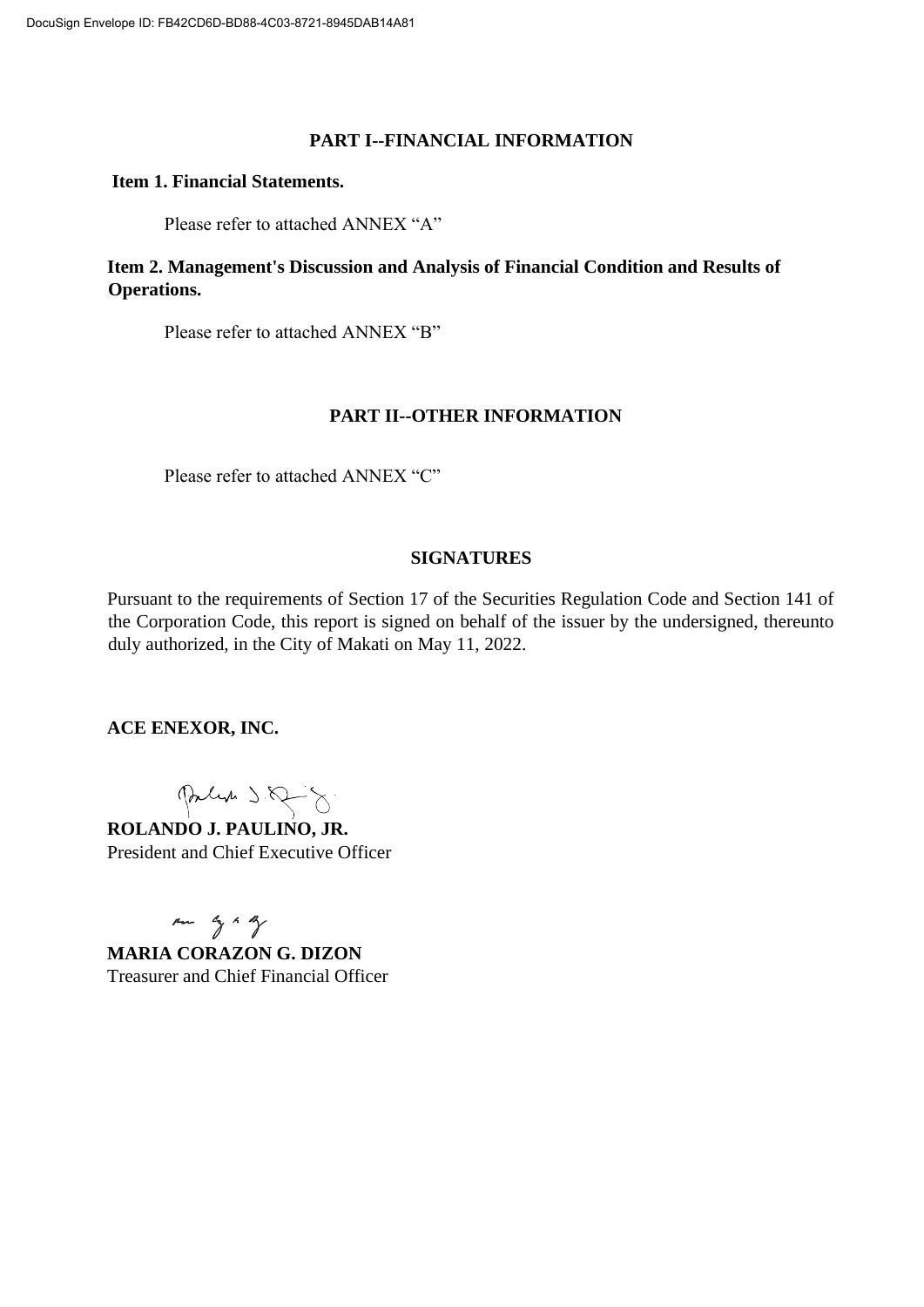Annex A

ACE Enexor, Inc. and Subsidiary

Unaudited Interim Condensed Consolidated Financial Statements as at March 31, 2022 (with Comparative Audited Figures as at December 31, 2021) and for the three-month periods ended March 31, 2022 and 2021.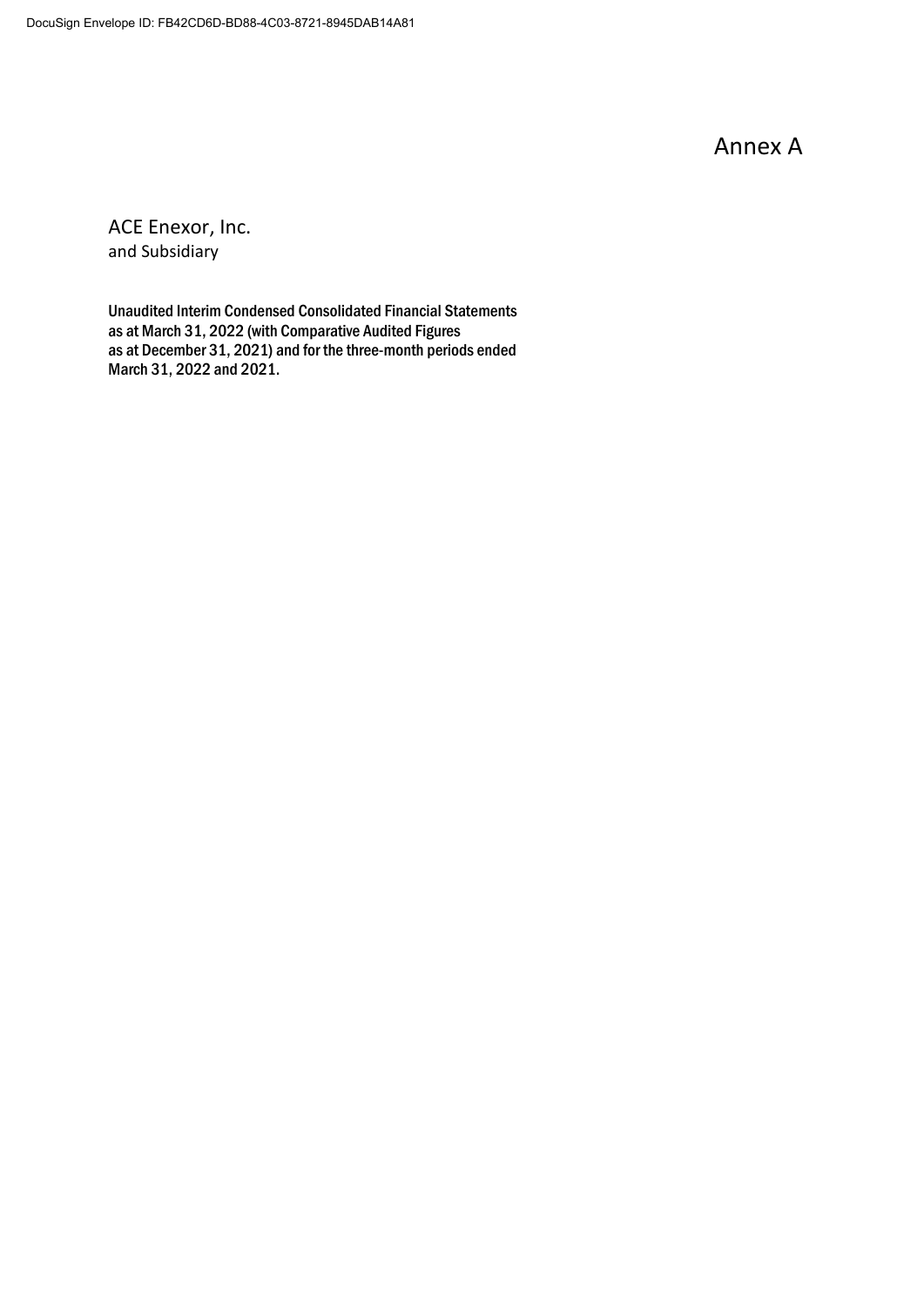# **ACE ENEXOR, INC. AND SUBSIDIARY UNAUDITED INTERIM CONSOLIDATED STATEMENTS OF FINANCIAL POSITION**

|                                                                                  | March 31                 | December 31     |
|----------------------------------------------------------------------------------|--------------------------|-----------------|
|                                                                                  | 2022                     | 2021            |
|                                                                                  | (Unaudited)              | (Audited)       |
| <b>ASSETS</b>                                                                    |                          |                 |
| <b>Current Assets</b>                                                            |                          |                 |
| Cash (Note 4)                                                                    | P <sub>16</sub> ,076,805 | P22,993,727     |
| Receivables (Notes 5 and 15)                                                     | 27,601                   | 226,443         |
| Other current assets                                                             | 24,399                   | 24,399          |
| <b>Total Current Assets</b>                                                      | 16,128,805               | 23,244,569      |
| <b>Noncurrent Assets</b>                                                         |                          |                 |
| Investment in a joint venture (Note 6)                                           | 120, 138, 785            |                 |
| Property and equipment (Note 7)                                                  | 407,018                  | 448,957         |
| Deferred exploration costs (Note 8)                                              | 56,438,707               | 55,676,987      |
| <b>Total Noncurrent Assets</b>                                                   | 176,984,510              | 56,125,944      |
| <b>TOTAL ASSETS</b>                                                              | P193,113,315             | P79,370,513     |
|                                                                                  |                          |                 |
| <b>LIABILITIES AND EQUITY</b>                                                    |                          |                 |
| <b>Current Liability</b>                                                         |                          |                 |
| Accrued expenses and other current liabilities (Note 9)                          | P69,111,580              | P66,594,341     |
| Short-term loans (Notes 9 and 10)                                                | 127,000,000              |                 |
| <b>Total Liabilities</b>                                                         | 196,111,580              | 66,594,341      |
|                                                                                  |                          |                 |
| <b>Equity</b>                                                                    |                          |                 |
| Attributable to Equity Holders of the Parent Company:<br>Capital stock (Note 11) | 250,000,001              | 250,000,001     |
| Deficit                                                                          | (248, 417, 269)          | (232, 593, 692) |
|                                                                                  | 1,582,732                | 17,406,309      |
| Non-controlling interest (Note 14)                                               | (4,580,997)              | (4,630,137)     |
| Total Equity/(Capital Deficiency)                                                | (2,998,265)              | 12,776,172      |
| <b>TOTAL LIABILITIES AND EQUITY</b>                                              | P193,113,315             | P79,370,513     |
|                                                                                  |                          |                 |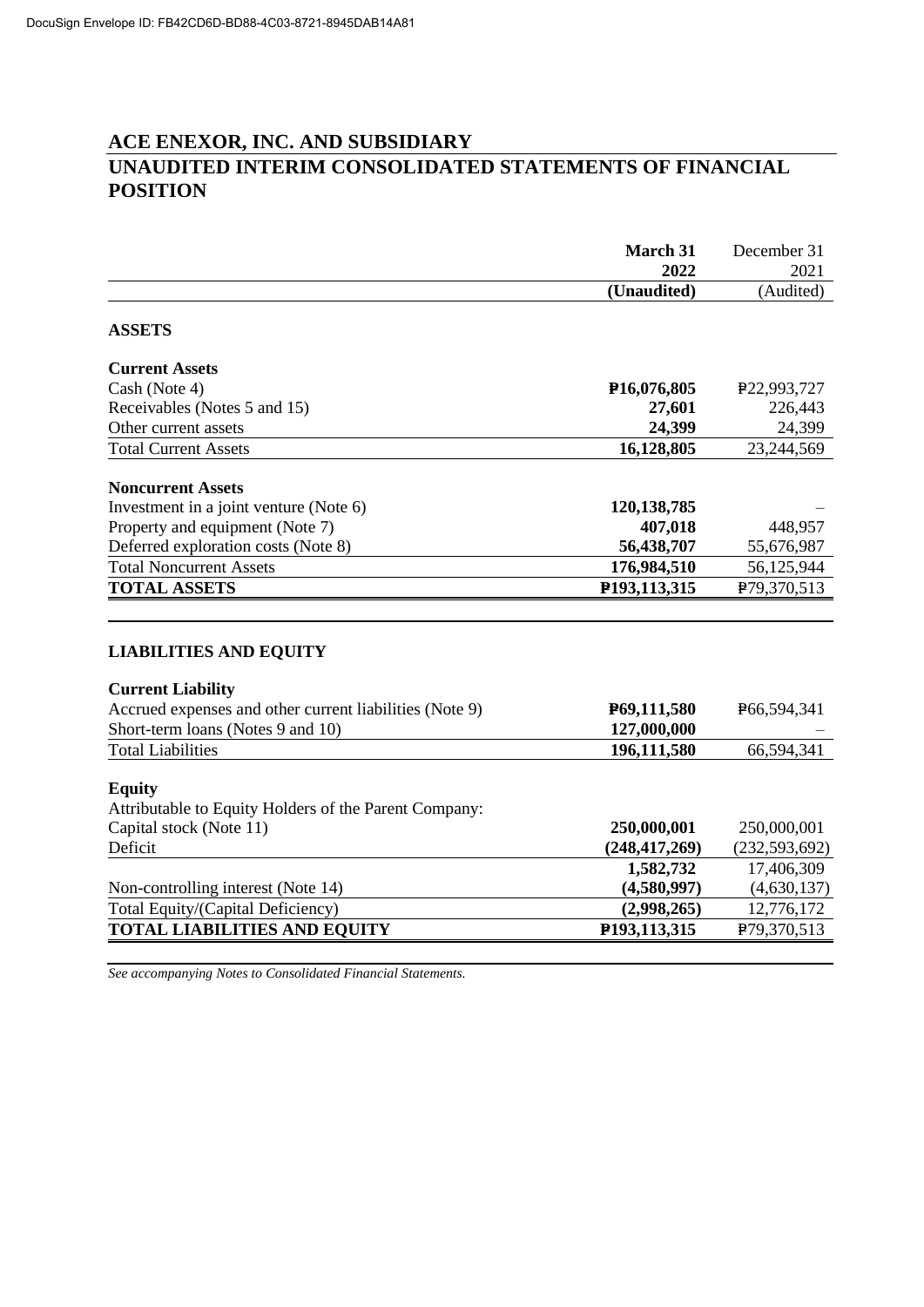# **ACE ENEXOR, INC. AND SUBSIDIARY UNAUDITED INTERIM CONSOLIDATED STATEMENTS OF COMPREHENSIVE INCOME**

| For the three months ended March 31 |                                                                                                                                |  |  |  |  |
|-------------------------------------|--------------------------------------------------------------------------------------------------------------------------------|--|--|--|--|
| 2022                                | 2021                                                                                                                           |  |  |  |  |
| (Unaudited)                         | (Unaudited)                                                                                                                    |  |  |  |  |
|                                     |                                                                                                                                |  |  |  |  |
|                                     | P <sub>2</sub> ,114,339                                                                                                        |  |  |  |  |
|                                     | 302,650                                                                                                                        |  |  |  |  |
| 488,853                             | 18,627                                                                                                                         |  |  |  |  |
|                                     |                                                                                                                                |  |  |  |  |
| 41,939                              | 42,558                                                                                                                         |  |  |  |  |
| 32,102                              |                                                                                                                                |  |  |  |  |
| 16,204                              | 23,379,340                                                                                                                     |  |  |  |  |
| 7,000                               |                                                                                                                                |  |  |  |  |
| 85,182                              | 9,094                                                                                                                          |  |  |  |  |
| 8,366,080                           | 25,866,608                                                                                                                     |  |  |  |  |
|                                     |                                                                                                                                |  |  |  |  |
|                                     |                                                                                                                                |  |  |  |  |
|                                     |                                                                                                                                |  |  |  |  |
|                                     | (595)                                                                                                                          |  |  |  |  |
|                                     |                                                                                                                                |  |  |  |  |
| 7,408,357                           | (595)                                                                                                                          |  |  |  |  |
| 15,774,437                          | 25,866,013                                                                                                                     |  |  |  |  |
|                                     |                                                                                                                                |  |  |  |  |
|                                     |                                                                                                                                |  |  |  |  |
| 15,774,437                          | 25,866,013                                                                                                                     |  |  |  |  |
|                                     |                                                                                                                                |  |  |  |  |
| P <sub>15</sub> , 774, 437          | P <sub>25</sub> ,866,013                                                                                                       |  |  |  |  |
|                                     |                                                                                                                                |  |  |  |  |
|                                     | P <sub>25</sub> ,462,835                                                                                                       |  |  |  |  |
|                                     | 403,178                                                                                                                        |  |  |  |  |
| P15,774,437                         | P <sub>25</sub> ,866,013                                                                                                       |  |  |  |  |
| P <sub>0.063</sub>                  | P <sub>0.102</sub>                                                                                                             |  |  |  |  |
|                                     | P6,406,000<br>1,092,000<br>196,800<br>6,644,255<br>1,038,182<br>(271, 472)<br>(2,608)<br>P <sub>15</sub> ,823,577<br>(49, 140) |  |  |  |  |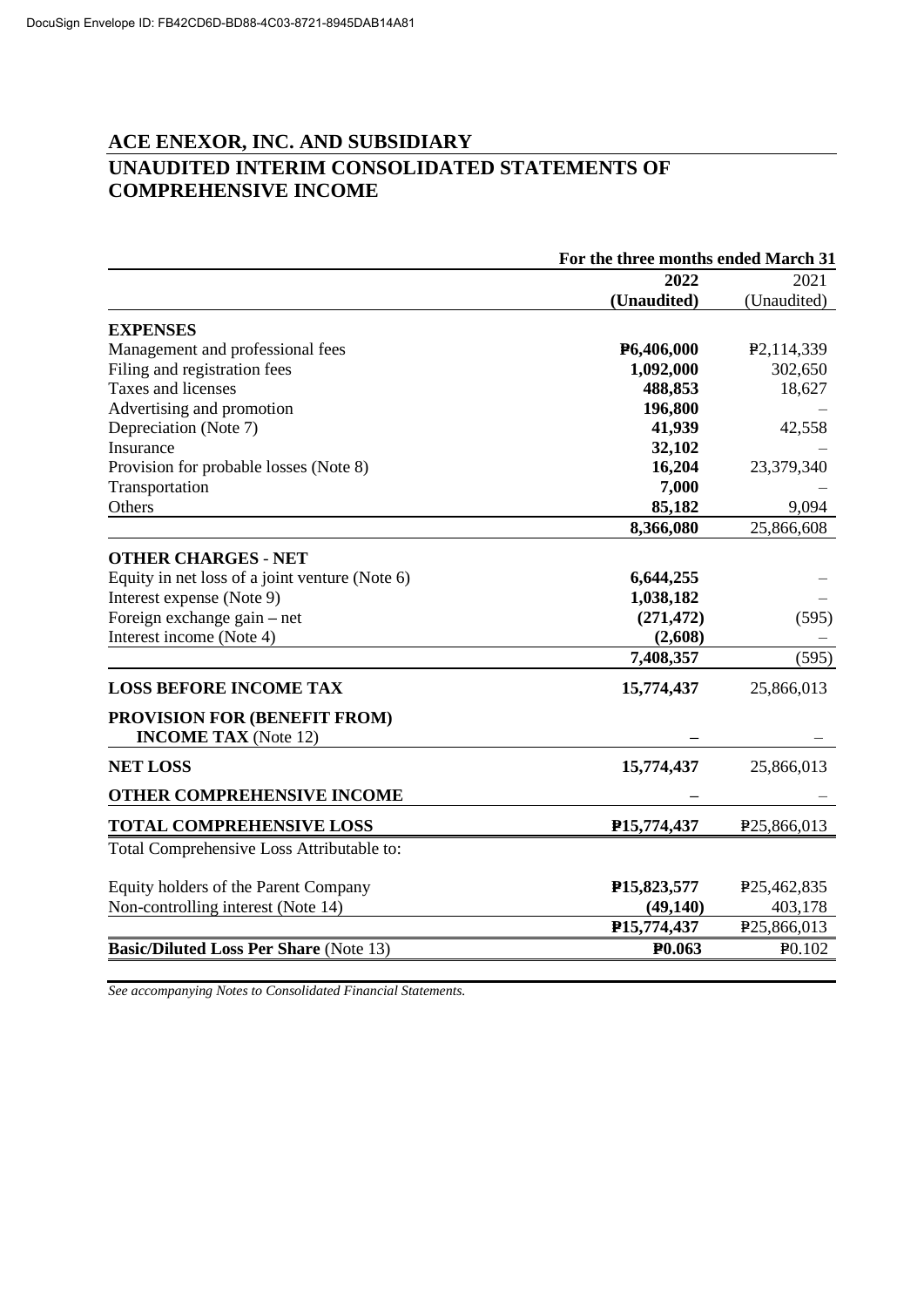# **ACE ENEXOR, INC. AND SUBSIDIARY UNAUDITED INTERIM CONSOLIDATED STATEMENTS OF CHANGES IN EQUITY/(CAPITAL DEFICIENCY) FOR THE THREE MONTHS ENDED MARCH 31, 2022 AND 2021**

|                                                                                 |                           | <b>Attributable to Equity Holders of the Parent Company</b> |                            |                             |                            |
|---------------------------------------------------------------------------------|---------------------------|-------------------------------------------------------------|----------------------------|-----------------------------|----------------------------|
|                                                                                 | Capital<br><b>Stock</b>   |                                                             |                            | Non-controlling<br>Interest |                            |
|                                                                                 | (Note $11$ )              | Deficit                                                     | Total                      | (Note $14$ )                | <b>Total Equity</b>        |
| <b>BALANCES AT JANUARY 1, 2022</b><br>Total comprehensive loss/net loss for the | P250,000,001              | (P232, 593, 692)                                            | P <sub>17</sub> ,406,309   | (P4, 630, 137)              | P <sub>12</sub> , 776, 172 |
| period                                                                          |                           | (15,823,577)                                                | (15,823,577)               | 49,140                      | (15,774,437)               |
| <b>BALANCES AT MARCH 31, 2022</b>                                               | P <sub>250</sub> ,000,001 | (P248, 417, 269)                                            | P <sub>1.582</sub> .732    | (P4,580,997)                | (P2,998,265)               |
| <b>BALANCES AT JANUARY 1, 2021</b><br>Total comprehensive loss/net loss for the | P <sub>250</sub> ,000,001 | (P194,808,886)                                              | P55,191,115                | (P2, 223, 984)              | P <sub>52</sub> , 967, 131 |
| period                                                                          | -                         | (25, 462, 835)                                              | (25, 462, 835)             | (403.178)                   | (25,866,013)               |
| <b>BALANCES AT MARCH 31, 2021</b>                                               | P <sub>250</sub> ,000,001 | (P220, 271, 721)                                            | P <sub>29</sub> , 728, 280 | (P2,627,162)                | P <sub>27</sub> , 101, 118 |
|                                                                                 |                           |                                                             |                            |                             |                            |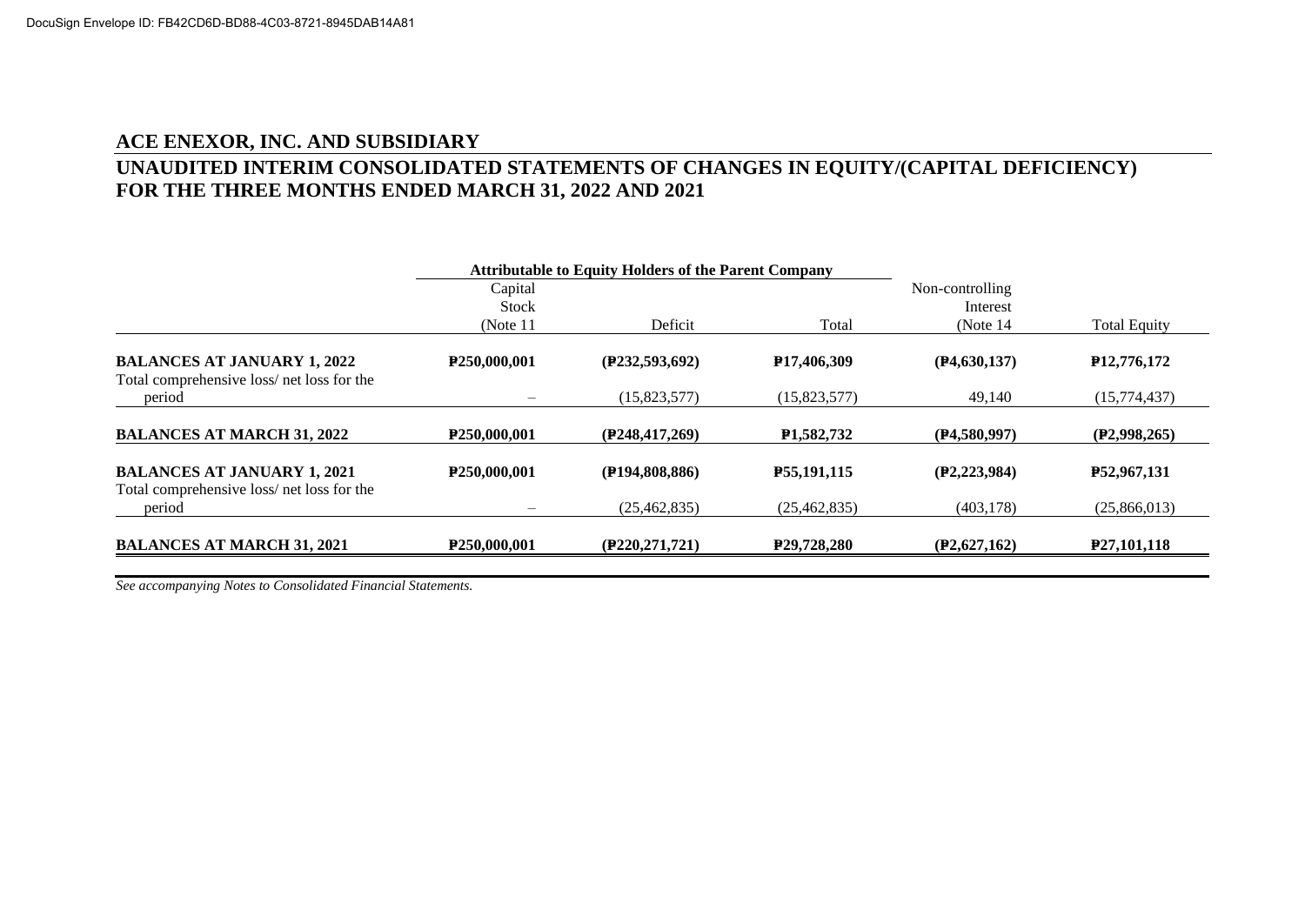# **ACE ENEXOR, INC. AND SUBSIDIARY UNAUDITED INTERIM CONSOLIDATED STATEMENTS OF CASH FLOWS**

|                                                | <b>Three months ended March 31</b> |               |  |
|------------------------------------------------|------------------------------------|---------------|--|
|                                                | 2022                               | 2021          |  |
|                                                | (Unaudited)                        | (Unaudited)   |  |
| <b>CASH FLOWS FROM OPERATING</b>               |                                    |               |  |
| <b>ACTIVITIES</b>                              |                                    |               |  |
| Loss before income tax                         | (P15, 774, 437)                    | (P25,866,013) |  |
| Adjustments for:                               |                                    |               |  |
| Equity in net losses of joint venture (Note 6) | 6,644,255                          |               |  |
| Interest expense (Note 9)                      | 1,038,182                          |               |  |
| Unrealized foreign exchange gain – net         | 271,472                            | 595           |  |
| Depreciation (Note 7)                          | 41,939                             | 42,558        |  |
| Interest income (Note 4)                       | 2,608                              |               |  |
| Provision for probable losses (Note 8)         | 16,204                             | 23,379,340    |  |
| Operating loss before working capital changes  | (7, 759, 777)                      | (2,443,520)   |  |
| Decrease (increase) in:                        |                                    |               |  |
| Receivables                                    | 198,842                            |               |  |
| Other current assets                           |                                    | (40,260)      |  |
| Increase (decrease) in accrued expenses and    |                                    |               |  |
| other current liabilities                      | (3,420,050)                        | 8,321,566     |  |
| Cash from (used in) operations                 | (10,980,985)                       | 5,837,786     |  |
| Interest received                              | (2,608)                            |               |  |
| Net cash used in (generated from) operating    |                                    |               |  |
| activities                                     | (10,983,593)                       | 5,837,786     |  |
| <b>CASH FLOWS FROM INVESTING</b>               |                                    |               |  |
| <b>ACTIVITIES</b>                              |                                    |               |  |
| Additions to:                                  |                                    |               |  |
| Investment in a joint venture (Note 6)         | (126, 783, 040)                    |               |  |
| Deferred exploration costs (Note 8)            | (777, 924)                         | (1,953,031)   |  |
| Net cash used in investing activities          | (127, 560, 964)                    | (1,953,031)   |  |
| <b>CASH FLOWS FROM A FINANCING</b>             |                                    |               |  |
| <b>ACTIVITIES</b>                              |                                    |               |  |
| Availments of short-term loans (Note 9)        | 127,000,000                        |               |  |
| Increases in due to related parties            | 4,899,107                          |               |  |
| Net cash from financing activities             | 131,899,107                        |               |  |
| NET INCREASE (DECREASE) IN CASH                | (6,645,450)                        | 3,884,755     |  |
| <b>EFFECT OF EXCHANGE RATE CHANGES</b>         |                                    |               |  |
| <b>ON CASH</b>                                 | (271, 472)                         | (595)         |  |
| <b>CASH AT BEGINNING OF PERIOD</b>             | 22,993,727                         | 27,515,014    |  |
| CASH AND CASH EQUIVALENTS AT END               |                                    |               |  |
| <b>OF PERIOD</b> (Note 4)                      | P <sub>16</sub> ,076,805           | P31,399,174   |  |
|                                                |                                    |               |  |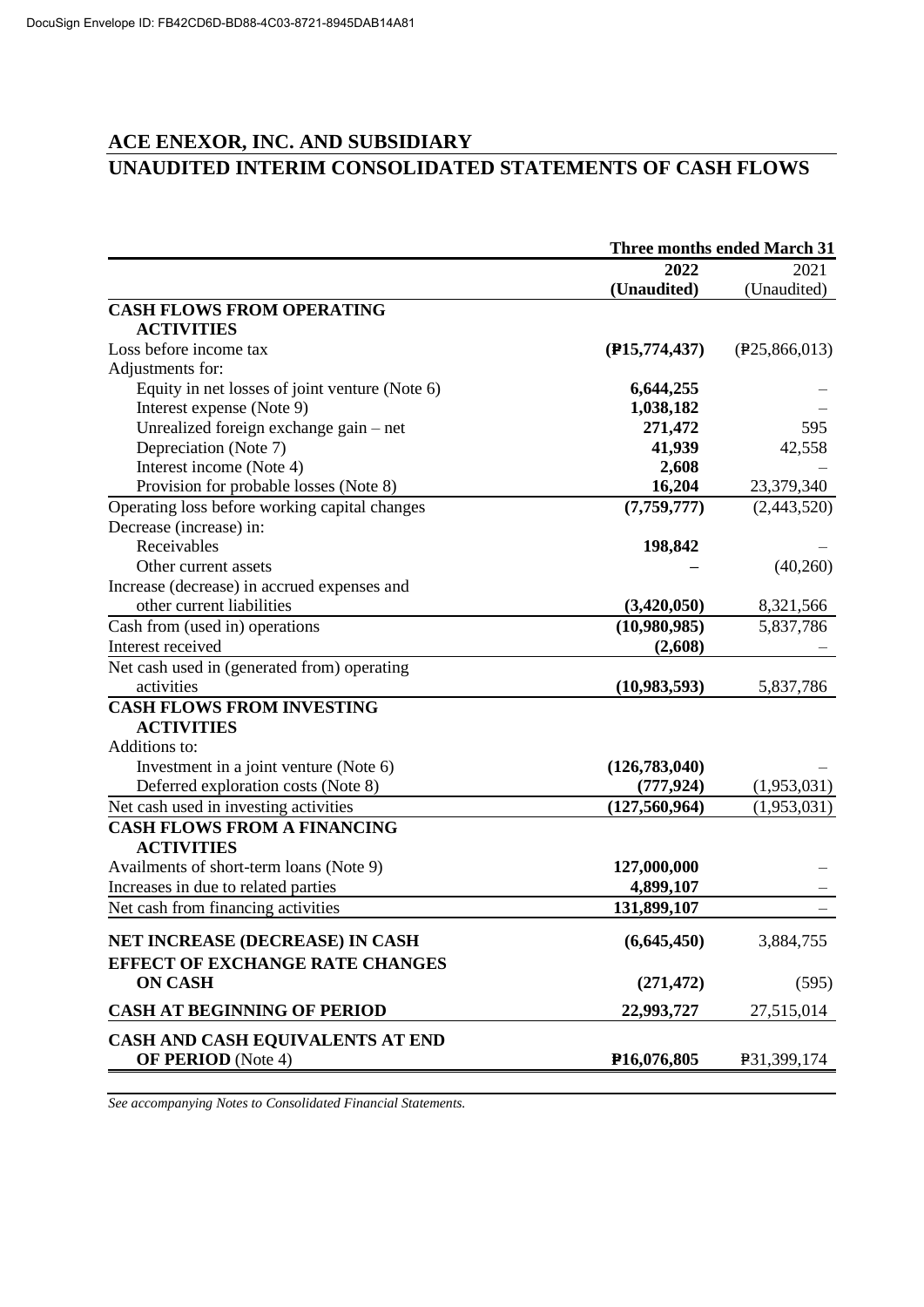# **ACE ENEXOR, INC. AND SUBSIDIARY NOTES TO UNAUDITED INTERIM CONSOLIDATED FINANCIAL STATEMENTS**

# 1. **Corporate Information**

ACE Enexor, Inc. ("ACEX" or "the Parent Company") and Palawan55 Exploration & Production Corporation (Palawan55 or the Subsidiary), collectively referred to as "the Group", were incorporated in the Philippines on September 28, 1994 and November 16, 2012, respectively, to engage in oil and gas exploration, exploitation and production. The Parent Company's primary purpose also includes generally engaging in the business of power generation. Palawan55 is 69.35% owned by the Parent Company.

The Parent Company and the Subsidiary are 75.92% and 30.65% directly owned, respectively, by AC Energy Corporation ("ACEN" or the Intermediate Parent Company). The ultimate parent company is Mermac, Inc. ACEN and Mermac, Inc. are both incorporated and domiciled in the Philippines. Both ACEX and Palawan55 are domiciled in the Philippines and have not yet started commercial operations as at May 11, 2022.

On August 14, 2014, the Philippine Securities and Exchange Commission ("SEC") approved the registration of shares of the Parent Company. On August 28, 2014, the Parent Company listed its shares at the Philippine Stock Exchange by way of introduction.

On May 31, 2017, the SEC approved the amendment of the Parent Company's Articles of Incorporation to change its corporate name to PHINMA Petroleum and Geothermal, Inc. and to include in its primary and secondary purposes the exploration and development of geothermal resources.

On February 7, 2019, Philippine Investment Management ("PHINMA"), Inc., PHINMA Corporation (collectively, the "PHINMA Group") and AC Energy and Infrastructure Corporation ("ACEIC", formerly AC Energy, Inc.) signed an investment agreement for ACEIC's acquisition of the PHINMA Group's 51.476% stake in ACEN via a secondary share sale through the Philippine Stock Exchange (PSE). On June 24, 2019, the PSE confirmed the special block sale of ACEN shares to ACEIC.

ACEN conducted a Voluntary Tender Offer of ACEX shares on May 20, 2019 to June 19, 2019, with  $3,332$  ACEX public shares tendered during the tender offer period at P2.44 per share. On June 24, 2019, ACEN acquired the shares of PHINMA, Inc. and PHINMA Corporation in ACEX representing 25.18% of ACEX's total outstanding stock. The transaction increased ACEN's direct ownership over ACEX from 50.74% as at December 31, 2018 to 75.92% as at December 31, 2020 and 2019.

On July 23, 2019, the Board of Directors (BOD) of ACEX approved the following amendments to the articles of incorporation of ACEX:

- Change in corporate name to ACE Enexor, Inc. to reflect the change in the ownership of the Intermediate Parent Company; and
- Change in the principal office of the Parent Company to  $4<sup>th</sup>$  Floor, 6750 Office Tower, Ayala Ave., Makati City for alignment, operational and management efficiency.

During the Annual Stockholders' Meeting held on September 17, 2019, the stockholders approved and adopted the amendments.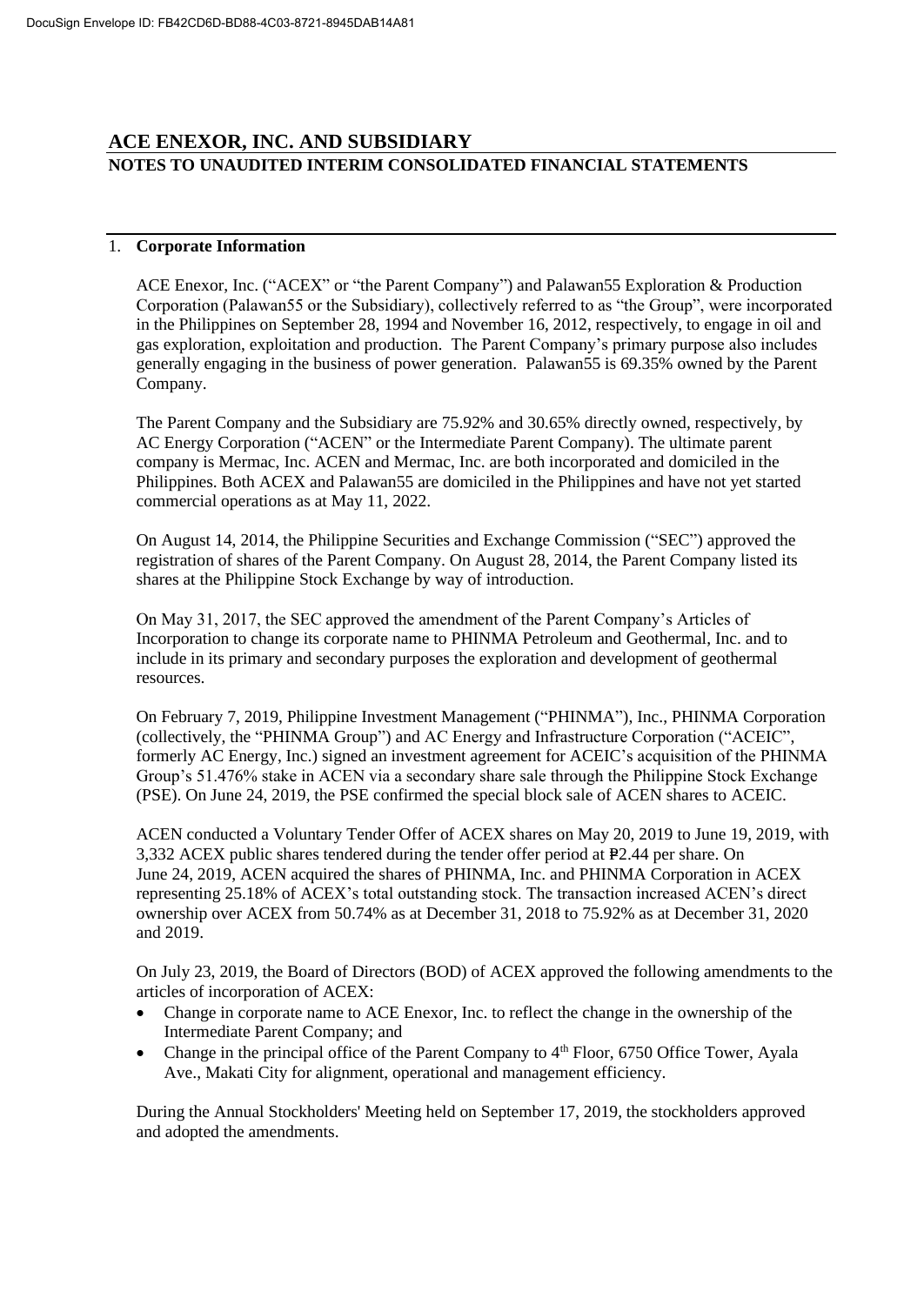On November 11, 2019, the SEC approved the proposed changes in the articles of incorporation of the Parent Company.

On March 9, 2022, the Parent Company BOD approved the amendment to the Articles of Incorporation and By-laws to change the corporate name of the Parent Company from "ACE Enexor, Inc." to "ENEX Energy Corp."

#### Status of Operation

The Group has not started its commercial operations as at March 31, 2022. As a result, the Group incurred net losses of  $P15,774,437$  for the three-month period ended March 31, 2022, resulting in capital deficiency of P2,998,265 as at March 31, 2022. In addition, the Group's current liabilities exceeded its current assets by  $P179,982,775$  as at March 31, 2022. These conditions indicate that a material uncertainty exists that may cast significant doubt on the Group's ability to continue as a going concern, and therefore, the Group may be unable to realize its assets and discharge its liabilities in the normal course of business.

In response, the Group's shareholders have committed to provide continuing financial support to the Group. The Group's shareholders further confirm that the repayment of third party payables shall not be demanded until such time that the Group is in a position to repay the amount without prejudicing its ability to continue as a going concern. As such, the Group's financial statements were prepared on a going concern basis.

#### *Property for shares swap between ACEX and ACEN*

On October 18, 2021, the ACEN BOD announced the transitioning of ACEN's power generation portfolio to 100% renewable energy by 2025, and a commitment to spin-off all its thermal assets by 2025. For this purpose, the ACEN Board approved the infusion of certain thermal assets into ACEX in the form of a property-for-share swap.

On the same date, the ACEX BOD approved the property-for-share swap with ACEN whereby ACEN will assign 100% of its equity in Palawan55 Exploration & Production Corporation (Palawan55), Bulacan Power Generation Corporation (BPGC), One Subic Power Generation Corporation (OSPGC), CIP II Power Corporation (CIP II), and Ingrid3 Power Corp. (Ingrid 3), valued at P<sub>3.39</sub> billion, in exchange for 339 million primary shares to be issued by the Parent Company to ACEN at a price of  $P10.00$  per share, as supported by a fairness opinion from FTI Consulting Philippines, Inc. and subject to compliance with applicable regulatory requirements.

As a result of the issuance of primary shares to ACEN, the ACEX BOD also approved the conduct of a Stock Rights Offer (SRO) of up to 105 million of ACEX's shares at P10.00 per share, subject to regulatory approvals. The ACEN BOD approved the underwriting of this SRO in relation to the share swap.

On December 29, 2021, ACEX and ACEN signed the Deed of Assignment wherein ACEX will issue 339,076,058 shares of stock in ACEX to ACEN at an issue price of ₱10 per share in exchange for the following properties of ACEN: (a) 3,064,900 common shares in Palawan55 with a par value of  $\overline{P}100$ per share, comprising 30.65% of the issued and outstanding shares in Palawan55; (b) 6,000,000 common shares in BPGC representing 100% of the issued and outstanding shares in BPGC; (c) 6,351,000 common shares in CIP II with a par value of  $\overline{P}50$  per share representing 100% of the issued and outstanding shares in CIP II; (d) 3,600,000 redeemable preferred shares in Ingrid3, a special purpose vehicle for the development of a new power project, with a par value of  $\mathbb{P}1$  per share, representing 100% of the issued and outstanding redeemable preferred shares in Ingrid 3; and (e) 33,493,366 common shares in OSPGC with a par value of ₱1 per share representing 17.13% of the issued and outstanding shares in OSPGC.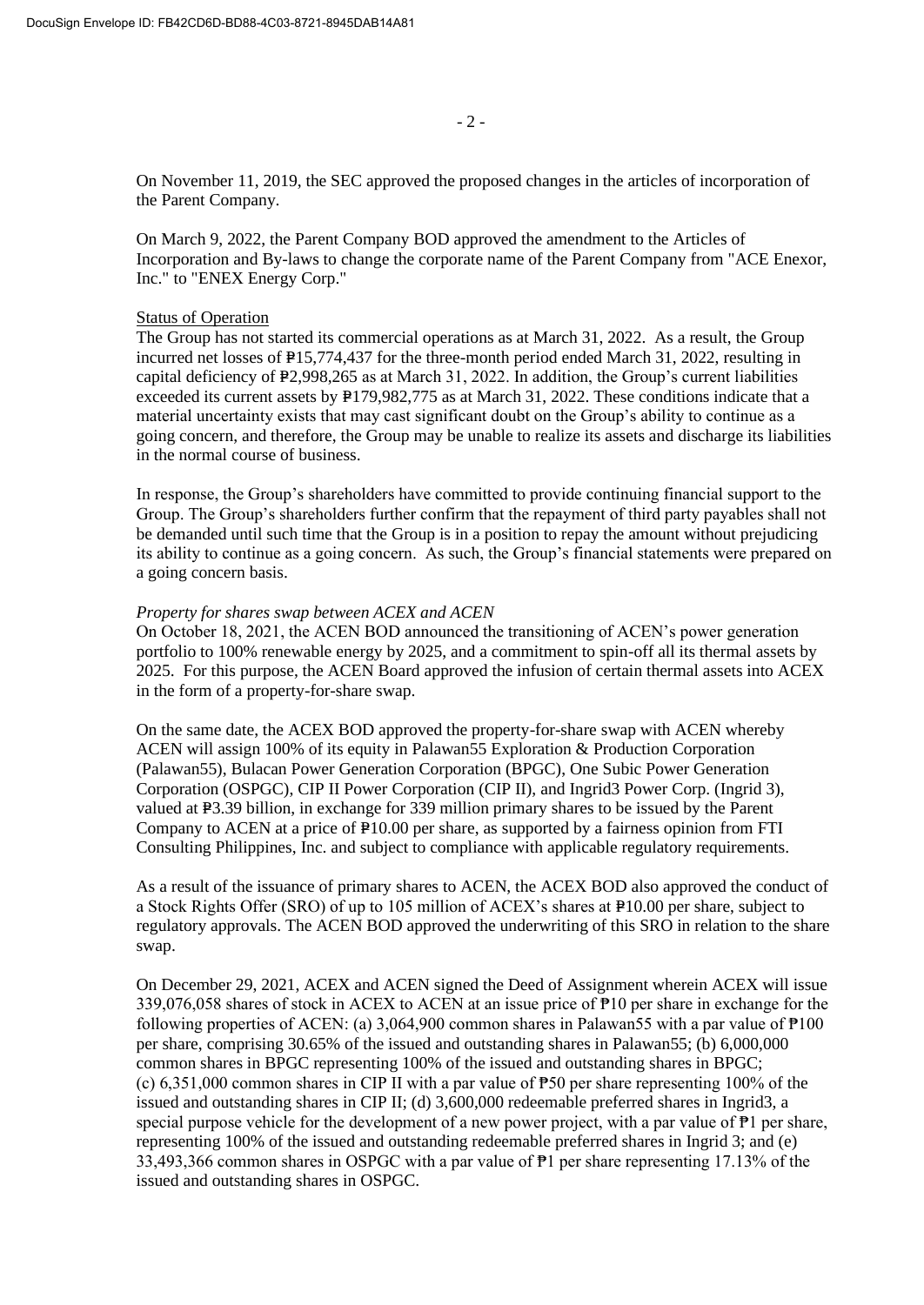On January 31, 2022, the Parent Company and ACEN executed an Amendment to the Deed of Assignment for the transfer of ACEN's rights and interests in Palawan55, BPGC, CIP II, Ingrid3 and OSPGC. The sole amendment sought to correct the reference to the resulting ownership percentage of ACEN in the Parent Company from 89.96% to 89.78% of the outstanding capital stock of ACEX.

After the Share Swap, ACEN's stake in ACEX is expected to go up from 76.3% to 89.8%, prior to the conduct of the SRO.

The Parent Company has made the required submissions and awaiting SEC's review and approval as at report date.

On November 10, 2021, the BOD approved the change of the principal office address of the Parent Company from 4th Floor 6750 Office Tower, Ayala Avenue, Makati City to 35th Floor, Ayala Triangle Gardens Tower 2, Paseo de Roxas corner Makati Avenue, Makati City and for this purpose, to amend the Articles of Incorporation.

Pursuant to delegated authority from the Parent Company's BOD, on May 11, 2022, the Parent Company's Audit Committee approved and authorized the issuance of the March 31, 2022 interim condensed consolidated financial statements.

# 2. **Summary of Significant Accounting Policies**

Basis of Preparation and Statement of Compliance The unaudited interim condensed consolidated financial statements have been prepared in accordance with Philippine Accounting Standards ("PAS") 34, *Interim Financial Reporting*.

The unaudited interim condensed consolidated financial statements have been prepared on a historical cost basis. The interim consolidated financial statements are presented in Philippine peso (Peso), which is the Parent Company's functional and presentation currency. All values are rounded to the nearest Peso, except when otherwise indicated.

The unaudited interim condensed consolidated financial statements do not include all the information and disclosures required in the annual financial statements and should be read in conjunction with the Group's annual consolidated financial statements as at and for the year ended December 31, 2021.

### Basis of Consolidation

The unaudited interim consolidated financial statements comprise the financial statements of the Parent Company and its subsidiary, Palawan55, as at March 31, 2022 and December 31, 2021. The interim financial statements of the subsidiary are prepared for the same reporting year as the Parent Company using uniform accounting policies. When necessary, adjustments are made to the separate financial statements of the subsidiary to bring its accounting policies in line with the Parent Company's accounting policies.

Control is achieved when the Group is exposed, or has rights, to variable returns from its involvement with the investee and has the ability to affect those returns through its power over the investee. Specifically, the Group controls an investee if, and only if, the Group has:

- power over the investee (i.e., existing rights that give it the current ability to direct the relevant activities of the investee);
- exposure, or rights, to variable returns from its involvement with the investee; and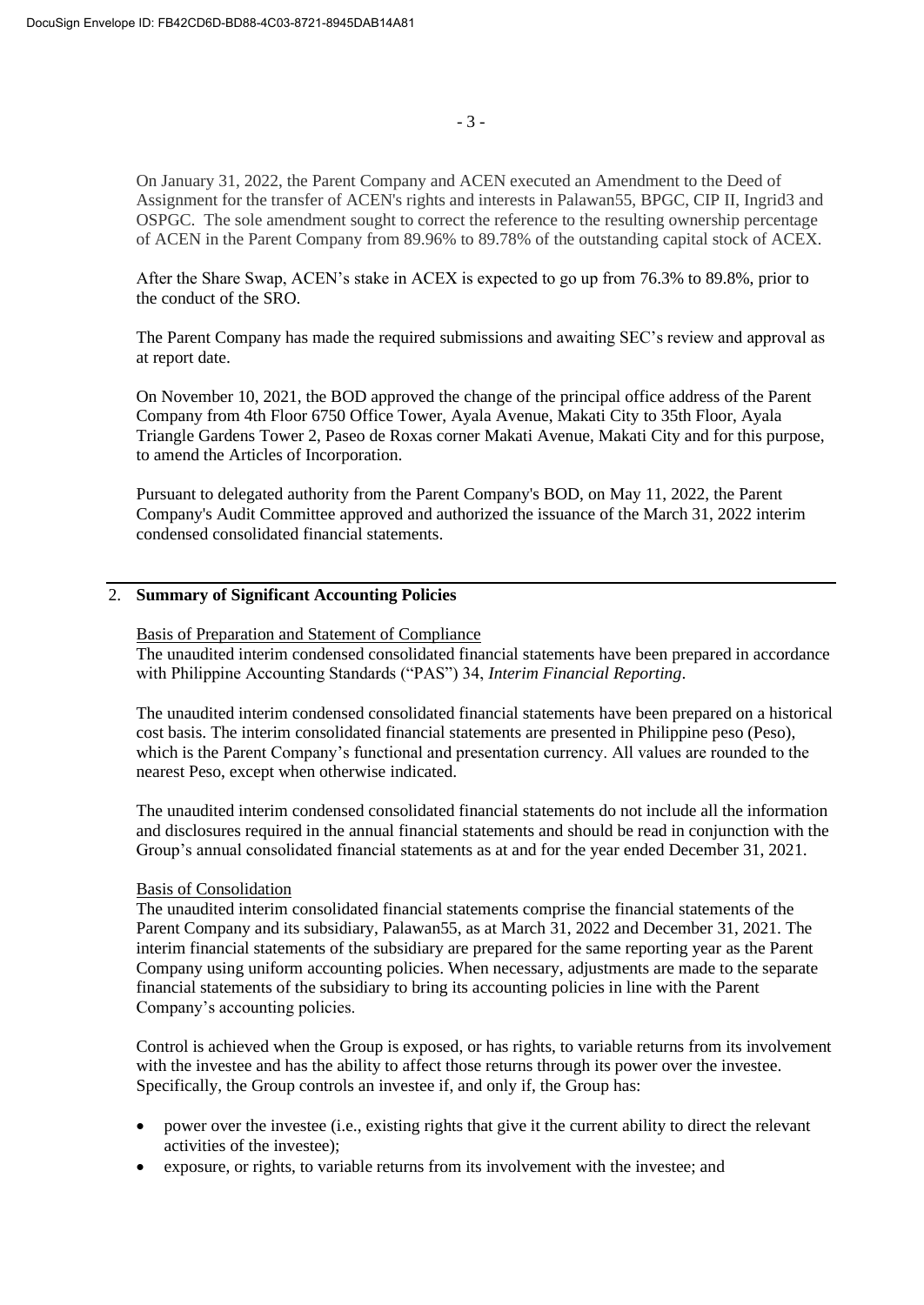• the ability to use its power over the investee to affect its returns.

The Group re-assesses whether or not it controls an investee if facts and circumstances indicate that there are changes to one or more of the three elements of control. Consolidation of a subsidiary begins when the Group obtains control over the subsidiary and ceases when the Group loses control of the subsidiary. Assets, liabilities, income, and expenses of a subsidiary are included in the consolidated financial statements from the date the Group gains control until the date the Group ceases to control the subsidiary.

Profit or loss and each component of other comprehensive income (OCI) are attributed to the equity holders of the parent of the Group and to the non-controlling interests (NCI), even if this results in the NCI having a deficit balance. All intra-group assets and liabilities, equity, income, expenses and cash flows relating to transactions between the Parent Company and the Subsidiary are eliminated in full on consolidation.

A change in the ownership interest of a subsidiary, without a loss of control, is accounted for as an equity transaction.

If the Parent Company loses control over the Subsidiary, it derecognizes the related assets (including goodwill), liabilities, NCI and other components of equity while any resultant gain or loss is recognized in the consolidated statement of income. Any investment retained is recognized at fair value.

NCI represents the interest in the Subsidiary not held by the Parent Company and are presented separately in the consolidated statement of income and consolidated statement of comprehensive income and within equity in the consolidated statement of financial position, separately from equity attributable to holders of the Parent Company.

#### New Standards, Interpretations and Amendments

The accounting policies adopted in the preparation of the interim condensed consolidated financial statements are consistent with those followed in the preparation of the Group's annual consolidated financial statements for the year ended December 31, 2021 except for the adoption of new standards effective as at January 1, 2022. The Group has not early adopted any standard, interpretation or amendment that has been issued but is not yet effective.

Unless otherwise indicated, adoption of these new standards did not have a material impact on the interim condensed consolidated financial statements of the Group.

#### *Effective beginning on or after January 1, 2022*

• Amendments to PFRS 3, *Reference to the Conceptual Framework*

The amendments are intended to replace a reference to the *Framework for the Preparation and Presentation of Financial Statements*, issued in 1989, with a reference to the *Conceptual Framework for Financial Reporting* issued in March 2018 without significantly changing its requirements. The amendments added an exception to the recognition principle of PFRS 3, *Business Combinations* to avoid the issue of potential 'day 2'gains or losses arising for liabilities and contingent liabilities that would be within the scope of PAS 37, *Provisions, Contingent Liabilities and Contingent Assets* or Philippine IFRIC 21, *Levies*, if incurred separately.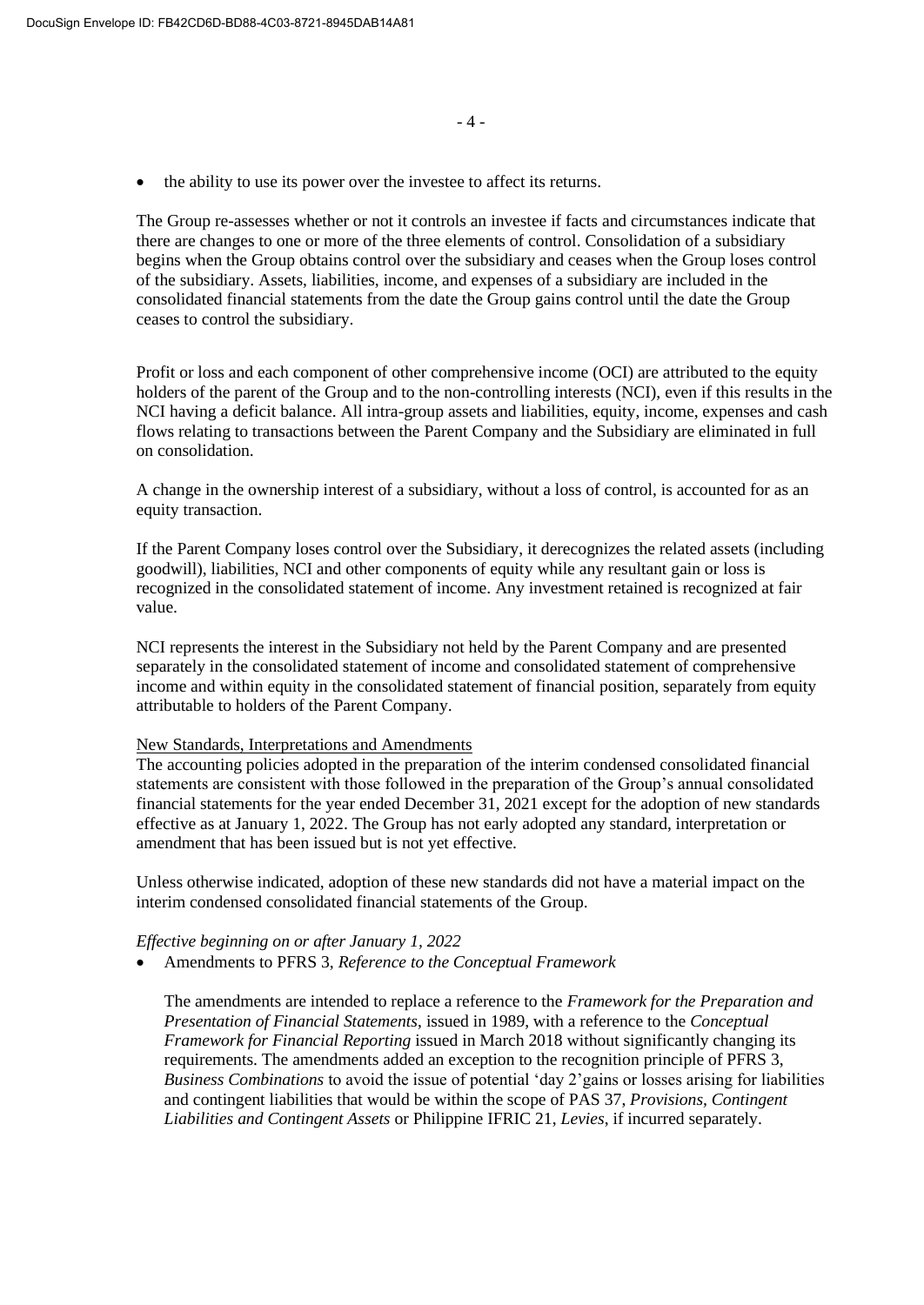At the same time, the amendments add a new paragraph to PFRS 3 to clarify that contingent assets do not qualify for recognition at the acquisition date.

The amendments are effective for annual reporting periods beginning on or after January 1, 2022 and apply prospectively. The amendments are not expected to have material impact to the Group.

• Amendments to PAS 16, *Plant and Equipment: Proceeds before Intended Use*

The amendments prohibit entities deducting from the cost of an item of property, plant and equipment, any proceeds from selling items produced while bringing that asset to the location and condition necessary for it to be capable of operating in the manner intended by management. Instead, an entity recognizes the proceeds from selling such items, and the costs of producing those items, in profit or loss.

The amendment is effective for annual reporting periods beginning on or after January 1, 2022 and must be applied retrospectively to items of property, plant and equipment made available for use on or after the beginning of the earliest period presented when the entity first applies the amendment.

The amendments are not expected to have a material impact on the Group.

• Amendments to PAS 37, *Onerous Contracts - Costs of Fulfilling a Contract*

The amendments specify which costs an entity needs to include when assessing whether a contract is onerous or loss-making. The amendments apply a "directly related cost approach". The costs that relate directly to a contract to provide goods or services include both incremental costs and an allocation of costs directly related to contract activities. General and administrative costs do not relate directly to a contract and are excluded unless they are explicitly chargeable to the counterparty under the contract.

The amendments are effective for annual reporting periods beginning on or after January 1, 2022. The Group will apply these amendments to contracts for which it has not yet fulfilled all its obligations at the beginning of the annual reporting period in which it first applies the amendments. The amendments are not expected to have a material impact on the Group.

- *Annual Improvements to PFRSs* 2018-2020 Cycle
	- o Amendments to PFRS 1, *First-time Adoption of Philippines Financial Reporting Standards, Subsidiary as a first-time adopter*

The amendment permits a subsidiary that elects to apply paragraph D16(a) of PFRS 1 to measure cumulative translation differences using the amounts reported by the parent, based on the parent's date of transition to PFRS. This amendment is also applied to an associate or joint venture that elects to apply paragraph D16(a) of PFRS 1.

The amendment is effective for annual reporting periods beginning on or after January 1, 2022 with earlier adoption permitted. The amendments are not expected to have a material impact on the Group.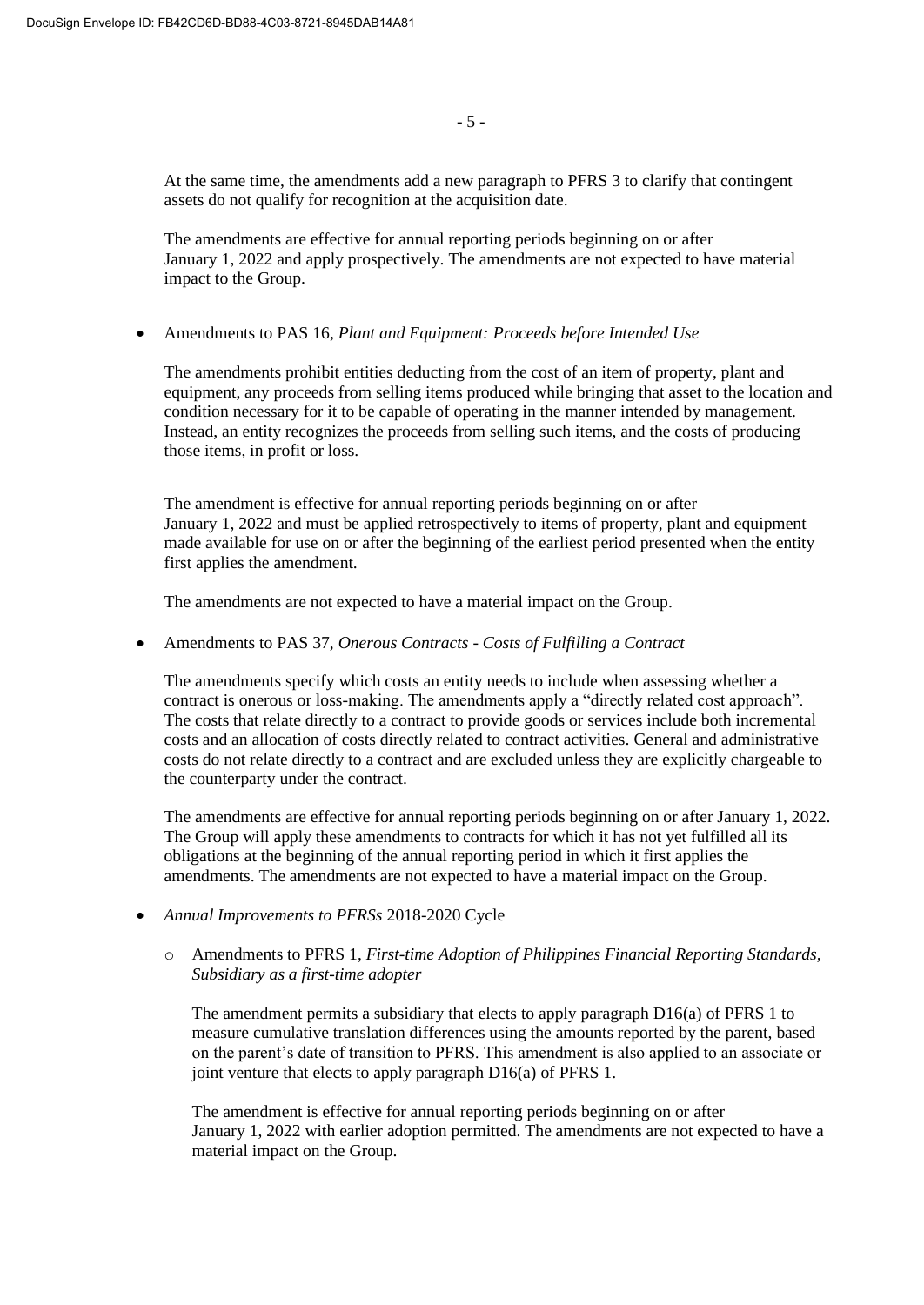#### - 6 -

# o Amendments to PFRS 9, *Financial Instruments*, *Fees in the '10 per cent' test for derecognition of financial liabilities*

The amendment clarifies the fees that an entity includes when assessing whether the terms of a new or modified financial liability are substantially different from the terms of the original financial liability. These fees include only those paid or received between the borrower and the lender, including fees paid or received by either the borrower or lender on the other's behalf. An entity applies the amendment to financial liabilities that are modified or exchanged on or after the beginning of the annual reporting period in which the entity first applies the amendment.

The amendment is effective for annual reporting periods beginning on or after January 1, 2022, with earlier adoption permitted. The Group will apply the amendments to financial liabilities that are modified or exchanged on or after the beginning of the annual reporting period in which the Group first applies the amendment. The amendments are not expected to have a material impact on the Group.

o Amendments to PAS 41, *Agriculture, Taxation in fair value measurements*

The amendment removes the requirement in paragraph 22 of PAS 41 that entities exclude cash flows for taxation when measuring the fair value of assets within the scope of PAS 41.

An entity applies the amendment prospectively to fair value measurements on or after the beginning of the first annual reporting period beginning on or after January 1, 2022 with earlier adoption permitted. The amendments are not expected to have an impact on the Group.

#### *Effective beginning on or after January 1, 2023*

• Amendments to PAS 12, *Deferred Tax related to Assets and Liabilities arising from a Single Transaction*

The amendments narrow the scope of the initial recognition exception under PAS 12, so that it no longer applies to transactions that give rise to equal taxable and deductible temporary differences.

The amendments also clarify that where payments that settle a liability are deductible for tax purposes, it is a matter of judgement (having considered the applicable tax law) whether such deductions are attributable for tax purposes to the liability recognized in the financial statements (and interest expense) or to the related asset component (and interest expense).

An entity applies the amendments to transactions that occur on or after the beginning of the earliest comparative period presented for annual reporting periods on or after January 1, 2023. The amendments are not expected to have material impact to the Group.

• Amendments to PAS 8, *Definition of Accounting Estimates*

The amendments introduce a new definition of accounting estimates and clarify the distinction between changes in accounting estimates and changes in accounting policies and the correction of errors. Also, the amendments clarify that the effects on an accounting estimate of a change in an input or a change in a measurement technique are changes in accounting estimates if they do not result from the correction of prior period errors.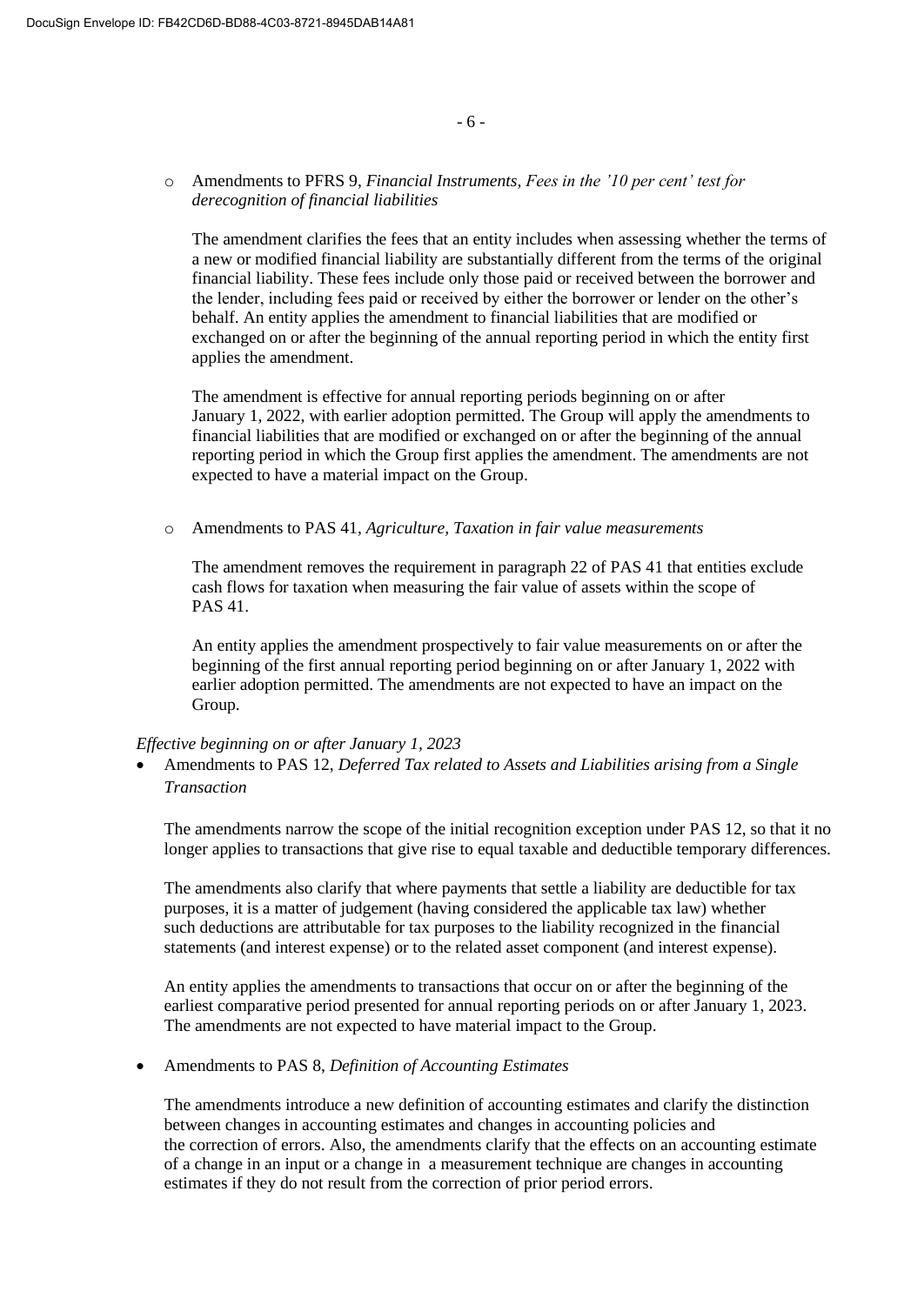An entity applies the amendments to changes in accounting policies and changes in accounting estimates that occur on or after January 1, 2023 with earlier adoption permitted. The amendments are not expected to have a material impact on the Group.

• Amendments to PAS 1 and PFRS Practice Statement 2, *Disclosure of Accounting Policies*

The amendments provide guidance and examples to help entities apply materiality judgements to accounting policy disclosures. The amendments aim to help entities provide accounting policy disclosures that are more useful by:

- $\circ$  Replacing the requirement for entities to disclose their 'significant' accounting policies with a requirement to disclose their 'material' accounting policies, and
- $\circ$  Adding guidance on how entities apply the concept of materiality in making decisions about accounting policy disclosures

The amendments to the Practice Statement provide non-mandatory guidance. Meanwhile, the amendments to PAS 1 are effective for annual periods beginning on or after January 1, 2023. Early application is permitted as long as this fact is disclosed. The amendments are not expected to have a material impact on the Group.

#### Interest in Joint Arrangements

PFRS defines a joint arrangement as an arrangement over which two or more parties have joint control. Joint control is the contractually agreed sharing of control of an arrangement, which exists only when decisions about the relevant activities (being those that significantly affect the returns of the arrangement) require unanimous consent of the parties sharing control.

*Joint Operations*. A joint operation is a type of joint arrangement whereby the parties that have joint control of the arrangement have rights to the assets and obligations for the liabilities and share in the revenues and expenses relating to the arrangement. The Group's service contracts (SC) are considered joint operations.

#### *Investments in Associates and Joint Ventures*

An associate is an entity over which the Group has significant influence. Significant influence is the power to participate in the financial and operating policy decisions of the investee but is not control or joint control over those policies.

A joint venture is a type of joint arrangement whereby the parties that have joint control of the arrangement have rights to the net assets of the joint venture. The considerations made in determining significant influence or joint control are similar to those necessary to determine control over subsidiaries.

The Group's investments in its associates and a joint venture are accounted for using the equity method. Under the equity method, the investment in an associate or a joint venture is initially recognized at cost. The carrying amount of the investment is adjusted to recognize changes in the Group's share in the net assets of the associate or joint venture since the acquisition date.

Goodwill relating to the associate or joint venture is included in the carrying amount of the investment and is collectively assessed for impairment.

The consolidated statements of income reflect the Group's share of the results of operations of the associate or joint venture. Any change in OCI of those investees is presented as part of the Group's OCI. In addition, when there has been a change recognized directly in the equity of the associate or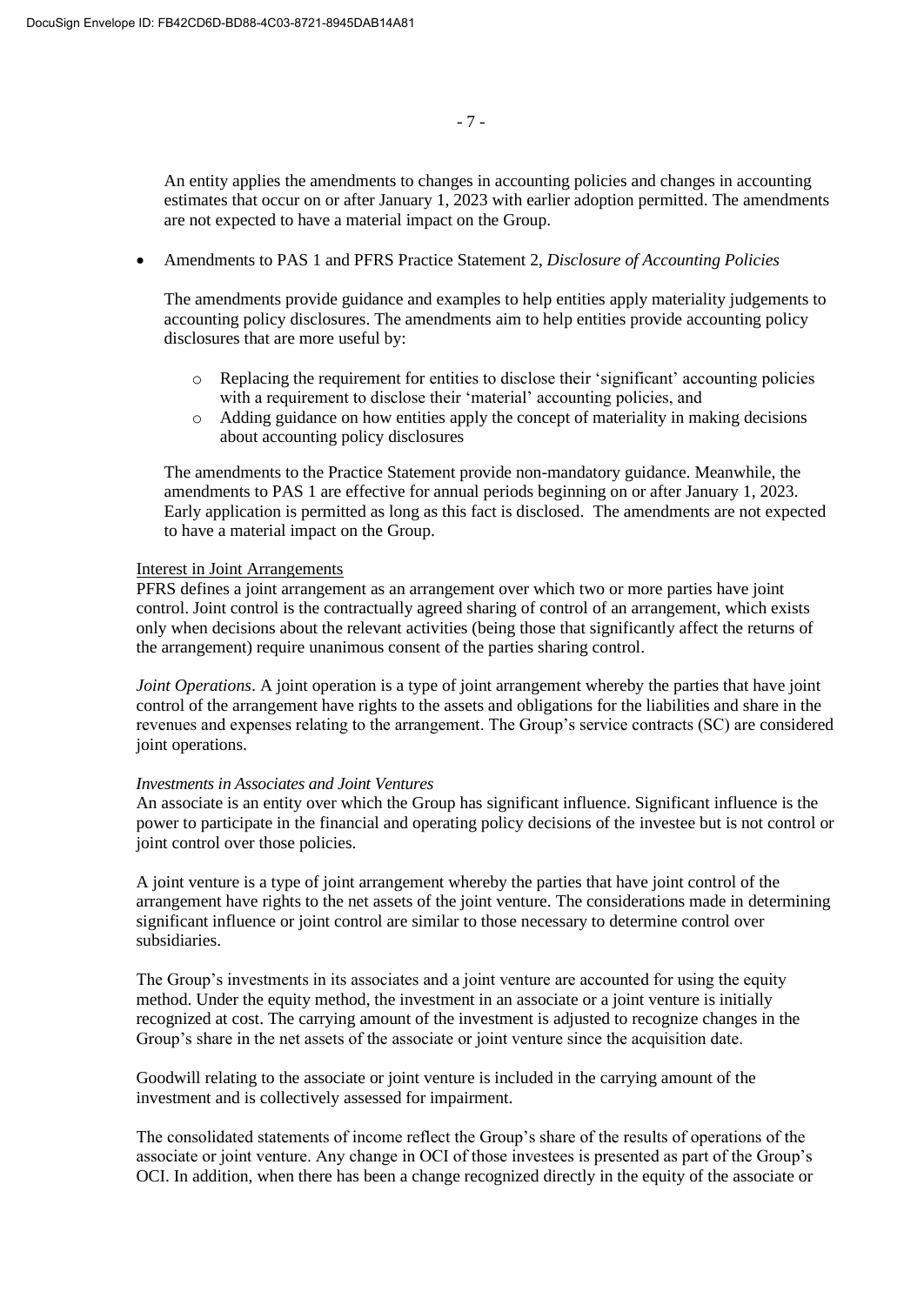joint venture, the Group recognizes its share of any changes, when applicable, in the consolidated statement of changes in equity. Unrealized gains and losses resulting from transactions between the Group and the associate or joint venture are eliminated to the extent of the interest in the associate or joint venture.

The aggregate of the Group's share in profit or loss of the associate or the joint venture is shown in the consolidated statement of income outside operating profit and represents profit or loss after tax and NCI in the subsidiaries of the associate or joint venture.

If the Group's share in losses of an associate or a joint venture equals or exceeds its interest in the associate or joint venture, the Group discontinues recognizing its share of further losses.

The financial statements of the associate or joint venture are prepared for the same reporting period as the Group. When necessary, adjustments are made to bring the accounting policies in line with those of the Group.

After application of the equity method, the Group determines whether it is necessary to recognize an impairment loss on its investment in its associate or joint venture. At each reporting date, the Group determines whether there is objective evidence that the investment in the associate or joint venture is impaired. If there is such evidence, the Group calculates the amount of impairment as the difference between the recoverable amount of the associate or joint venture and its carrying value, and then recognizes the loss in the consolidated statement of income.

Upon loss of significant influence over the associate or joint control over the joint venture, the Group measures and recognizes any retained investment at its fair value. Any difference between the carrying amount of the associate or joint venture upon loss of significant influence or joint control and the fair value of the retained investment and proceeds from disposal is recognized in the consolidated statement of income.

The consolidated financial statements include additional information about the Group's investment in Batangas Clean Energy, Inc.(see Note 6).

## 3. **Significant Accounting Judgments and Estimates**

The Group's consolidated financial statements prepared in accordance with PFRS require management to make a judgment and estimates that affect the amounts reported in the consolidated financial statements and related notes. In preparing the Group's consolidated financial statements, management has made its best estimate and judgment of certain amounts, giving due consideration to materiality.

The estimates and judgments used in the accompanying consolidated financial statements are based upon management's evaluation of relevant facts and circumstances as at the date of the consolidated financial statements. Actual results could differ from such estimates.

#### *Determining and Classifying a Joint Arrangement*

Judgment is required to determine when the Group has joint control over an arrangement, which requires an assessment of the relevant activities and when the decisions in relation to those activities require unanimous consent. The Group has determined that the relevant activities for its joint arrangements are those relating to the operating and capital decisions of the arrangement. Judgment is also required to classify a joint arrangement. Classifying the arrangement requires the Group to assess their rights and obligations arising from the arrangement. Specifically, the Group considers: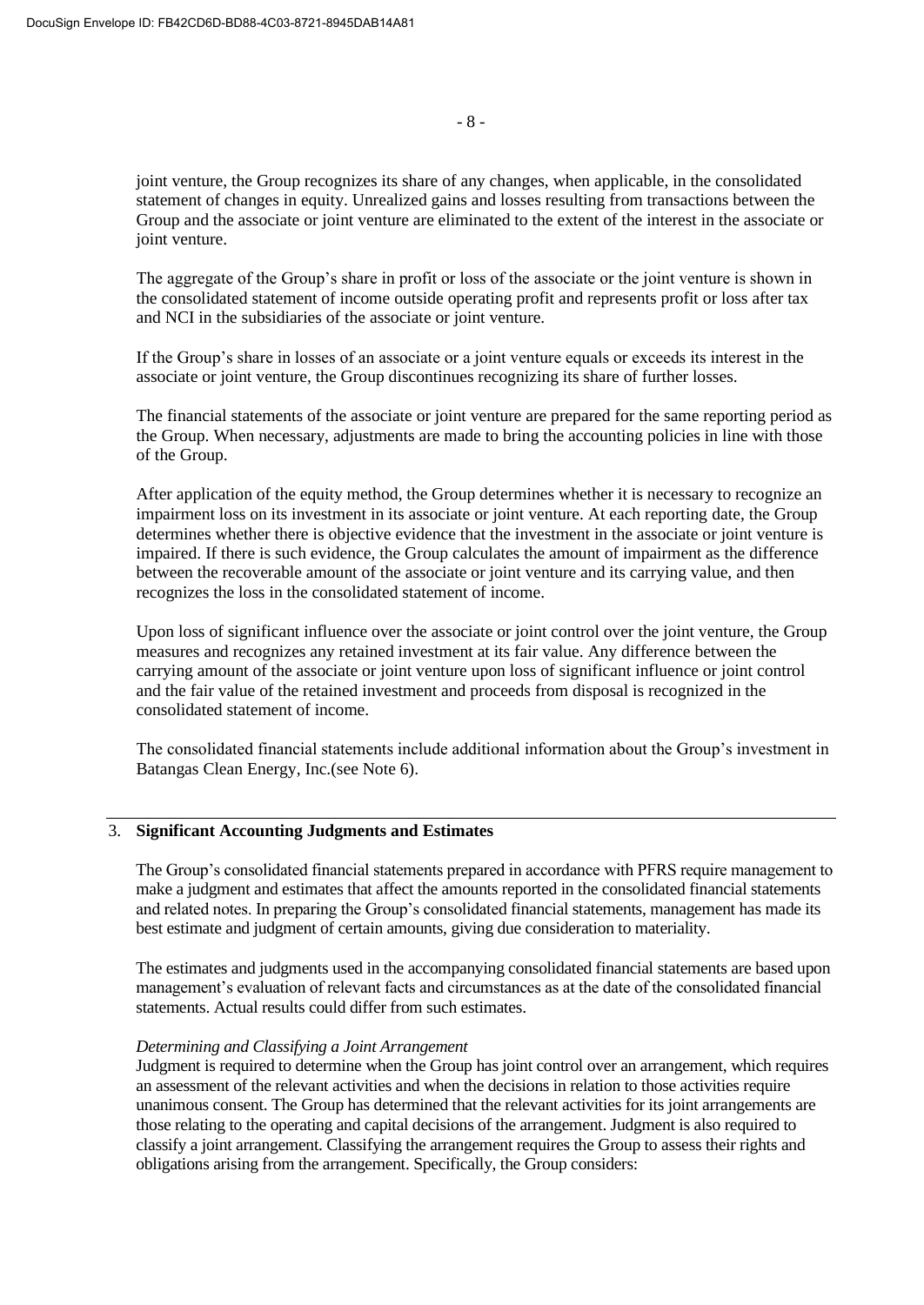- The structure of the joint arrangement whether it is structured through a separate vehicle
- When the arrangement is structured through a separate vehicle, the Group also considers the rights and obligations arising from:
	- o The legal form of the separate vehicle
	- o The terms of the contractual arrangement
	- o Other facts and circumstances (when relevant)

This assessment often requires significant judgment, and a different conclusion on joint control and also whether the arrangement is a joint operation or a joint venture, may materially impact the accounting. As at March 31, 2022 and December 31, 2021, the Group's SCs are assessed as joint arrangements in the form of joint operations (see Note 8).

## *Exercise of Joint Control*

Pursuant to the Subscription Agreements executed between the ACEX and BCEI on January 14, 2022, ACEX acquired 50% equity interest in BCEI and reduced Red Holdings B.V.'s equity interest in BCEI to 50%. The parties agreed to enter into the agreement to embody their mutual agreements and covenants concerning the organization, management and governance of the joint venture entity.

As at March 31, 2022, The Group's investment in Batangas Clean Energy, Inc. is assess as a joint arrangement in the form of joint venture (see Note 6).

## Estimates

## *Impairment of Deferred Exploration Costs.*

The carrying value of deferred exploration costs is reviewed for impairment by management when there are indications that the carrying amount exceeds the recoverable amount under PFRS 6. Among the factors considered by management in the impairment review of deferred exploration costs are the expiration of the contracts and the technical evaluation that the remaining prospects in these areas are small and are likely to be uneconomic. In the event of impairment, the Group measures, presents and discloses the resulting impairment loss in accordance with PAS 36.

The Group recognized impairment loss on its deferred exploration costs amounting to  $P16,204$  and P23,379,340 in March 31, 2022 and March 31, 2021, respectively (presented as "Provision for probable losses" under "Expenses" in the consolidated statements of comprehensive income). The carrying value of deferred exploration costs amounted to  $P_{56,438,707}$  and  $P_{55,676,987}$  as at March 31, 2022 and December 31, 2021, respectively (see Note 8).

#### *Recognition of Deferred Income Tax Asset.*

The carrying amount of deferred income tax assets is reviewed at each reporting date and reduced to the extent that it is no longer probable that sufficient taxable income will be available to allow all or part of the deferred income tax assets to be utilized. However, there is no assurance that sufficient taxable income will be generated to allow all or part of the deferred income tax assets to be utilized. Unrecognized deferred tax assets as at March 31, 2022 and December 31, 2021 amounted to  $P19,882,398$ and  $P45,627,364$ , respectively (see Note 12).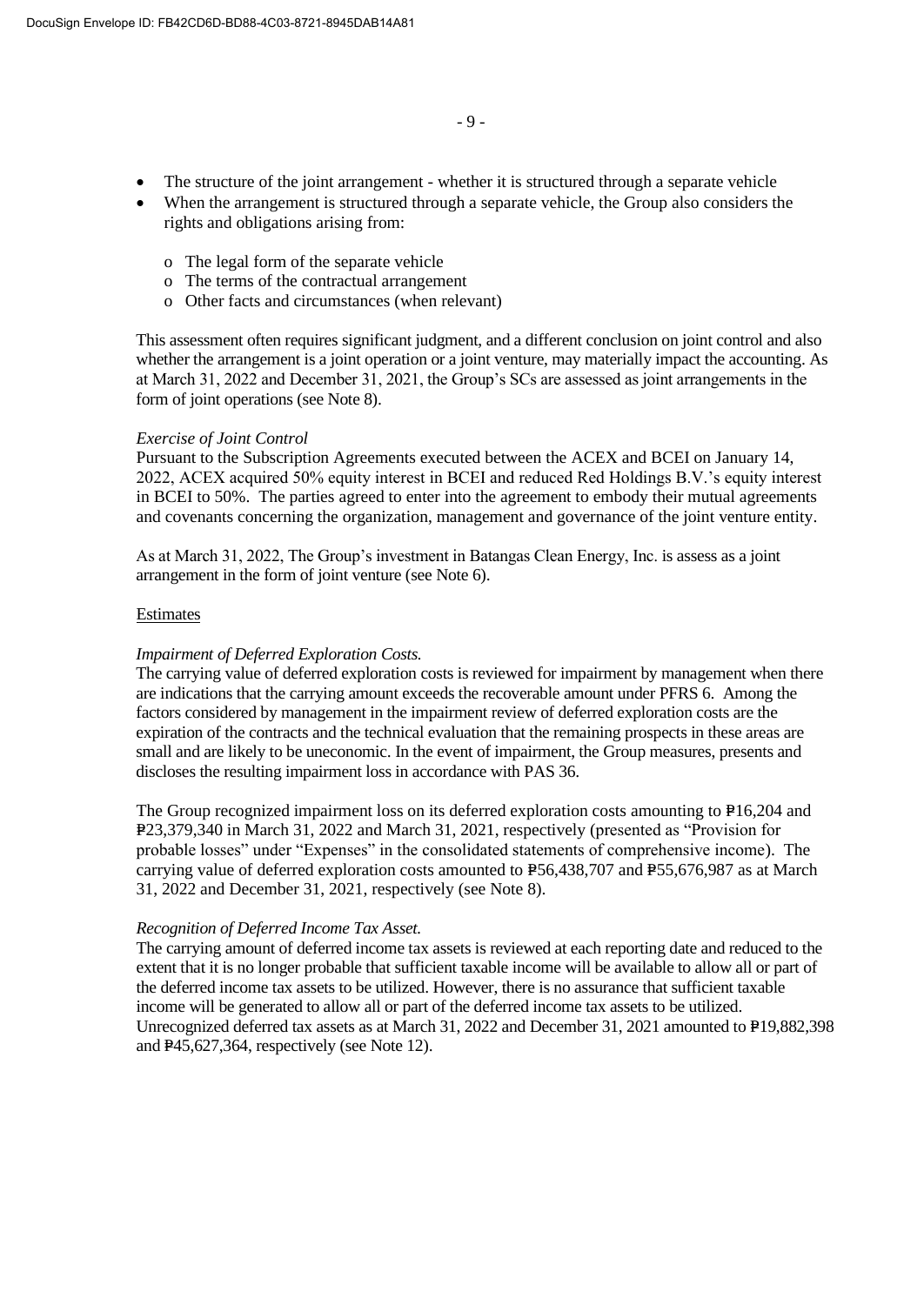#### - 10 -

#### *Estimating Provision for Credit Losses of Receivables*

The Group maintains allowance for credit losses based on the results of the individual assessment under PAS 39. Under the individual assessment, the Group considers the significant financial difficulties of the customer or significant delays in payments. Where there is objective evidence of impairment, the amount and timing of future cash flows are estimated based on age and status of financial asset, as well as historical loss experience. The methodology and assumptions used for the impairment assessment are based on management's judgments and estimates. Therefore, the amount and timing of recorded expense for any period would differ depending on the judgments and estimates made for the period.

As at As at March 31, 2022 and December 31 2021, the allowance for credit losses amounted to P<sub>20</sub>,000,000 (see Note 5).

The carrying value of receivables amounted to  $P27,600$  and  $P226,443$  as at March 31, 2022 and December 31, 2021 (see Note 5).

## 4. **Cash**

Cash in banks amounted to P16,076,805 and P22,993,727 as at March 31, 2022 and December 31, 2021, respectively. Cash in banks earn interest at the respective bank deposit rates.

Interest income on cash amounted to  $P2,608$  and nil as at March 31, 2022 and 2021, respectively.

# 5. **Receivables**

This account consists of the following:

|                                  | March 31,                | December 31,             |
|----------------------------------|--------------------------|--------------------------|
|                                  | 2022                     | 2021                     |
|                                  | (Unaudited)              | (Audited)                |
| Due from third party             | P <sub>20</sub> ,000,000 | P <sub>20</sub> ,000,000 |
| Trade receivables                |                          | 30,750                   |
| Others                           | 27,601                   | 195,693                  |
|                                  | 20,027,601               | 20,226,443               |
| Less allowance for credit losses | 20,000,000               | 20,000,000               |
|                                  | P <sub>27</sub> ,601     | P <sub>226</sub> ,443    |

The aging analysis of receivables is as follows:

|                          | March 31, 2022 (Unaudited) |                                |                                  |                   |    |                         |                          |  |  |
|--------------------------|----------------------------|--------------------------------|----------------------------------|-------------------|----|-------------------------|--------------------------|--|--|
|                          |                            | <b>Neither Past</b><br>Due nor | <b>Past Due but not Impaired</b> |                   |    |                         |                          |  |  |
|                          | <b>Total</b>               | <b>Impaired</b>                | $30$ Davs                        | <b>30–60 Days</b> |    | 61–90 Days Over 90 Days | <b>Impaired</b>          |  |  |
| Due from third party     | P <sub>20</sub> ,000,000   | $P-$                           | ₽–                               | ₽–                | ₽– | ₽–                      | P <sub>20</sub> ,000,000 |  |  |
| <b>Trade receivables</b> |                            |                                |                                  |                   |    |                         |                          |  |  |
| <b>Others</b>            | 27,601                     | 27,601                         |                                  | -                 |    |                         |                          |  |  |
|                          | P <sub>20</sub> ,027,601   | <b>P27.601</b>                 | ₽–                               | ₽–                | ₽– | ₽–                      | P <sub>20</sub> ,000,000 |  |  |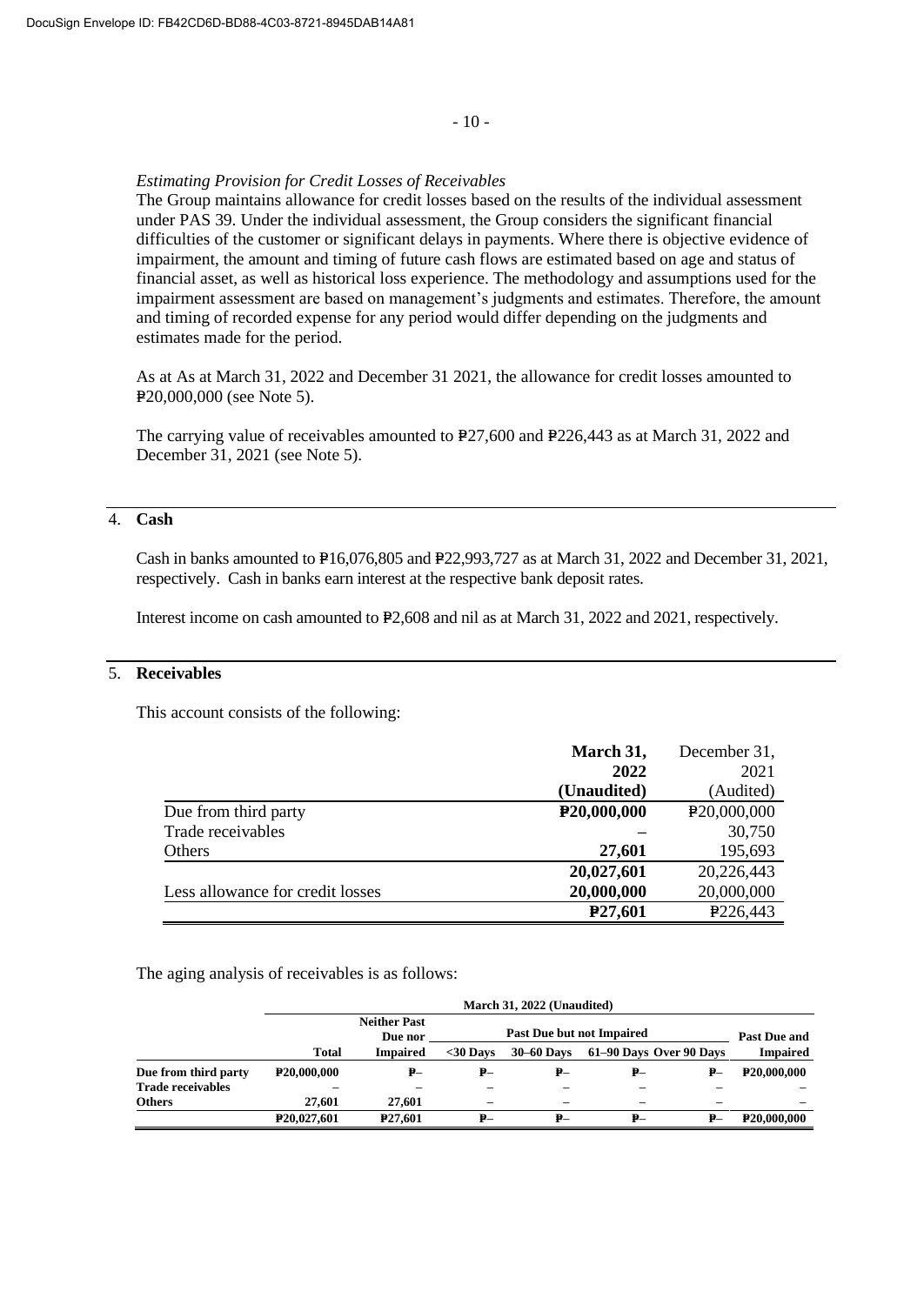|                      |                            | December 31, 2021 (Audited) |              |              |      |                         |                          |  |  |  |
|----------------------|----------------------------|-----------------------------|--------------|--------------|------|-------------------------|--------------------------|--|--|--|
|                      |                            | Neither Past<br>Due nor     | Past Due and |              |      |                         |                          |  |  |  |
|                      | Total                      | Impaired                    | $<$ 30 Davs  | $30-60$ Davs |      | 61–90 Days Over 90 Days | Impaired                 |  |  |  |
| Due from third party | P <sub>20</sub> ,000,000   | ₽—                          | $P-$         | $P-$         | $P-$ | ₽–                      | P <sub>20</sub> ,000,000 |  |  |  |
| Trade receivables    | 30.750                     | 30.750                      |              |              |      |                         |                          |  |  |  |
| Others               | 195.693                    | 195.693                     |              |              |      |                         |                          |  |  |  |
|                      | P <sub>20</sub> , 226, 443 | P <sub>226</sub> .443       | $P-$         | ₽–           | $P-$ | ₽–                      | P <sub>20</sub> ,000,000 |  |  |  |

Due from third party pertains to advance payment made pursuant to the Memorandum of Agreement with Frontier Energy and Frontier Oil and is due and demandable. This has been fully provided with allowance for impairment since 2016.

Trade receivables mainly represent return of cash call from the service contract operator. The Group's receivables are noninterest-bearing and are due and demandable.

Others pertain to advances to employees and a service provider subject to liquidation.

The Group's receivables have been reviewed for indicators of impairment. As at March 31, 2022 and December 31, 2021, no additional provision was recognized.

# 6. **Investment in a Joint Venture**

*ACEX Joint Venture with Red Holdings B.V.*

On November 10, 2021, the ACEX BOD approved the joint venture between the Parent Company and Red Holdings B.V. ("Gen X Energy"), a wholly owned subsidiary of Gen X Energy L.P., to develop a 1,100MW combined cycle power plant that will be able to use natural gas and/or green hydrogen as its fuel to provide firm power to the grid to meet the country's growing energy demand. The joint venture will be through a special purpose vehicle company, Batangas Clean Energy, Inc. (BCEI), where ACEX and Gen X Energy will each own a fifty percent (50%) interest, subject to satisfaction of agreed conditions precedent and execution of definitive documents.

On January 14, 2022, ACEX, BCEI and Gen X Energy executed the Shareholders' Agreement and Subscription Agreements implementing the transaction. ACEX will subscribe to a total of 150,002 shares in BCEI for a total subscription price of  $P150,219,040$ . Gen X Energy L.P. is a portfolio company of Blackstone Inc., the world's largest alternative asset manager.

BCEI shall file an application for the increase in its authorized capital stock with the Securities and Exchange Commission.

BCEI's principal place of business is at Block E. Units 1 to 4, Caedo Commercial Center, Brgy. Calicanto, Batangas City, Philippines.

The investment in a joint venture was funded from ACEN's P150 million short-term facility, of which  $P127,000,000$  was already availed by ACEX.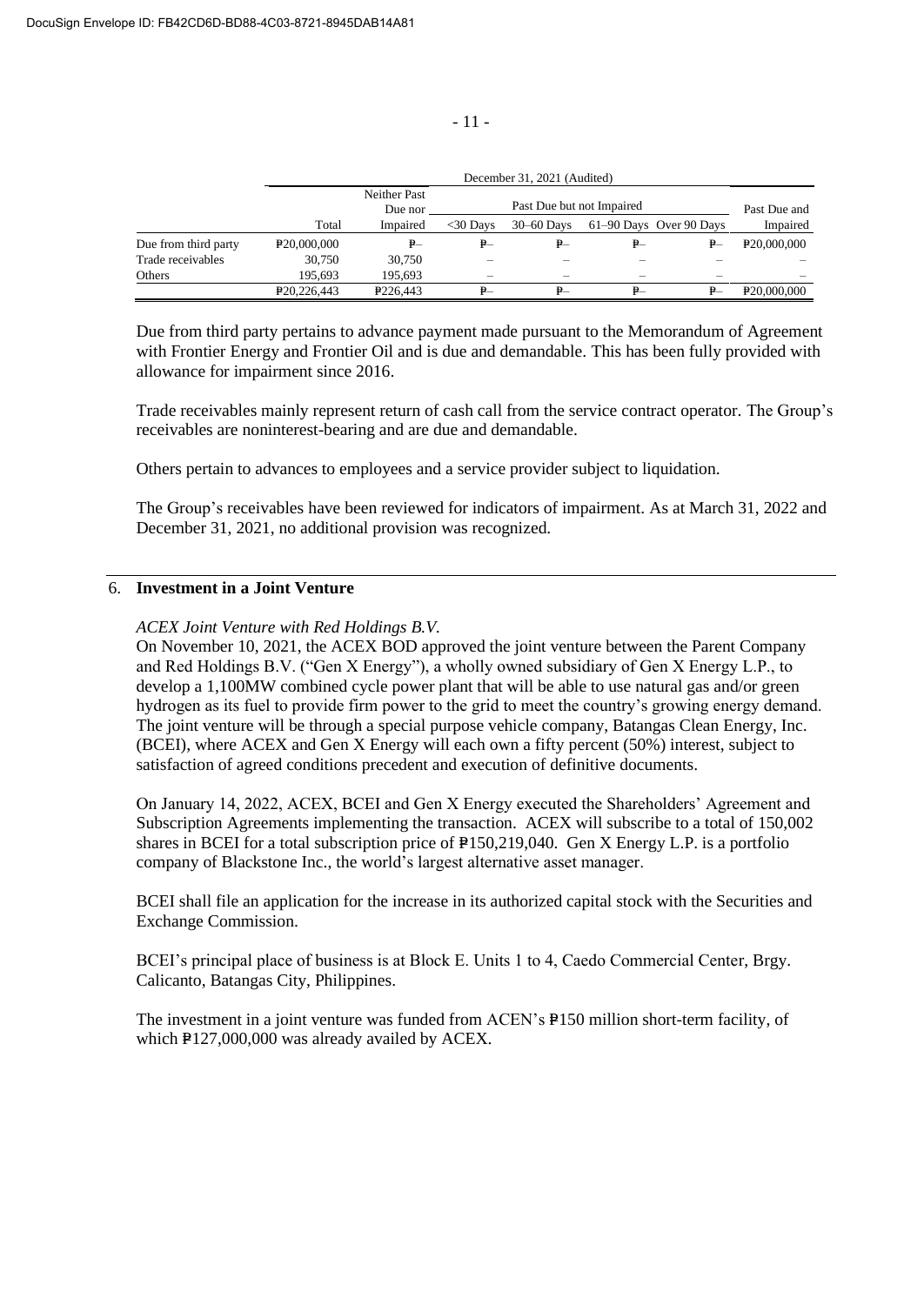The details of the movement of investment in a joint venture accounted for under equity method are as follows:

| March 31, 2022              |
|-----------------------------|
| (Unaudited)                 |
| P <sub>126</sub> ,783,040   |
| (6,644,255)                 |
| P <sub>120</sub> , 138, 785 |
|                             |

The summarized financial information of BCEI, and the reconciliation with the carrying amounts of the investments in the consolidated financial statements as at March 31, 2022 are shown below:

| <b>Summarized Statements of Financial Position:</b>   |                                 |
|-------------------------------------------------------|---------------------------------|
| Cash                                                  | P112,561,768                    |
| Other current assets                                  | 29,677,840                      |
| Total current assets                                  | 142,239,609                     |
| Total noncurrent assets                               |                                 |
| <b>Total assets</b>                                   | P <sub>142,239,609</sub>        |
| <b>Financial liabilities</b>                          | (873, 786)                      |
| Other current liabilities                             | (77, 337, 871)                  |
| <b>Current liabilities</b>                            | (78, 211, 657)                  |
| Noncurrent liabilities                                |                                 |
| Equity                                                | P64,027,952                     |
| Share in net assets                                   | P32,013,976                     |
| Notional goodwill                                     | 88,124,809                      |
| Carrying value of investments                         | P <sub>120</sub> , 138, 785     |
| <b>Summarized Statements of Comprehensive Income:</b> | $P_{-}$                         |
| Revenue<br>Interest income                            |                                 |
|                                                       | 10,073                          |
| Interest expense<br>Depreciation                      |                                 |
| Cost and expenses                                     |                                 |
| Net loss                                              | (13,298,584)<br>(213, 288, 511) |
|                                                       |                                 |
| Other comprehensive income                            |                                 |
| Total comprehensive loss                              | (P13, 288, 511)                 |
| Group's share in total comprehensive loss             | P <sub>6</sub> ,644,255         |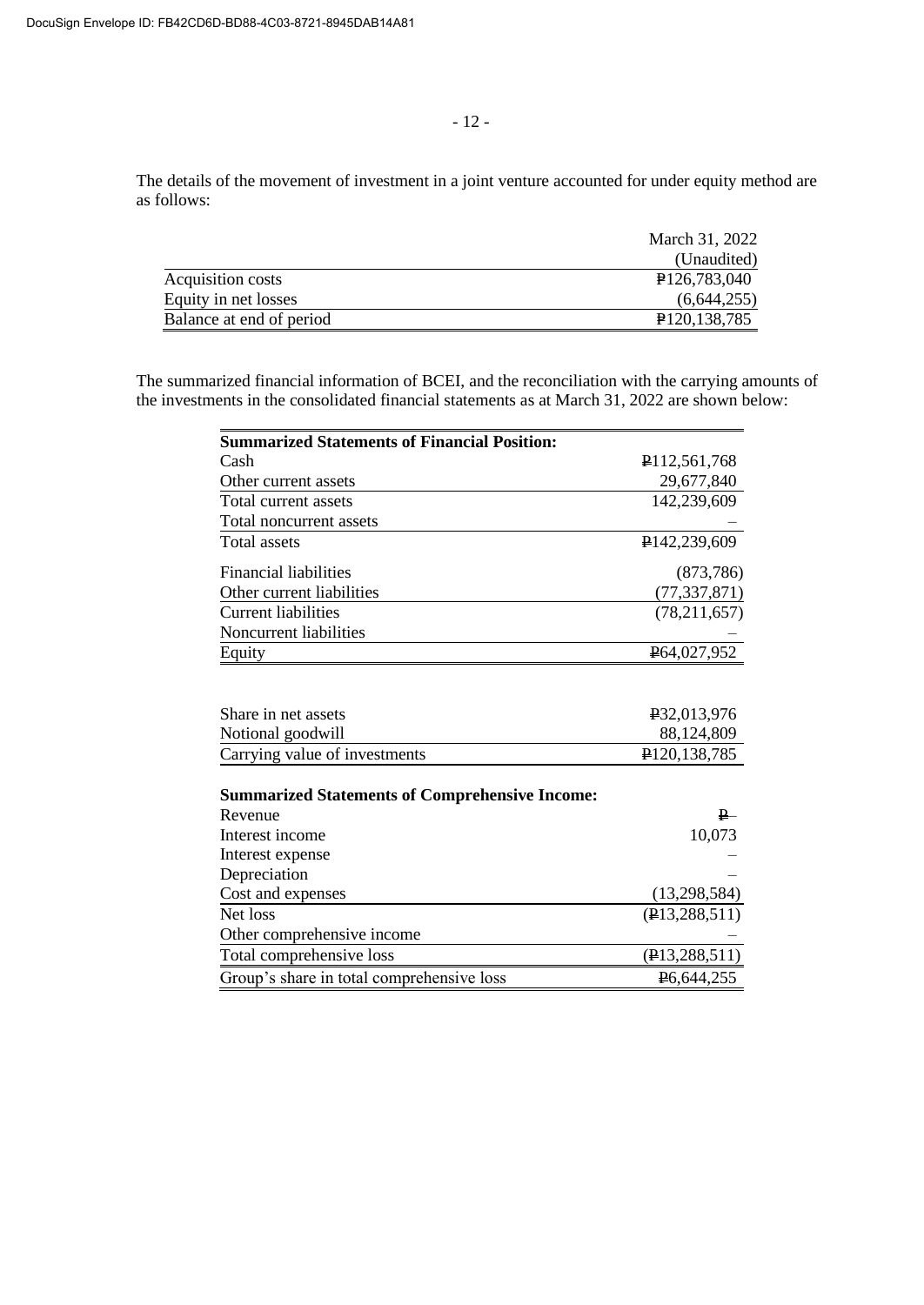# 7. **Property and Equipment**

Details and movement of this account follow:

|                                        | March 31, 2022 (Unaudited) |                             |                         |  |
|----------------------------------------|----------------------------|-----------------------------|-------------------------|--|
|                                        | <b>Miscellaneous</b>       |                             |                         |  |
|                                        | Equipment                  | <b>Assets</b>               | <b>Total</b>            |  |
| Cost:                                  |                            |                             |                         |  |
| Balance at beginning and end of period | P <sub>1</sub> ,045,000    | P <sub>124</sub> ,215       | P <sub>1</sub> ,169,215 |  |
| Less accumulated depreciation:         |                            |                             |                         |  |
| Balance at beginning of period         | 597,281                    | 122,977                     | 720,258                 |  |
| Depreciation                           | 40,701                     | 1,238                       | 41,939                  |  |
| Balance at end of period               | 637,982                    | 124,215                     | 762,197                 |  |
| Net book value                         | P407,018                   | $P_{-}$                     | P407,018                |  |
|                                        |                            | December 31, 2021 (Audited) |                         |  |
|                                        |                            |                             |                         |  |

|                                      | December 31, $2021$ (Audited) |                      |            |  |
|--------------------------------------|-------------------------------|----------------------|------------|--|
|                                      | Miscellaneous                 |                      |            |  |
|                                      | Equipment                     | Assets               | Total      |  |
| Cost:                                |                               |                      |            |  |
| Balance at beginning and end of year | P1,045,000                    | P <sub>124,215</sub> | P1,169,215 |  |
| Less accumulated depreciation:       |                               |                      |            |  |
| Balance at beginning of year         | 434,474                       | 115,552              | 550,026    |  |
| Depreciation                         | 162,807                       | 7,425                | 170,232    |  |
| Balance at end of year               | 597,281                       | 122,977              | 720,258    |  |
| Net book value                       | P447,719                      | P <sub>1</sub> ,238  | P448,957   |  |

Miscellaneous assets pertain to software and licenses.

The cost of the Group's fully depreciated assets still in use amounted to P124,215 as at March 31, 2022 and nil as at December 31, 2021.

# 8. **Deferred Exploration Costs**

Details of deferred exploration costs are as follows:

|                                    | March 31,   | December 31,               |
|------------------------------------|-------------|----------------------------|
|                                    | 2022        | 2021                       |
|                                    | (Unaudited) | (Audited)                  |
| <b>ACEX</b>                        |             |                            |
| SC 6 (Northwest Palawan):          |             |                            |
| <b>Block A</b>                     | P23,963,291 | P <sub>23</sub> , 963, 291 |
| <b>Block B</b>                     | 4,908,382   | 4,892,178                  |
| SC 50 (Northwest Palawan)          | 11,719,085  | 11,719,085                 |
|                                    | 40,590,758  | 40,574,554                 |
| Less allowance for probable losses | 40,590,758  | 40,574,554                 |
|                                    |             |                            |
| Palawan <sub>55</sub>              |             |                            |
| SC 55 (Southwest Palawan)          | 56,438,707  | 55,676,987                 |
|                                    | P56,438,707 | P <sub>55</sub> ,676,987   |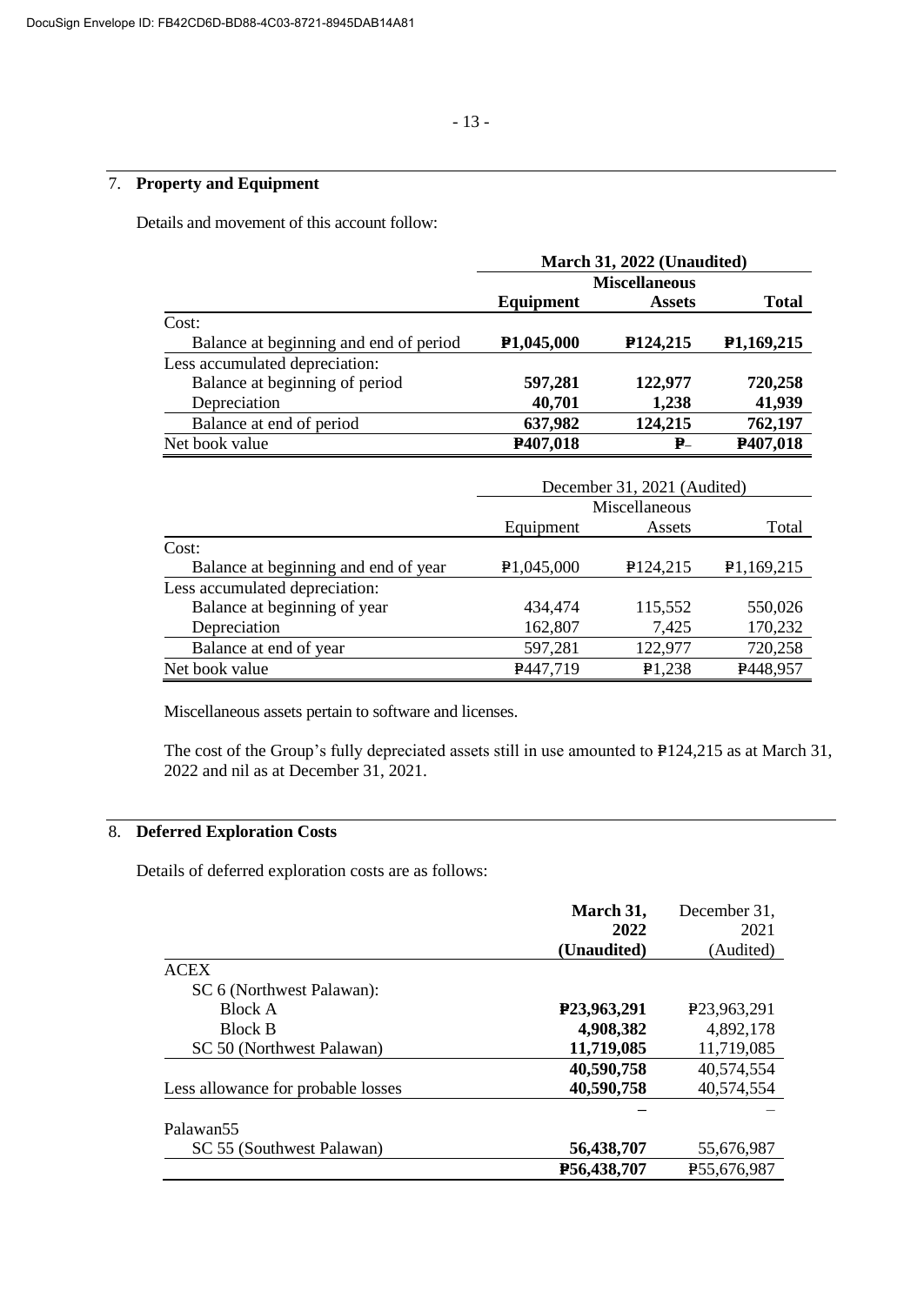|                                 | March 31,   | December 31, |
|---------------------------------|-------------|--------------|
|                                 | 2022        | 2021         |
|                                 | (Unaudited) | (Audited)    |
| Cost:                           |             |              |
| Balances at beginning of period | P96,251,541 | P83,157,479  |
| <b>Additions</b>                | 777,924     | 13,094,062   |
| Balance at end of period        | 97,029,465  | 96,251,541   |
| Allowance for a probable loss:  |             |              |
| Balances at beginning of period | 40,574,554  | 16,611,263   |
| Provisions                      | 16,204      | 23,963,291   |
| Balance at end of period        | 40,590,758  | 40,574,554   |
| Net book value                  | P56,438,707 | P55,676,987  |

The foregoing deferred exploration costs represent the Group's share in the expenditures incurred under petroleum SCs with the DOE. The contracts provide for certain minimum work and expenditure obligations and the rights and benefits of the contractor. Operating agreements govern the relationship among co-contractors and the conduct of operations under an SC.

The Group's SCs are assessed as joint arrangements in the form of joint operations.

In 2016, the Group recognized full provision for probable loss on SC 50 amounting to  $P11,719,085$  due to the expiration of the SC's term and denial by the DOE of the request for Force Majeure.

On January 27, 2021, the ACEX Executive Committee approved the Parent Company's withdrawal from the SC 6 Block A consortium. SC 6A does not have any commercial operations. Provision for probable loss was recognized for SC 6A amounting to P23,963,291. Write-off of SC 6 will be done when DOE approval is received.

The SC 55 consortium submitted an updated CINCO-1 Drilling Proposal to the DOE December 22, 2021. The Department of Energy has approved the Consortium's CINCO-1 Drilling Proposal, Oil Spill Contingency Plan, and Health, Safety and Environmental Management Plan on March 4, 2022. Specialized pre-drill geological and geophysical studies were completed while well planning and drilling preparations are ongoing. ACEX's subsidiary, Palawan 55, has 75% participating interest in SC 55 and is the Operator.

The SC 6A consortium paid its outstanding financial obligations to the DOE in full as required for the DOE's approval of the former's relinquishment of said service contract. ACEX has 7.78% interest in SC 6 Block A.

Additions for the period for SC 55 pertains to the well engineering, drilling planning services and assessment. Specialized pre-drill geological and geophysical studies were completed while well planning and drilling preparations are ongoing.

No impairment was recognized for SC 55 as at March 31, 2022 and December 31, 2021 as there are no indicators for impairment.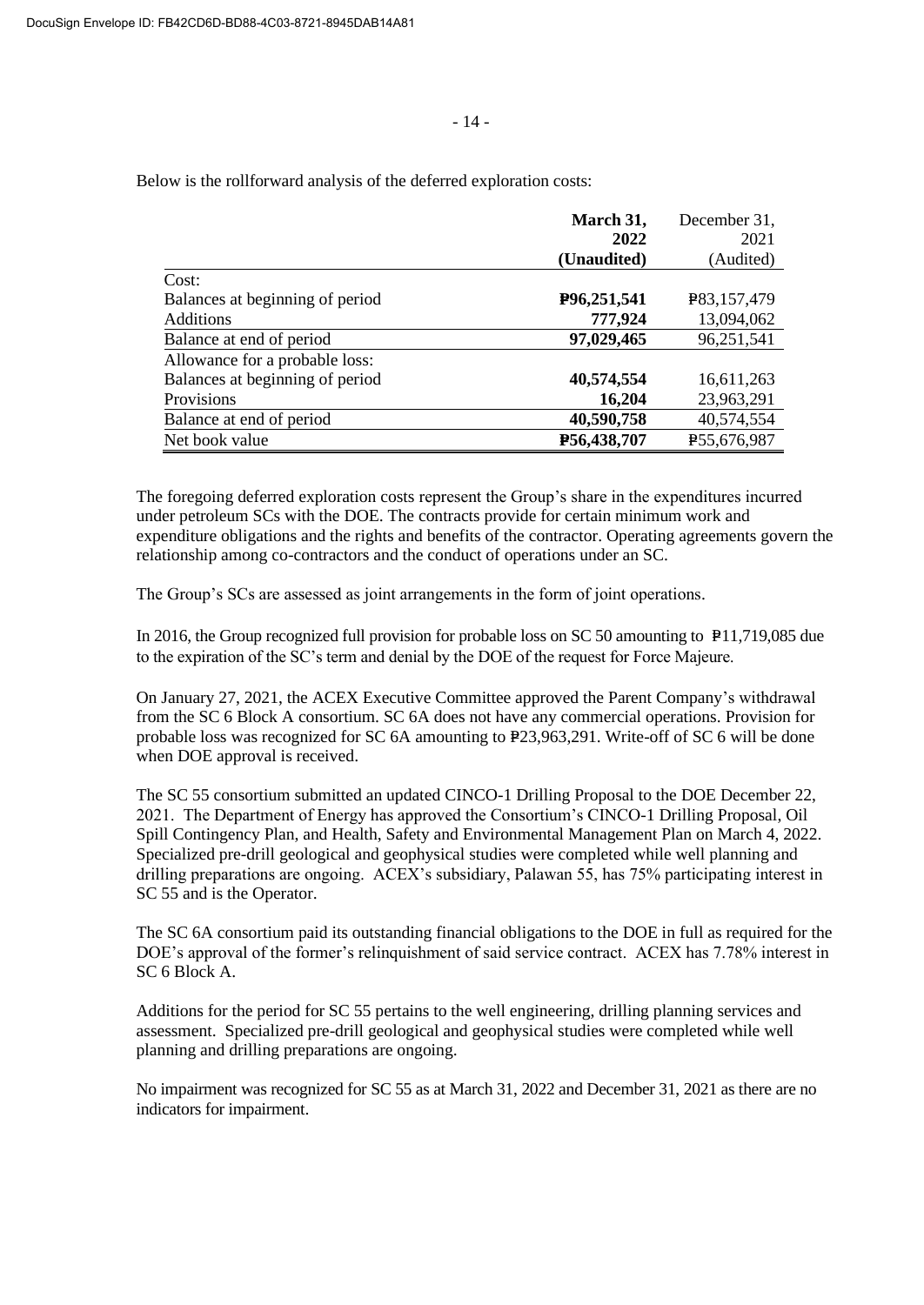## 9. **Accrued Expenses, Other Current Liabilities and Short-term Loans**

This account consists of:

|                                                | March 31,               | December 31,            |
|------------------------------------------------|-------------------------|-------------------------|
|                                                | 2022                    | 2021                    |
|                                                | (Unaudited)             | (Audited)               |
| Accrued expenses and other current liabilities |                         |                         |
| Accrued expenses                               | P <sub>1</sub> ,309,357 | P <sub>4</sub> ,895,016 |
| Accrued interest (Note 10)                     | 1,038,182               |                         |
| Due to:                                        |                         |                         |
| Related parties (Note 10)                      | 37,349,494              | 32,450,387              |
| Third party                                    | 29,059,856              | 29,059,856              |
| Withholding taxes                              | 354,691                 | 189,082                 |
|                                                | P68,073,398             | P66,594,341             |

Accrued expenses include accrual for professional fees and training obligations for SC 6A and SC 55 payable to the DOE. Accruals for professional fee are noninterest-bearing and are settled on 30 to 60-day terms. Training obligations payable to the DOE are due and demandable.

Due to a third party is an advance payment made by a partner in the consortium to be applied to SC 55's work program.

#### *Short-term Loans*

On December 10, 2021, the ACEX BOD approved the availment of a short-term loan from ACEN of up to P150.00 million to fund the initial subscription by ACEX to shares in BCEI and authorized the ACEX to secure bank loans in an aggregate amount of up to  $P150$  million to be guaranteed by ACEN subject to the payment of a guarantee fee. On December 13, 2021, the ACEN BOD approved the short-term loan up to  $P150.00$  million in favor of ACEX. As at March 31, 2022, a total of  $P127.00$ million was already availed to ACEX to fund its investment in BCEI (see Note 10).

Interest expense related to the short-term loan amounted to P1.04 million for the three-month period ended March 31, 2022.

# 10. **Related Party Transactions**

Parties are considered to be related if one party has the ability, directly, or indirectly, to control the other party or exercise significant influence over the other party in making financial and operating decisions. Parties are also considered to be related if they are subject to common control. In considering each possible related party relationship, attention is directed to the substance of the relationship and not merely its legal form.

Outstanding balances for the period are unsecured and settlement occurs in cash throughout the financial year. There have been no guarantees provided or received for any related party receivables or payables.

The transactions and balances of accounts as at and for the three-month period ended March 31, 2022 and year ended December 31, 2021 with related parties are as follows: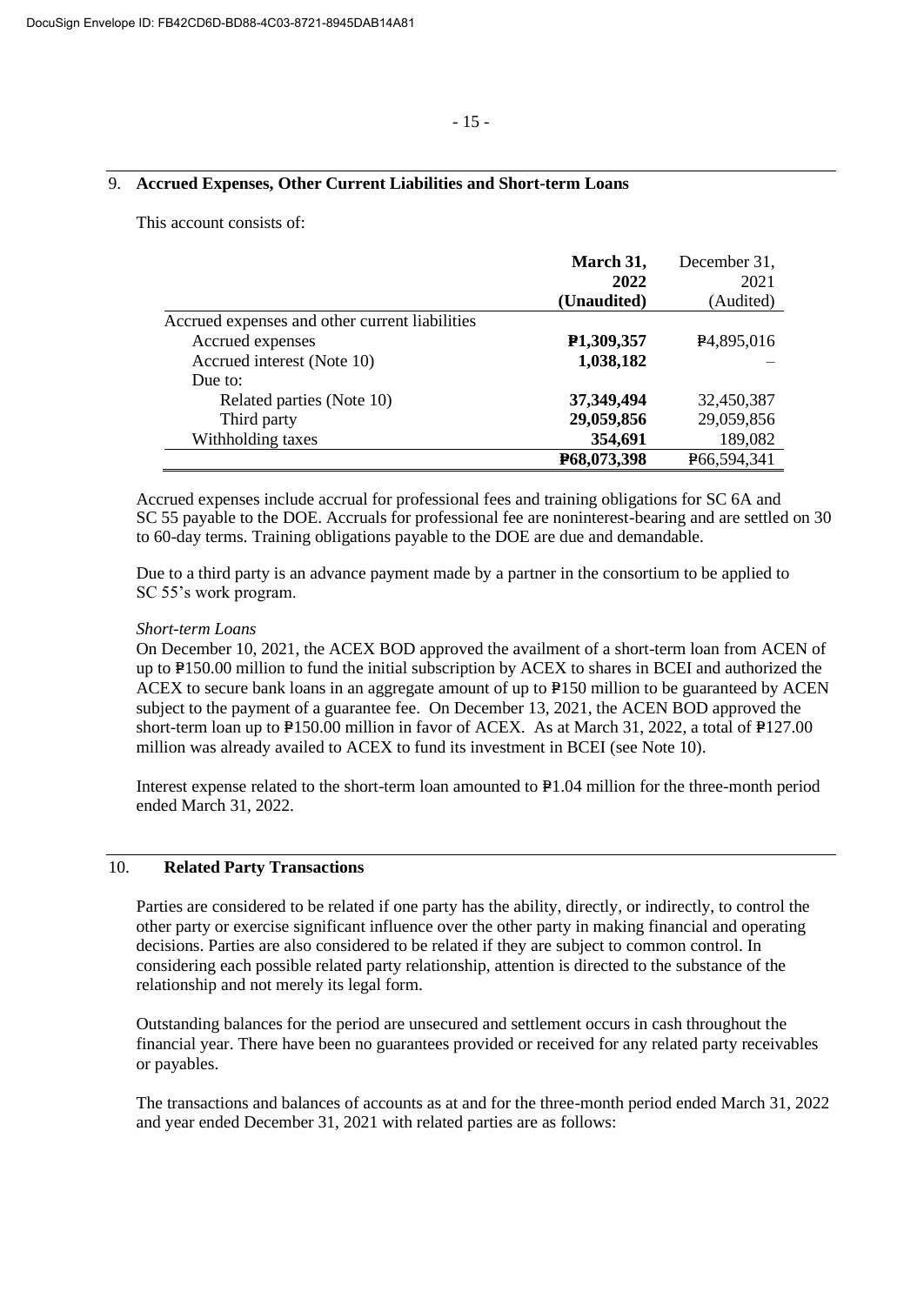- 16 -

|                                    |                           |                         |            | <u>me un ce monum chucu march cri sos.</u> |                     |            |
|------------------------------------|---------------------------|-------------------------|------------|--------------------------------------------|---------------------|------------|
|                                    | Amount/                   |                         |            | <b>Outstanding Balance</b>                 |                     |            |
| Company                            | Volume                    | Nature                  | Receivable | Payable                                    | Terms               | Conditions |
| <b>Intermediate Parent Company</b> |                           |                         |            |                                            |                     |            |
| <b>ACEN</b>                        |                           |                         |            |                                            |                     |            |
| Accrued expenses and other         |                           |                         |            |                                            |                     |            |
| current liabilities - Due to       |                           |                         |            |                                            |                     |            |
| related parties (see               |                           | Management and          |            |                                            | $30-60$ day terms;  |            |
| Note $9$ )                         | P5,000,000                | professional fees       | $P-$       | P7,448,000                                 | noninterest-bearing | Unsecured  |
|                                    |                           | Management and          |            |                                            |                     |            |
| Accrued expenses and other         |                           | professional fees       |            |                                            |                     |            |
| current liabilities - Due to       |                           | capitalized             |            |                                            |                     |            |
| related parties (see               |                           | as deferred exploration |            |                                            | $30-60$ day terms;  |            |
| Note $9$ )                         |                           | cost                    |            | 12,023,039                                 | noninterest-bearing | Unsecured  |
| Accrued expenses and other         |                           | Management and          |            |                                            |                     |            |
| current liabilities - Due to       |                           | professional fees       |            |                                            |                     |            |
| related parties (see               |                           | charged to consortium   |            |                                            | $30-60$ day terms;  |            |
| Note $9$ )                         |                           | partner                 |            | 5,100,000                                  | noninterest-bearing | Unsecured  |
| Accrued expenses and other         |                           |                         |            |                                            |                     |            |
| current liabilities - Due to       |                           |                         |            |                                            |                     |            |
| related parties (see               |                           |                         |            |                                            | 30-60 day terms;    |            |
| Note 9)                            | 233,994                   | Advances                |            | 12,778,455                                 | noninterest-bearing | Unsecured  |
| Due to related party (see          |                           |                         |            |                                            |                     |            |
| Note 9)                            |                           |                         | $P-$       | P37,349,494                                |                     |            |
|                                    |                           | Accrued interest        |            |                                            |                     |            |
| Accrued interest expense (see      |                           | expense on              |            |                                            |                     |            |
| Note 9)                            | P <sub>1</sub> ,038,182   | short-term loans        | $P-$       | P <sub>1</sub> ,038,182                    | noninterest-bearing | Unsecured  |
| Short-term loans (see              |                           |                         |            |                                            |                     |            |
| Note $9$                           | P <sub>126</sub> ,783,040 | Short-term loans        |            | $P-$ P127,000,000                          | interest-bearing    | Unsecured  |

|                                                            | As at and for the Year Ended December 31, 2021 (Audited) |                                     |            |                            |                     |            |
|------------------------------------------------------------|----------------------------------------------------------|-------------------------------------|------------|----------------------------|---------------------|------------|
|                                                            | Amount/                                                  |                                     |            | <b>Outstanding Balance</b> |                     |            |
| Company                                                    | Volume                                                   | Nature                              | Receivable | Payable                    | Terms               | Conditions |
| Intermediate Parent Company                                |                                                          |                                     |            |                            |                     |            |
| <b>ACEN</b>                                                |                                                          |                                     |            |                            |                     |            |
| Accrued expenses and other<br>current liabilities - Due to |                                                          |                                     |            |                            |                     |            |
| related parties (see                                       |                                                          | Management and                      |            |                            | $30-60$ day terms;  |            |
| Note $9$ )                                                 | $P -$                                                    | professional fees                   | $P-$       | P <sub>2.448,000</sub>     | noninterest-bearing | Unsecured  |
| Accrued expenses and other                                 |                                                          | Management and<br>professional fees |            |                            |                     |            |
| current liabilities - Due to                               |                                                          | capitalized                         |            |                            |                     |            |
| related parties (see                                       |                                                          | as deferred exploration             |            |                            | $30-60$ day terms;  |            |
| Note 9)                                                    |                                                          | cost                                |            | 12,240,000                 | noninterest-bearing | Unsecured  |
| Accrued expenses and other                                 |                                                          | Management and                      |            |                            |                     |            |
| current liabilities - Due to                               |                                                          | professional fees                   |            |                            |                     |            |
| related parties (see                                       |                                                          | charged to consortium               |            |                            | $30-60$ day terms;  |            |
| Note $9$ )                                                 |                                                          | partner                             |            | 5.100.000                  | noninterest-bearing | Unsecured  |
| Accrued expenses and other                                 |                                                          |                                     |            |                            |                     |            |
| current liabilities - Due to                               |                                                          |                                     |            |                            |                     |            |
| related parties (see                                       |                                                          |                                     |            |                            | $30-60$ day terms;  |            |
| Note 9)                                                    | 4.967.189                                                | Advances                            |            | 12,544,461                 | noninterest-bearing | Unsecured  |
| <b>Entities Under Common</b>                               |                                                          |                                     |            |                            |                     |            |
| Control of Intermediate                                    |                                                          |                                     |            |                            |                     |            |
| <b>Parent Company</b>                                      |                                                          |                                     |            |                            |                     |            |
| ACE Shared Services, Inc.                                  |                                                          |                                     |            |                            |                     |            |
| (ACES)                                                     |                                                          |                                     |            |                            |                     |            |
| Accrued expenses and other                                 |                                                          |                                     |            |                            |                     |            |
| current liabilities - Due to                               |                                                          |                                     |            |                            |                     |            |
| related parties (see                                       |                                                          | Management and                      |            |                            | 30–60 day terms;    |            |
| Note $9$ )                                                 | 134,400                                                  | professional fees                   |            | 117,926                    | noninterest-bearing | Unsecured  |
| Due to related parties (see                                |                                                          |                                     |            |                            |                     |            |
| Note $9$ )                                                 |                                                          |                                     | $P-$       | P32,450,387                |                     |            |

**For the three months ended March 31, 2022 (Unaudited)**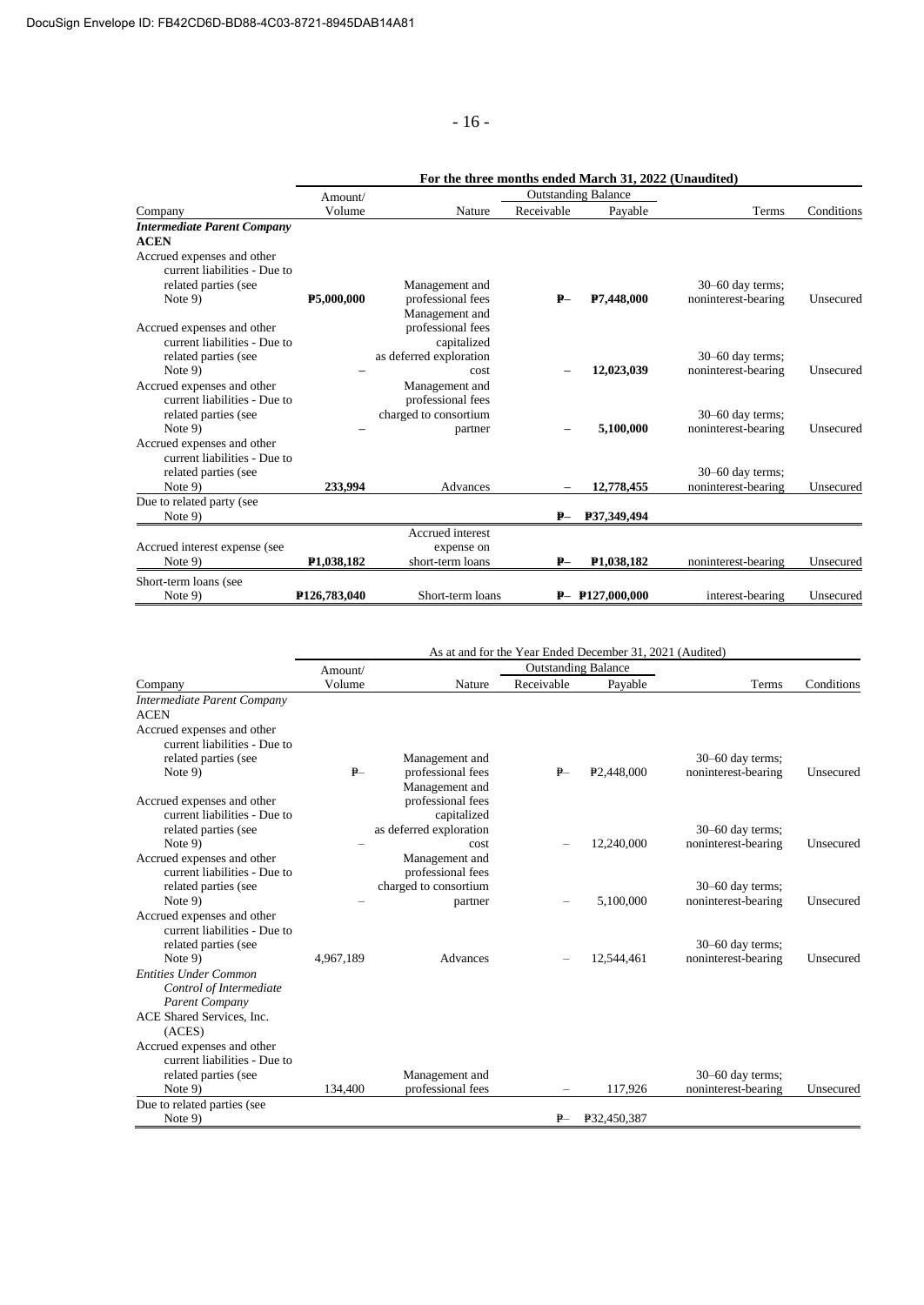#### ACEN

ACEN extended short-term loans to ACEX in 2022 totaling to  $P$ 127,000,000 which ACEX used to fund the initial subscription of BCEI shares (see Note 9). The related accrued interest expense amounted to  $P1.04$  million as at March 31, 2022. ACEX also incurred management fees payable to ACEN totaling to  $P5,000,000$  for the three-month period ended March 31, 2022 pertaining to compensation of officers. ACEN provided advances to ACEX in 2022 totaling to  $P233,994$  pertaining to other various expenses.

# ACES

ACES provided to the Group a full range of business process outsourcing services, such as, but not limited to, financial and general accounting/ bookkeeping services (without engaging in the practice of accountancy), human resources management, manpower related services and other related functions.

## Compensation of Key Management Personnel

Starting January 1, 2020, the compensation of the Group's key management personnel is paid by the Intermediate Parent Company and as such, the necessary disclosures required by PAS 24, *Related Party Disclosures,* are included in the financial statements of the Intermediate Parent Company.

#### Identification, Review and Approval of Related Party Transactions

All (1) SEC-defined material related party transactions, i.e., related party transaction/s, either individually or in aggregate over a twelve (12)-month period of the Group with the same related party, amounting to ten percent (10%) or higher of the Group's total consolidated assets based on its latest audited consolidated financial statements; and (2) any related party transaction/s that meet the threshold values approved by the Risk Management and Related Party Transactions Committee (the Committee), i.e.,  $\overline{P50.00}$  million or five percent (5%) of the Group's total consolidated assets, whichever is lower, shall be reviewed by the Committee and approved by the BOD before its commencement, except transactions that are explicitly excluded/exempted by the SEC and transactions delegated to management.

For SEC-defined material related party transactions, the approval shall be by at least 2/3 vote of the BOD, with at least a majority vote of the independent directors. In case that the vote of a majority of the independent directors is not secured, the material related party transactions may be ratified by the vote of the stockholders representing at least 2/3 of the outstanding capital stock.

### 11. **Capital Stock**

Following are the details of the Parent Company's capital stock as at March 31, 2022 and December 31, 2021:

|                                       | March 31,     | December 31,  |
|---------------------------------------|---------------|---------------|
|                                       | 2022          | 2021          |
|                                       | (Unaudited)   | (Audited)     |
| Authorized - P1 par value             | 1,000,000,000 | 1,000,000,000 |
| Issued and outstanding - P1 par value | 250,000,001   | 250,000,001   |

The issued and outstanding shares as at March 31, 2022 and December 31, 2021 are held by 2,900 equity holders.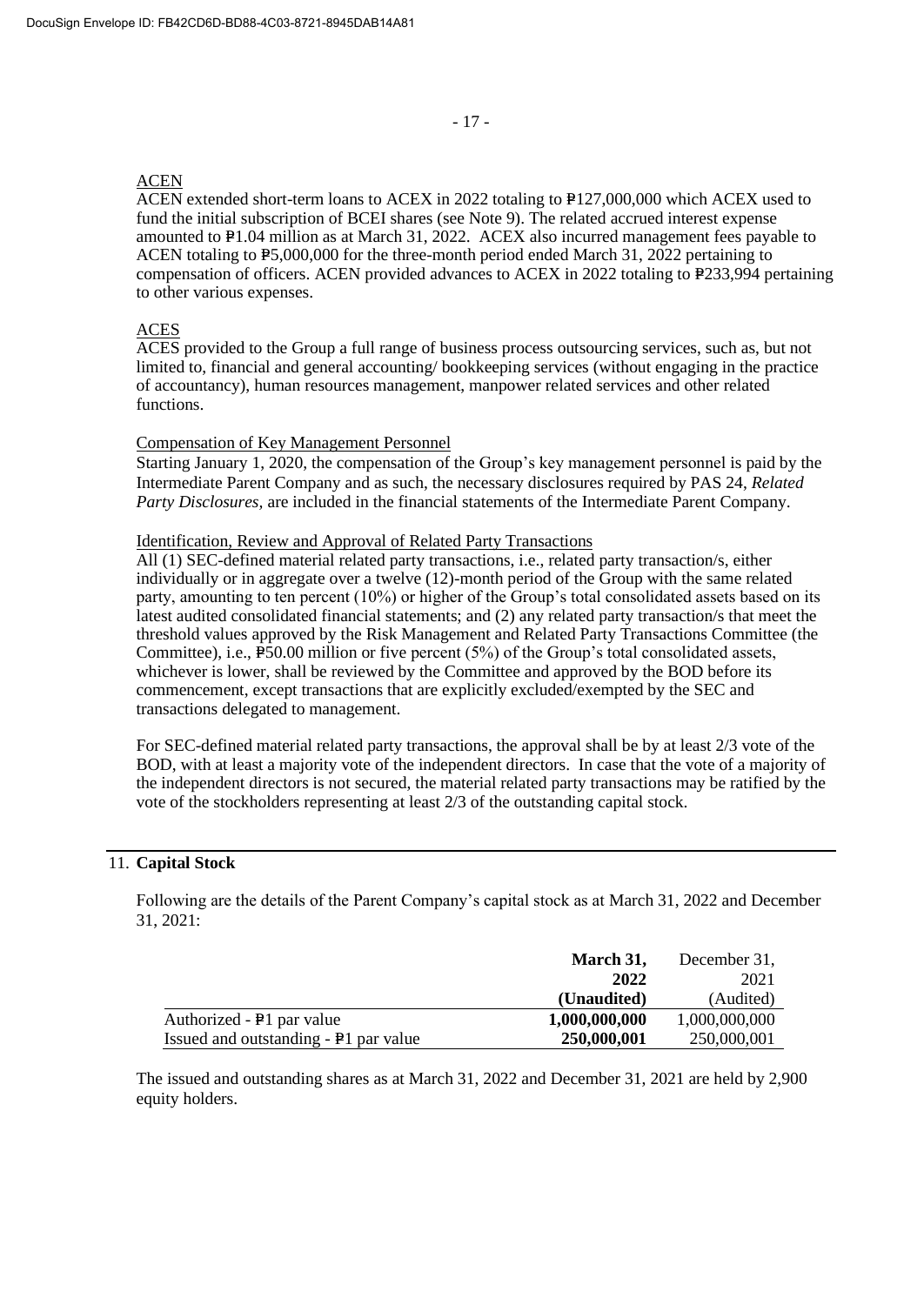## 12. **Income Taxes**

- a. There was no provision for current tax in March 31, 2022 and 2021 both under RCIT and MCIT due to a taxable loss position.
- b. The reconciliation of the Group's provision for (benefit from) income tax using the statutory tax rate is as follows:

|                                              | March 31,      | March 31,      |
|----------------------------------------------|----------------|----------------|
|                                              | 2022           | 2021           |
|                                              | (Unaudited)    | (Unaudited)    |
| Income tax at statutory rate                 | (P3, 154, 887) | (E6, 466, 503) |
| Tax effects of:                              |                |                |
| Movement in temporary differences, NOLCO     |                |                |
| for which no deferred income tax assets were |                |                |
| recognized                                   | 1,826,560      | 6,466,503      |
| Interest income subject to final tax         | (524)          |                |
| Equity in net loss of a joint venture        | 1,328,851      |                |
|                                              | <b>P</b>       | <b>P</b> —     |

Deferred income tax assets related to the following temporary differences, including NOLCO were not recognized because management believes that it is not probable that sufficient future taxable income will be available to allow deferred income tax assets to be utilized.

|                                        |                           | December 31, |
|----------------------------------------|---------------------------|--------------|
|                                        | <b>March 31, 2022</b>     | 2021         |
|                                        | (Unaudited)               | (Audited)    |
| <b>NOLCO</b>                           | P107,082,305              | P97,965,708  |
| Provisions for:                        |                           |              |
| Credit losses (see Note 5)             | 20,000,000                | 20,000,000   |
| Probable losses (see Note 8)           | 40,590,758                | 40,574,555   |
|                                        | P <sub>167</sub> ,673,063 | P158,540,263 |
| Unrecognized deferred income tax asset | P33,534,613               | P31,708,053  |

Movements in the NOLCO are shown in the table below:

|          |           |                           | <b>NOLCO</b> |              |              |                           |
|----------|-----------|---------------------------|--------------|--------------|--------------|---------------------------|
|          |           |                           | Applied      |              | <b>NOLCO</b> |                           |
| Year     | Availment |                           | Previous     | <b>NOLCO</b> | Applied      | <b>NOLCO</b>              |
| Incurred | Period    | Amount                    | periods      | Expired      | Current Year | Unapplied                 |
| 2019     | 2020-2022 | 67,478,506                |              |              |              | 67,478,506                |
| 2020     | 2021-2025 | 13,595,875                |              |              |              | 13,595,875                |
| 2021     | 2022-2026 | 16,891,327                |              |              |              | 16,891,327                |
| 2022     | 2023-2027 | 9,116,597                 |              |              |              | 9,116,597                 |
|          |           | P <sub>107</sub> ,082,305 | ₽–           | ₽–           |              | P <sub>107</sub> ,082,305 |

*\*RR-15-20 Bayanihan Act 2: NOLCO incurred for the taxable years 2020 and 2021 can be carried over as a deduction from gross income for the next five (5) consecutive years.*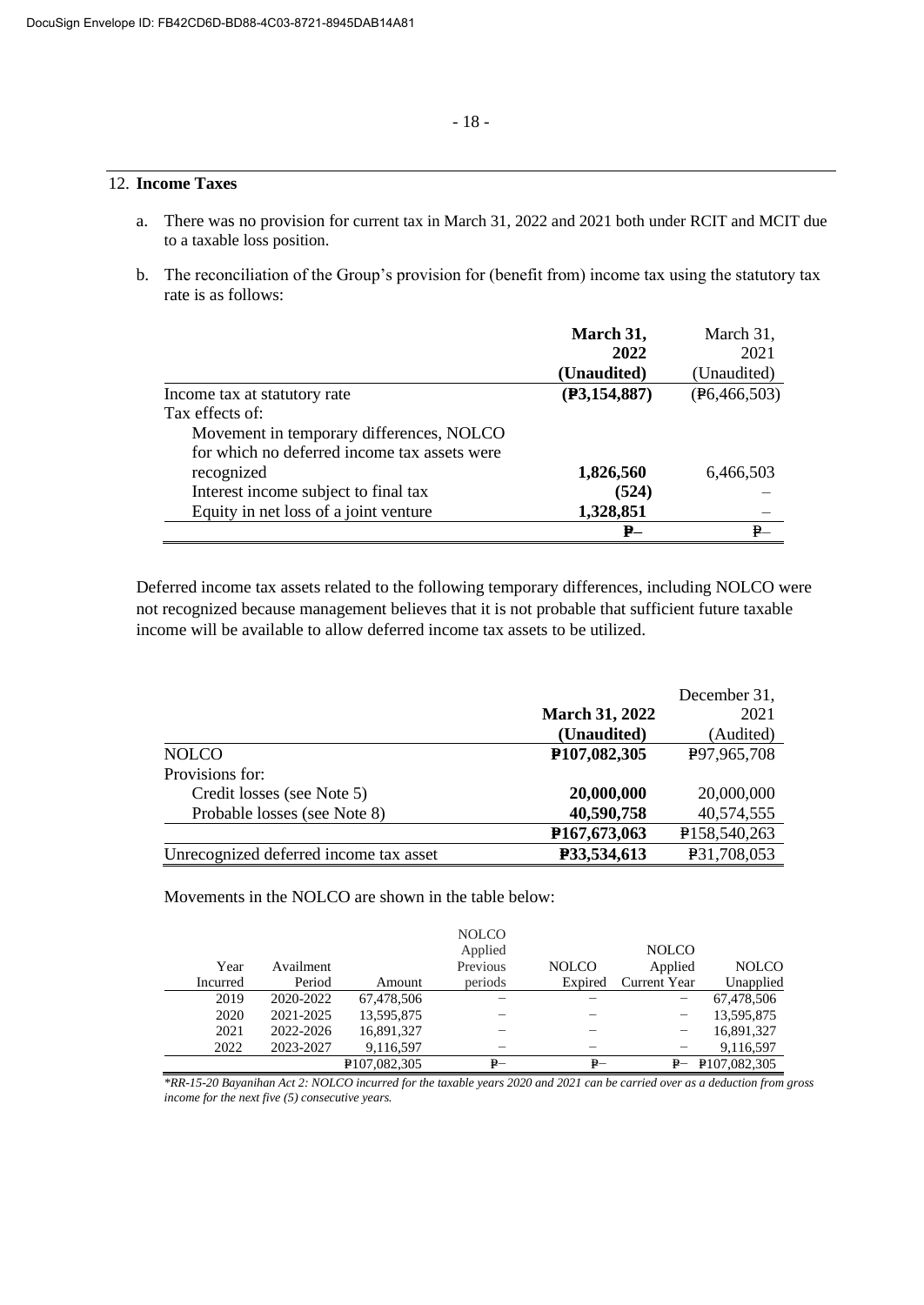# 13. **Basic/Diluted Loss Per Share**

Basic/diluted loss per share is computed as follows:

|                                      | For the three months ended March 31 |                          |
|--------------------------------------|-------------------------------------|--------------------------|
|                                      | 2021                                | 2020                     |
|                                      | (Unaudited)                         | (Unaudited)              |
| (a) Net loss attributable to equity  |                                     |                          |
| holders of the Parent Company        | P <sub>15</sub> ,823,577            | P <sub>25</sub> ,462,835 |
| (b) Weighted average number of       |                                     |                          |
| common shares outstanding            | 250,000,001                         | 250,000,001              |
| Basic/diluted loss per share $(a/b)$ | <b>P0.063</b>                       | P <sub>0.102</sub>       |

As at March 31, 2022 and December 31, 2021, the Group does not have any potential common share nor other instruments that may entitle the holder to common shares. Hence, diluted loss per share is the same as basic loss per share.

# 14. **Material Partly Owned Subsidiary**

Financial information of Palawan55 is provided below:

|                             | For the three months ended March 31 |             |  |
|-----------------------------|-------------------------------------|-------------|--|
|                             | 2022                                | 2021        |  |
|                             | (Unaudited)                         | (Unaudited) |  |
| Equity interest held by NCI | 30.65%                              | 30.65%      |  |
| Accumulated balances of NCI | P4,580,997                          | P2,627,162  |  |
| Net loss allocated to NCI   | 49.140                              | 403,178     |  |

The summarized financial information of Palawan55 is provided below.

## Statements of Comprehensive Income

|                                   | For the three months ended March 31 |                         |  |
|-----------------------------------|-------------------------------------|-------------------------|--|
|                                   | 2022                                | 2021                    |  |
|                                   | (Unaudited)                         | (Unaudited)             |  |
| Other loss (income)               | $($ P171,085)                       | <b>P5.792</b>           |  |
| Expenses                          | 10,754                              | 1,309,634               |  |
| Total comprehensive loss (income) | $($ <b>P</b> 160,331)               | P <sub>1</sub> ,315,426 |  |
| Attributable to NCI               | P49,140                             | P <sub>403</sub> , 178  |  |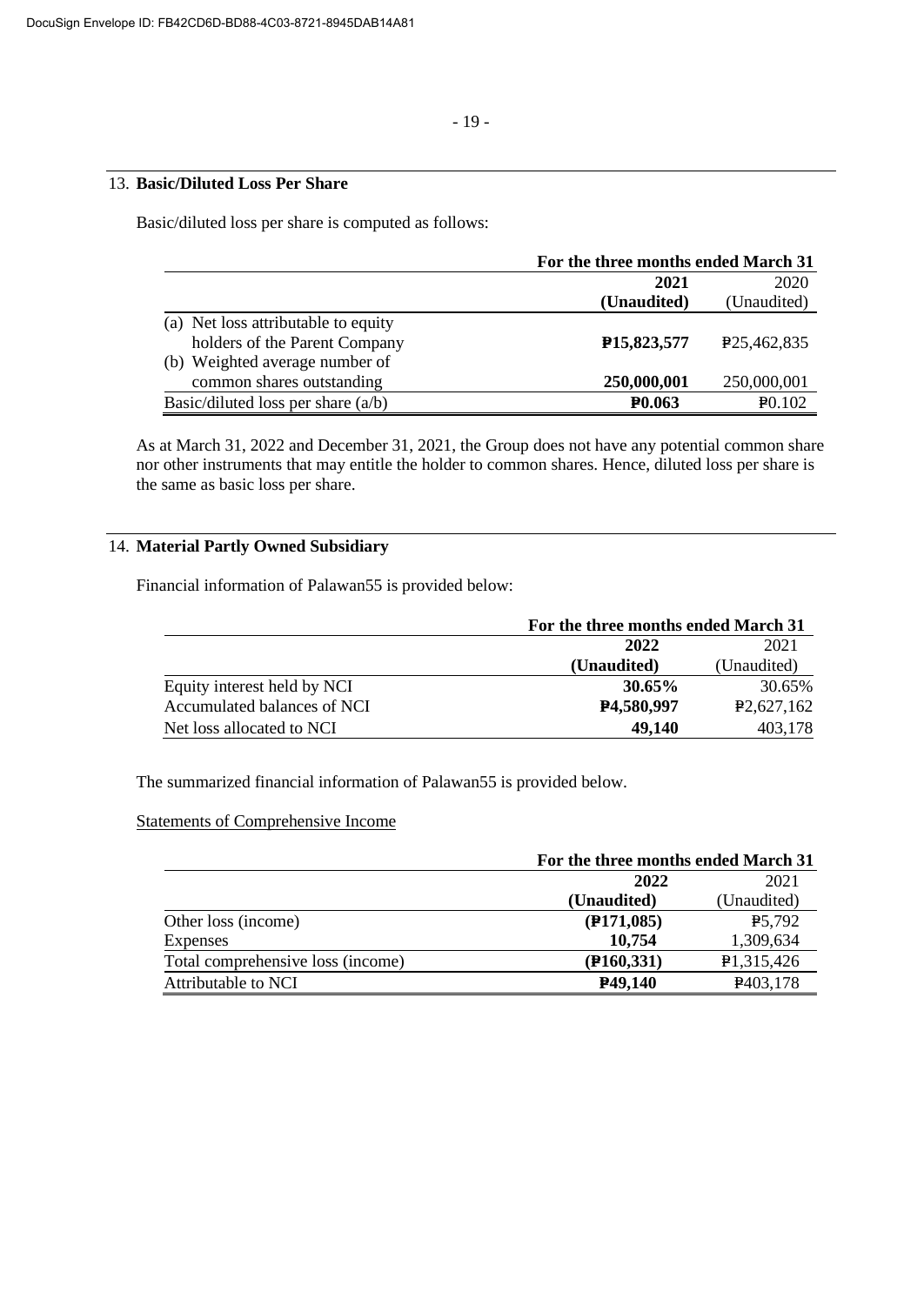## Statements of Financial Position

|                                   | March 31,       | December 31,    |
|-----------------------------------|-----------------|-----------------|
|                                   | 2022            | 2021            |
|                                   | (Unaudited)     | (Audited)       |
| Total current assets              | P7,362,280      | P8,145,145      |
| Total noncurrent assets           | 56,438,708      | 55,676,987      |
| Total current liabilities         | (78, 749, 066)  | (78, 930, 541)  |
| Total capital deficiency          | (P14, 948, 078) | (E15, 108, 409) |
| Attributable to equity holders of |                 |                 |
| the Parent Company                | (P10, 367, 081) | (P10, 478, 272) |
| <b>NCI</b>                        | (P4,580,997)    | (P4, 630, 137)  |

#### Cash Flow Information

|                             | For the three months ended March 31 |                         |  |
|-----------------------------|-------------------------------------|-------------------------|--|
|                             | 2022                                | 2021                    |  |
|                             | (Unaudited)                         | (Unaudited)             |  |
| Net cash flows provided by: |                                     |                         |  |
| Operating activities        | P782,864                            | P <sub>4</sub> ,771,385 |  |
| Investing activities        |                                     |                         |  |
| Financing activity          |                                     |                         |  |

There were no dividends paid to NCI in the three-month period ended March 31, 2022 and 2021.

## 15. **Financial Risk Management Objectives and Policies**

#### Objectives and Investment Policies

The funds of the entities are held directly by the ACEN Group and are managed by the Corporate Finance and Treasury Group ("CFT").

All cash investments of the Group are carried and governed by the following principles, stated in order of importance:

- Preservation of invested cash
- Liquidity of invested cash; and
- Yield on invested cash. Under no circumstance will yield to trump the absolute requirement that the principal amount of investment be preserved and placed in liquid instruments

The CFT manages the funds of the Group and invests them in highly liquid instruments such as shortterm deposits, marketable instruments, corporate promissory notes and bonds, government bonds, and trust funds denominated in Philippine peso and U.S. dollar. It is responsible for the sound and prudent management of the Group's financial assets that finance the Group's operations and investments in enterprises.

CFT focuses on the following major risks that may affect its transactions:

- Foreign exchange risk
- Credit or counterparty risk
- Liquidity risk
- Interest rate risk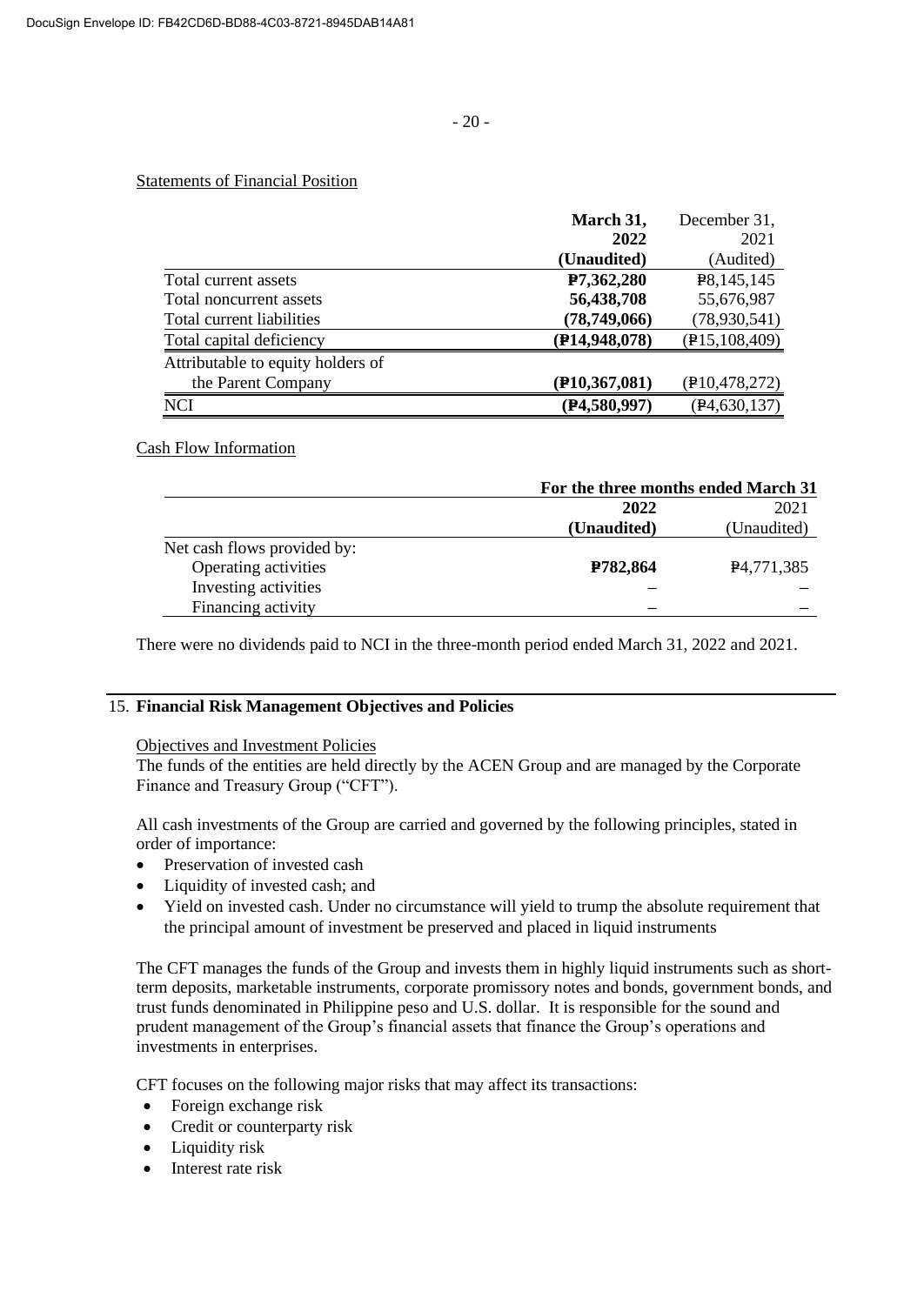Corporate Planning and Investor Relations ("CPIR") focuses on the following major risks that may affect its transactions:

- Market risk
- Equity price risk

Commercial Operations focuses on commodity price risk.

Professional competence, prudence, clear and strong separation of office functions, due diligence and use of risk management tools are exercised at all times in the handling of the funds of the Group.

#### Risk Management Process

#### *Foreign Exchange Risk*

The Group defines Foreign Exchange Risk as the risk of realizing reduced operating cash flows and/or increasing the volatility of future earnings from movements in foreign exchange. The risk is measured based on potential downside impact of market volatility to operating cash flows and target earnings.

Foreign exchange risk is generally managed in accordance with the Natural Hedge principle and further evaluated through:

- Continual monitoring of global and domestic political and economic environments that have impact on foreign exchange;
- Regular discussions with banks to get multiple perspectives on currency trends/forecasts; and
- Constant updating of the foreign currency holdings gains and losses to ensure prompt decisions if the need arises.

In the event that a Natural Hedge is not apparent, the Group endeavors to actively manage its open foreign currency exposures through:

- Trading either by spot conversions; and
- Entering into derivative forward transactions on a deliverable or non-deliverable basis to protect values

The Group has foreign currency exposures arising from cash calls and refunds in currency other than the Philippine peso. The Group's financial instruments denominated in US\$ as at March 31, 2022 and December 31, 2021 are as follows:

|                                        | March 31, 2022 (Unaudited) |                            | December 31, 2021 (Audited)   |                          |
|----------------------------------------|----------------------------|----------------------------|-------------------------------|--------------------------|
|                                        | In US\$                    | <b>In Philippine Peso</b>  | In Philippine Peso<br>In US\$ |                          |
| <b>Financial Assets</b>                |                            |                            |                               |                          |
| Cash and cash equivalents              | <b>US\$199,988</b>         | P <sub>10</sub> , 391, 376 | US\$314,839                   | P <sub>15</sub> ,985,635 |
| Trade receivable under 'Receivables'   |                            |                            |                               |                          |
|                                        | 199,988                    | 10.391.376                 | 314.839                       | 15,985,635               |
| <b>Financial Liability</b>             |                            |                            |                               |                          |
| Due to third party under 'Accounts'    |                            |                            |                               |                          |
| payable and other current liabilities' | (US\$15,352)               | (797,690)                  |                               |                          |
|                                        | <b>US\$184,636</b>         | P9.593.686                 | US\$314,839                   | P <sub>15.985.635</sub>  |

Exchange rates used were  $E$ 51.960 to \$1.00 and  $E$ 50.774 to \$1.00 as at March 31, 2022 and December 31, 2021, respectively.

Management has determined that the volume of foreign currency-denominated transactions is not significant to the Group and, accordingly, its exposure to the risk of changes in foreign exchange rates has no material impact to its profitability.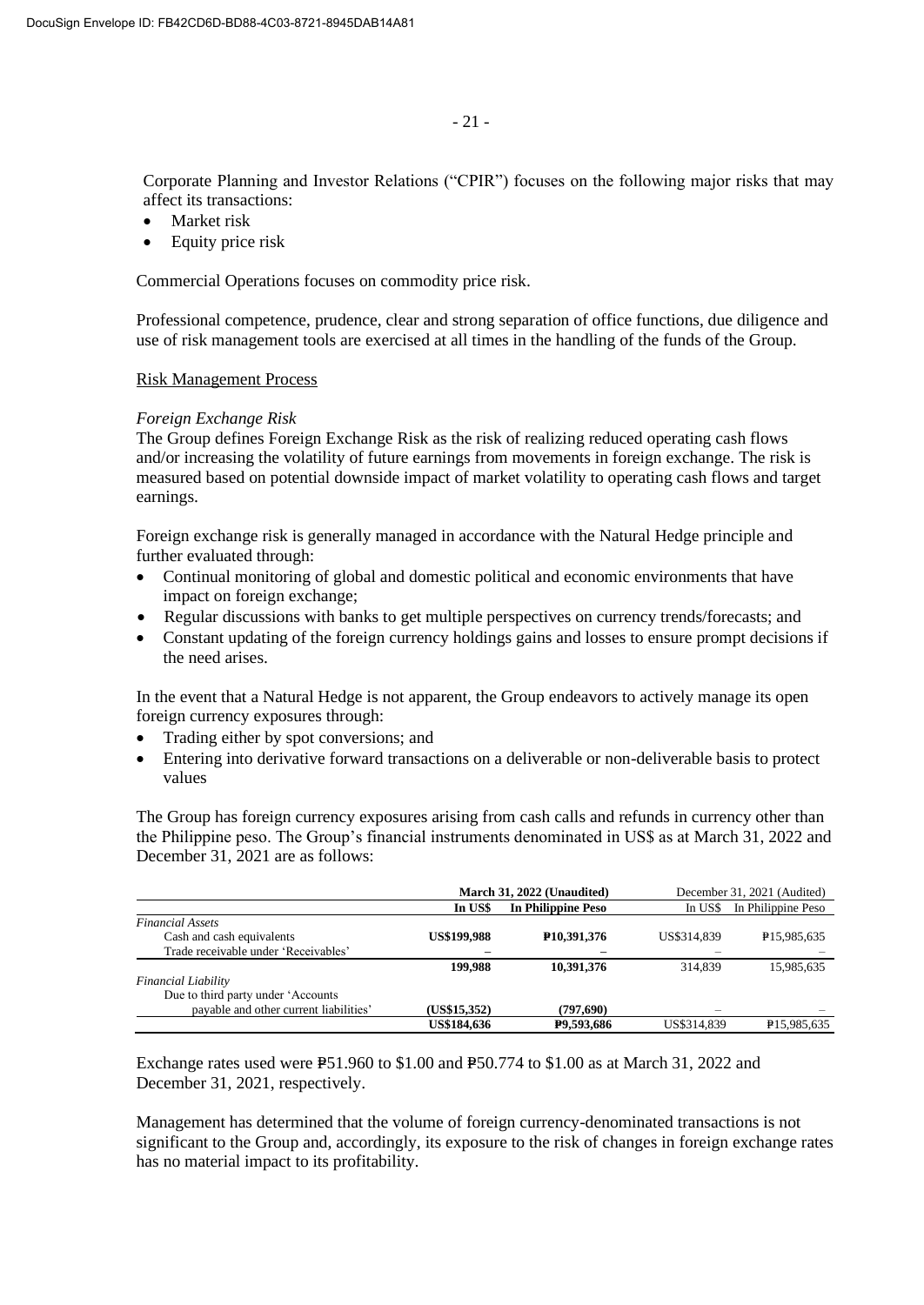## *Credit or Counterparty Risk*

The Group defines Credit or Counterparty Risk as the risk of sustaining a loss resulting from a counterparty's default to a transaction entered with the Group.

Credit or counterparty risk is managed through the following:

- Investments are coursed through or transacted with duly accredited domestic and foreign banks subject to investment limits per counterparty as approved by the Board.
- Discussions are done on every major investment by CFT before it is executed subject to the Chief Financial Officer (CFO) approval. Exposure limits are tracked for every transaction and CFT Finance Managers supervise major transaction executions.
- Market and portfolio reviews are done at least once a week and as often as necessary should market conditions require. Monthly reports are given to the CFO with updates in between these reports as needed.
- A custodian bank for Philippine peso instruments and foreign currency instruments has been appointed based on its track record on such service and the bank's financial competence.

With respect to credit risk arising from the receivables of the Group, the Group's exposures arise from default of the counterparty, with a maximum exposure equal to the carrying amount of these instruments.

|                          | March 31, 2022 (Unaudited) |                                      |                |                      |                          |              |
|--------------------------|----------------------------|--------------------------------------|----------------|----------------------|--------------------------|--------------|
|                          |                            |                                      |                | <b>Past Due</b>      | <b>Past Due</b>          |              |
|                          |                            | <b>Neither Past Due nor Impaired</b> |                |                      | but not Individually     |              |
|                          | Class A                    | Class B                              | <b>Class C</b> | <b>Impaired</b>      | <b>Impaired</b>          | <b>Total</b> |
| <b>Trade receivables</b> | $P-$                       | <b>P</b> -                           | $P-$           | ₽–                   | <b>P</b> -               | $P-$         |
| Due from third party     |                            |                                      |                |                      | 20,000,000               | 20,000,000   |
| <b>Others</b>            |                            |                                      |                | 27.601               |                          | 27,601       |
|                          | ₽–                         | ₽–                                   | ₽–             | P <sub>27</sub> .600 | P <sub>20</sub> ,000,000 | P20,027,600  |

|                      | December 31, 2021 (Audited) |                               |         |                          |                          |                            |  |
|----------------------|-----------------------------|-------------------------------|---------|--------------------------|--------------------------|----------------------------|--|
|                      |                             | Past Due<br>Past Due          |         |                          |                          |                            |  |
|                      |                             | Neither Past Due nor Impaired |         | but not                  | Individually             |                            |  |
|                      | Class A                     | Class B                       | Class C | Impaired                 | Impaired                 | Total                      |  |
| Trade receivables    | ₽–                          | ₽—                            | $P-$    | <b>P30,750</b>           | $P-$                     | <b>P30,750</b>             |  |
| Due from third party |                             |                               |         | $\overline{\phantom{0}}$ | 20,000,000               | 20,000,000                 |  |
| Others               |                             |                               |         | 195.693                  |                          | 195,693                    |  |
|                      | $P-$                        |                               | $P-$    | P <sub>226</sub> .443    | P <sub>20</sub> ,000,000 | P <sub>20</sub> , 226, 443 |  |

The Group uses the following criteria to rate credit risk as to class:

| Class   | Description                                          |  |
|---------|------------------------------------------------------|--|
| Class A | Collateralized accounts with excellent paying habits |  |
| Class B | Secured accounts with good paying habits             |  |
| Class C | Unsecured accounts                                   |  |

With respect to credit risk arising from the other financial assets of the Group, which comprise cash and cash equivalents, the Group's exposure to credit risk arises from default of the counterparty, with a maximum exposure equal to the carrying amount of these instruments. These financial assets are assessed as high grade since these are deposited in or transacted with reputable banks, which have low probability of insolvency.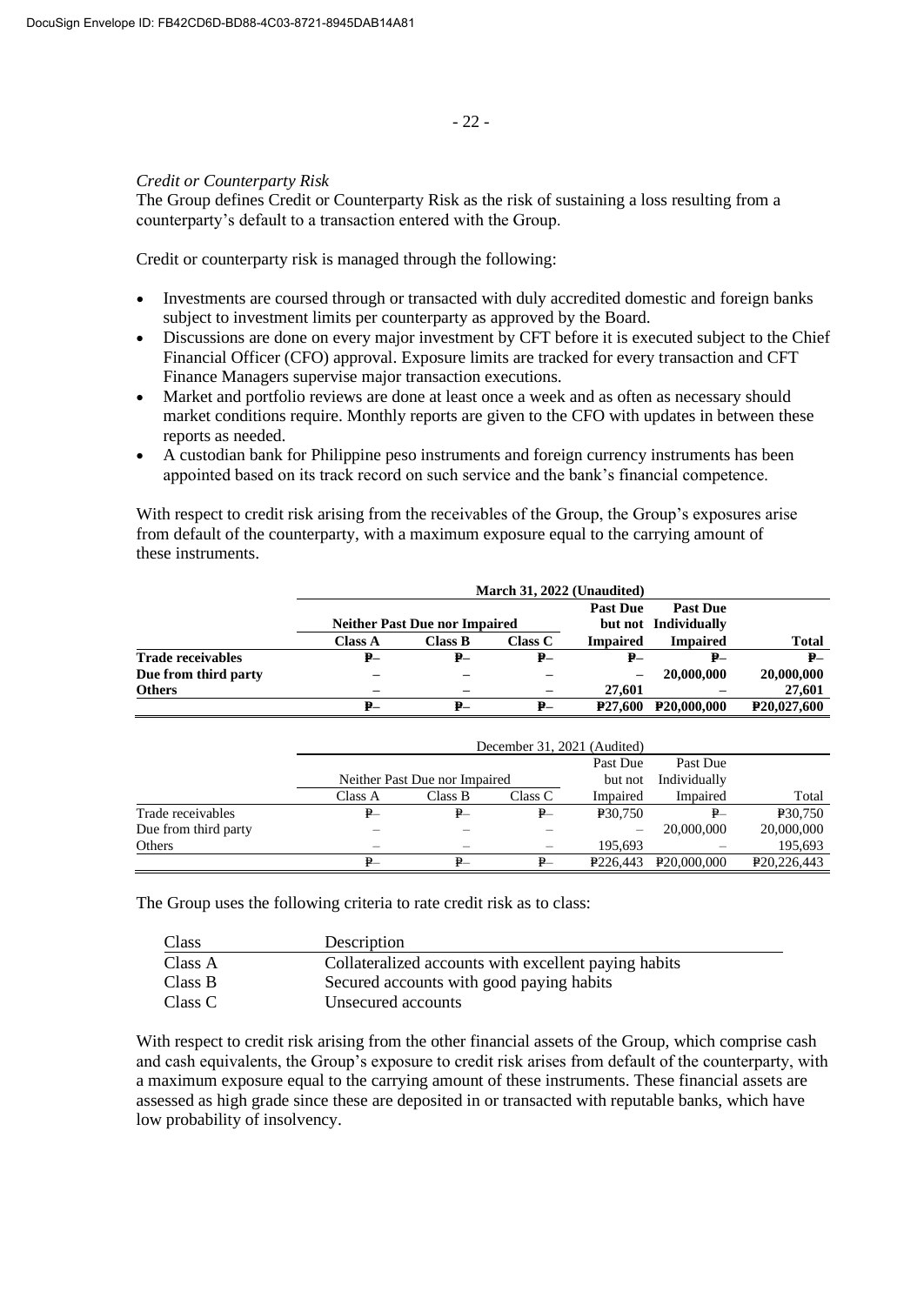## *Liquidity Risk*

Liquidity risk is defined as the risk that the Group may not be able to settle or meet its obligations on time or at a reasonable price.

The cash balance of the Group as at March 31, 2022 is more than enough to pay its accrued expenses and withholding taxes totaling  $E$ 354,691 (see Note 9) and operating expenses

Liquidity risk is managed through:

- Asset and Liability Management principle. Short-term assets are used to fund short-term liabilities while major investments, capital expenditures and long-term assets are funded by longterm liabilities.
- Detailed cash flow forecasting and continuous monitoring of the weekly and monthly cash flows as well as frequent updates of the annual plans of the Group.
- Investment maturities being spread on a weekly, monthly, and annual basis as indicated in the Group's plans. Average duration of investments does not exceed one (1) year.
- Setting up working capital lines to address unforeseen cash requirements that may cause pressure to liquidity.

## Monitoring of Risk Management Process

Risk management is regarded as a core competency, thus review of processes and approval processes including periodic audit are practiced and observed as follows:

- Monthly Treasury meetings are scheduled where approved strategies, limits, mixes are challenged and re-challenged based on current and forecasted developments on the financial and political events.
- Weekly market reports are submitted to the Management Committee that includes an updated summary of global and domestic events of the past month and the balance of the year.
- Annual teambuilding sessions are organized as a venue for the review of personal goals, corporate goals and professional development.
- One on one coaching sessions are scheduled to assist, train and advise personnel.
- Periodic review of Treasury risk profile and control procedures.
- Periodic specialized audit is performed to ensure active risk oversight.

#### Capital Management

The primary objective of the Group's capital management is to ensure that it maintains healthy capital ratios in order to support its business and maximize shareholder value.

The Group manages its capital structure and makes adjustments to it, in light of changes in economic conditions. To maintain or adjust its capital structure, the Group may adjust the dividend payment to shareholders, return capital to shareholders or issue new shares. No changes were made in the objectives, policies or processes in 2022 and 2021.

Capital includes all the items appearing in the equity section of the Group's consolidated statements of financial position at net capital deficiency of P2,998,265 as at March 31, 2022 and net equity of P12,776,172 as at December 31, 2021.

#### Fair Value of Financial Assets and Financial Liabilities

*Cash, Receivables and Accrued Expenses and Other Current Liabilities (Excluding Statutory Payables).* Due to the short-term nature of these balances, the fair values approximate the carrying values as at reporting date.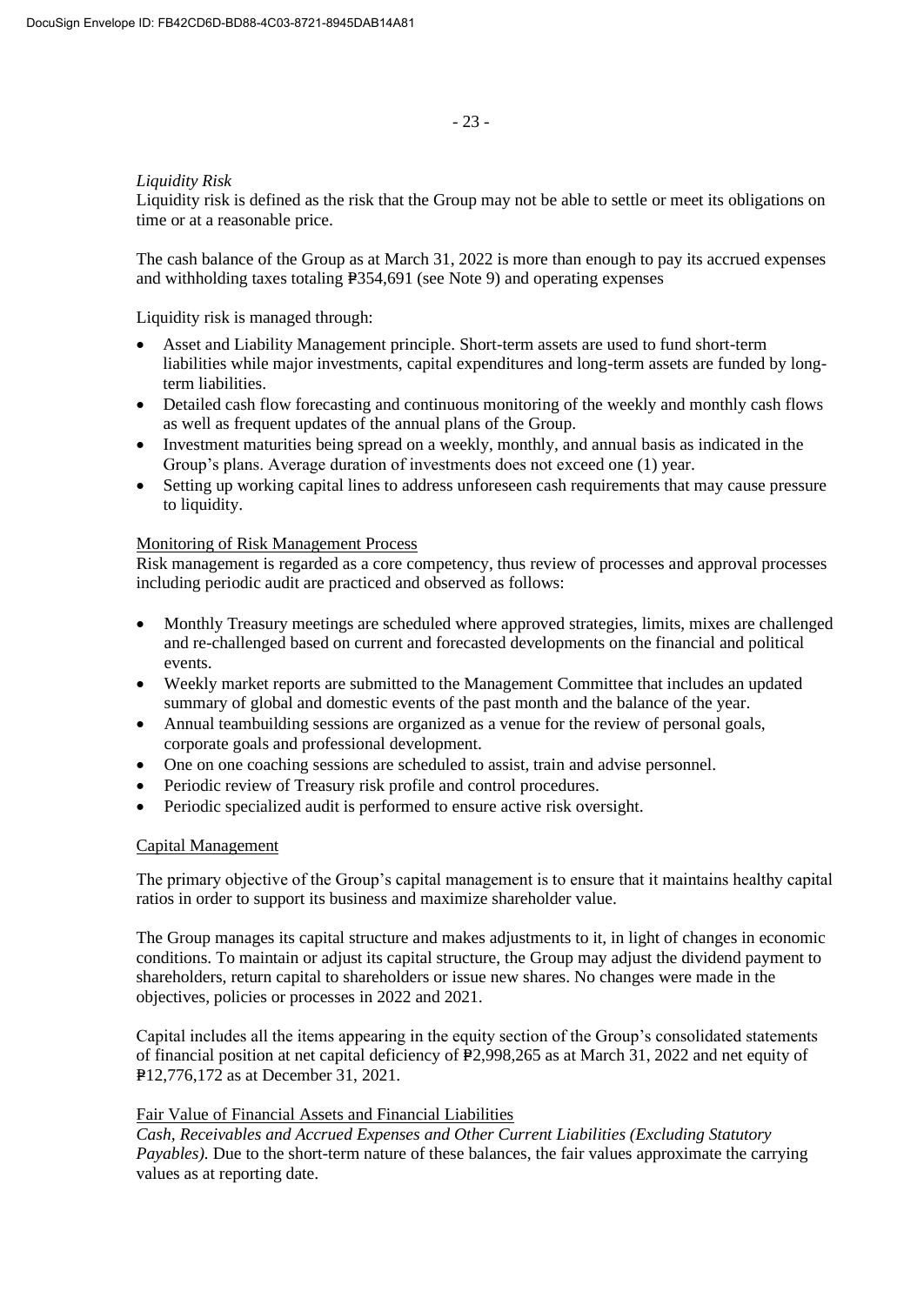In 2022 and 2021, there were no transfers between levels of fair value measurement.

### Offsetting of Financial Instruments

There was no offsetting of financial instruments as at March 31, 2022 and December 31, 2021.

# 16. **Segment Information**

The Group has only one reportable segment, Petroleum and Gas, which is engaged in oil and gas exploration and development. The Group planned to expand its operations to include geothermal exploration and development; however, there are no activities undertaken under this segment during the period and all activities reported pertains to oil and gas exploration. Management monitors the operating results of the reportable segment for the purpose of making decisions about resource allocation and performance assessment.

Capital expenditures for the three-month period ended March 31, 2022 and for the year ended December 31, 2021 were at P777,924 and P13,094,062, respectively, mainly on deferred exploration cost (see Note 8).

As at May 11, 2022, the Group has not started commercial operations yet and has no revenue or gross profit. The total assets of the segment of  $P193,113,315$  and  $P79,370,513$  and liabilities amounting to P196,111,580 and P66,594,341 as at March 31, 2022 and December 31, 2021, respectively, are the same as that reported in the consolidated statements of financial position.

# 17. **Events After the Reporting Period**

*Stockholders' Approval of the Parent Company's Follow-On Offering*

During the Parent Company's Annual Stockholders' Meeting held last April 25, 2022, stockholders holding at least majority of the Parent Company's outstanding capital stock approved, among others, the following:

1. the issuance of up to 74,000,000 shares of the Parent Company pursuant to the Parent Company's planned follow-on offering ("FOO") at an FOO price range of  $P10.00$  to  $P11.84$  per share (the "FOO Shares"); and

2. the registration under the Securities Regulation Code with the Securities and Exchange Commission and listing with the Philippine Stock Exchange of the FOO Shares.

On March 21, 2022, the Executive Committee, by authority of the BOD, approved the conduct of an FOO with a size of up to 74,000,000 shares to be priced at  $\text{P10}$  to  $\text{P11.84}$  per share. On March 25, 2022, the Company's Executive Committee, by authority of the BOD, approved the Parent Company's filing with the Securities and Exchange Commission of a registration statement covering a three-year shelf registration of up to 649,870,100 primary common shares and the Parent Company's offer, issuance and listing of such securities in up to three (3) separate tranches. The proposed first tranche under the Shelf Registration is the issuance of up to 74,000,000 common shares pursuant to an FOO.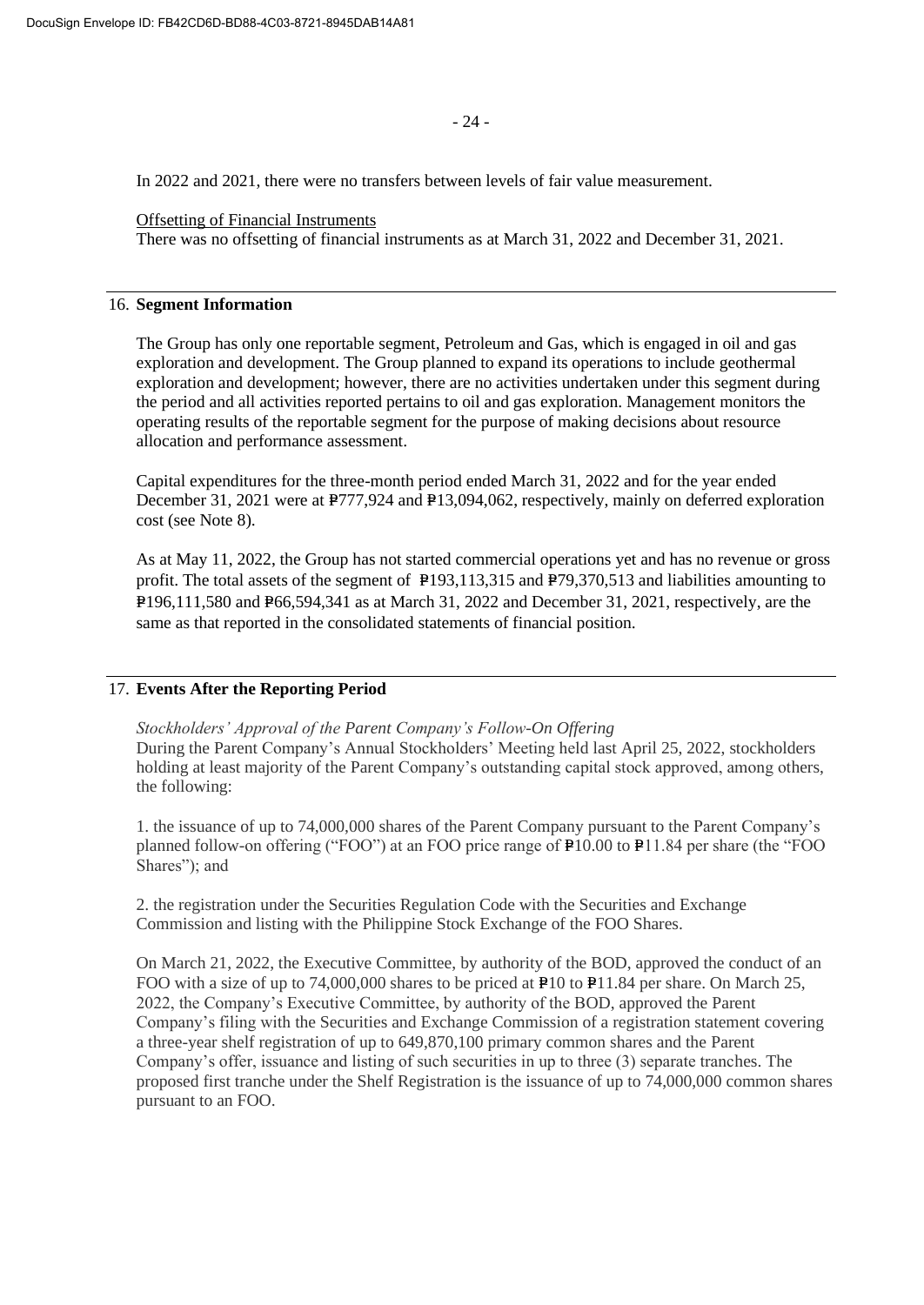- 25 -

# **ANNEX B**

# **MANAGEMENT'S DISCUSSION AND ANALYSIS OF FINANCIAL CONDITION AND RESULTS OF OPERATIONS**

The following discussion and analysis of financial position and results of operations of ACE Enexor, Inc. or "ACEX" and its subsidiary should be read in conjunction with the unaudited interim consolidated financial statements as at March 31, 2022, for the three months ended March 31, 2022 and 2021 and the audited consolidated financial statements as at December 31, 2021. The unaudited interim consolidated financial statements have been prepared in compliance with the Philippine Financial Reporting Standards.

# **Corporate Highlights:**

- On January 14, 2022, the Parent Company, Batangas Clean Energy, Inc. (BCEI) and Red Holdings B.V. ("Gen X Energy"), a wholly owned subsidiary of Gen X Energy L.P., executed a Shareholders' Agreement and Subscription Agreements for ACEX to subscribe to a total of 150,002 shares in BCEI for a total subscription price of P150.22 million. ACEX will subscribe to shares in BCEI such that the Parent Company and Gen X Energy will each own a 50% interest in BCEI. Gen X Energy L.P. is a portfolio company of Blackstone Inc., the world's largest alternative asset manager.
- As of March 2022, the Parent Company's cost of investment in BCEI amounted to  $\text{\textsterling}126.78$  million. This was funded by ACEN's  $P150.00$  million short-term facility, of which P127.00 million was already availed by ACEX.

#### **Financial Highlights:**

#### **Consolidated Statements of Income**

|                                   | For the three months ended |                          |                                                       |               |  |  |  |  |  |  |        |  |
|-----------------------------------|----------------------------|--------------------------|-------------------------------------------------------|---------------|--|--|--|--|--|--|--------|--|
|                                   | <b>March 31</b>            |                          | <b>Increase (Decrease)</b>                            |               |  |  |  |  |  |  |        |  |
|                                   | 2021<br>2022               |                          |                                                       |               |  |  |  |  |  |  | Amount |  |
|                                   |                            |                          |                                                       |               |  |  |  |  |  |  |        |  |
| Expenses                          | P8,366,080                 |                          | $\overline{P}25,866,608$ ( $\overline{P}17,500,528$ ) | (68%)         |  |  |  |  |  |  |        |  |
| Other charges loss (income) - net | 7,408,357                  | (595)                    | 7,408,952                                             | $(1245202\%)$ |  |  |  |  |  |  |        |  |
| Loss before income tax            | 15,774,437                 | 25,866,013               | (10,091,576)                                          | (39%)         |  |  |  |  |  |  |        |  |
| Benefit from income tax           |                            |                          |                                                       |               |  |  |  |  |  |  |        |  |
| Net Loss                          | P <sub>15</sub> , 774, 437 | P <sub>25</sub> ,866,013 | (P10,091,576)                                         | (39%)         |  |  |  |  |  |  |        |  |

The following are the material changes in the Consolidated Statements of Comprehensive Income for the three months ended March 31, 2022 and 2021:

• Last year's expenses included full impairment of the Parent Company's service contract (SC) 6A amounting to P23.38 million. Excluding this provision for impairment, expenses as of March 2022 is higher than same period last year mainly driven by the increase in management and professional fees aggregating to P6.41 million (vs. P2.11 million last year) and taxes, filing and registration fees totaling to P1.58 million (vs. P0.32 million last year).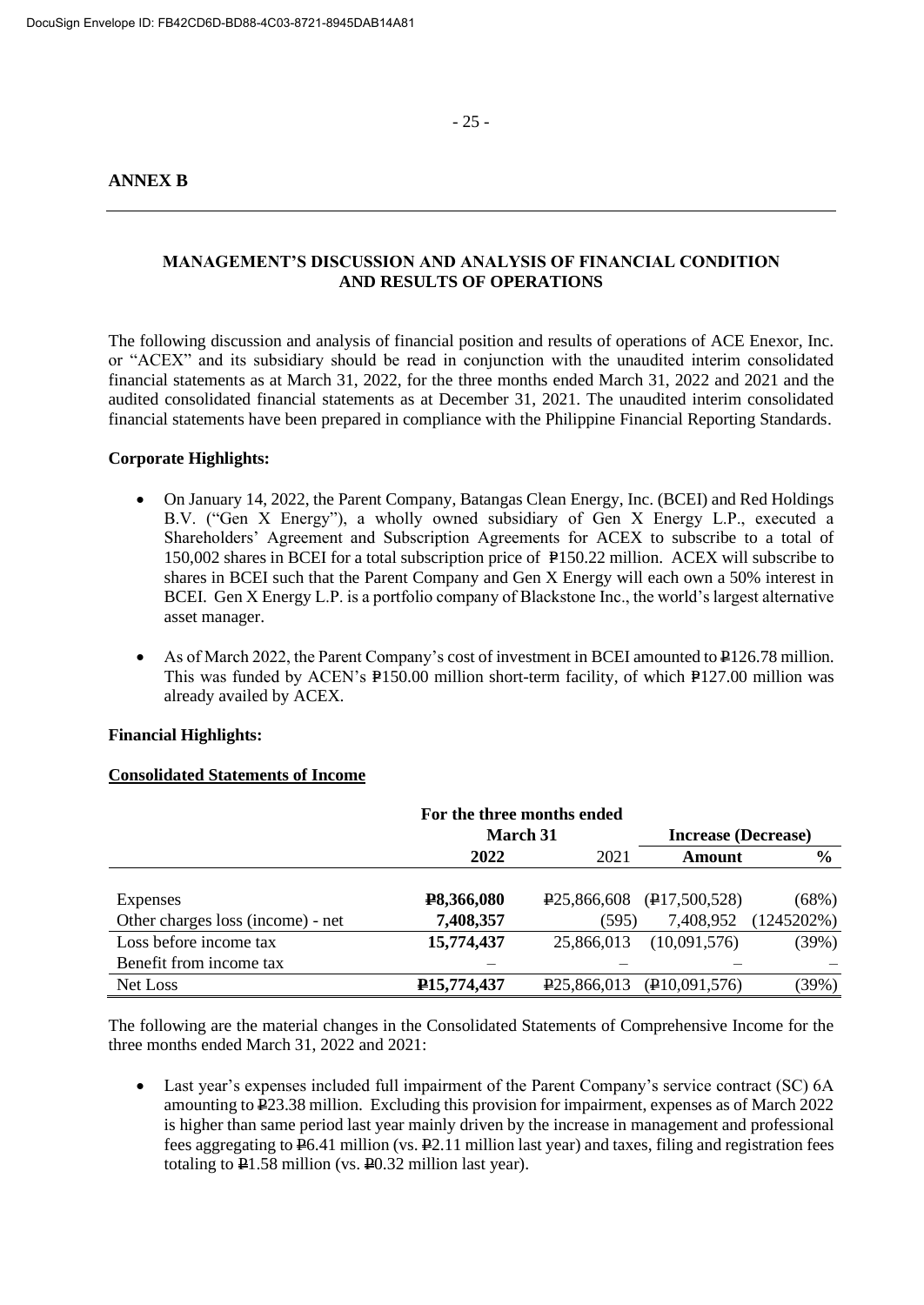• Other charges (income) - net mainly came from equity in net losses of the Parent Company's joint venture investee (BCEI) amounting to P6.64 million and P1.04 million interest expense on shortterm loan from ACEN, partly cushioned by foreign exchange gains from dollar-denominated deposits with the appreciation of the US dollar.

### **Consolidated Statements of Financial Position**

|                                    | <b>March</b>                | December                 | <b>Increase (Decrease)</b>  |               |
|------------------------------------|-----------------------------|--------------------------|-----------------------------|---------------|
|                                    | 2022                        | 2021                     | Amount                      | $\frac{6}{9}$ |
| <b>Current Assets</b>              |                             |                          |                             |               |
| Cash                               | P <sub>16</sub> ,076,805    | P <sub>22</sub> ,993,727 | (P6,916,922)                | $(30\%)$      |
| Receivables                        | 27,601                      | 226,443                  | (198, 842)                  | (88%)         |
| <b>Noncurrent Assets</b>           |                             |                          |                             |               |
| Investment in a joint venture      | P <sub>120</sub> , 138, 785 | P                        | P <sub>120</sub> , 138, 785 | 100%          |
| Property and equipment             | 407,018                     | 448,957                  | (41,939)                    | $(9\%)$       |
| Deferred exploration costs         | 56,438,707                  | 55,676,987               | 761,720                     | 1%            |
| <b>Current Liabilities</b>         |                             |                          |                             |               |
| Accrued expenses and other current |                             |                          |                             |               |
| liabilities                        | P69,111,580                 | P66,594,341              | P <sub>2</sub> ,517,239     | 4%            |
| Short-term loans payable           | 127,000,000                 |                          | 127,000,000                 | 100%          |

The following are the material changes in the Consolidated Statements of Financial Position as at March 31, 2022 and December 31, 2021:

- Decrease in Cash was primarily due to payment of the various expenditures related to the Group's activities for the current period aggregating to P6.92 million such as creditable and expanded withholding taxes, professional fees, documentary stamp tax and filing and registration fees.
- Decrease in Receivables was primarily due to clean-up of long-outstanding items.
- Investment in joint venture pertains to the Parent Company's ownership interest in BCEI which includes subscription cost ( $\overline{P}$ 126.78 million) and accumulated share in net loss ( $\overline{P}$ 4.59 million)
- Decrease in Property and equipment is due to depreciation.
- Increase in Deferred exploration costs was primarily due to due to the additional expenditures related to SC 55.
- Accrued expenses increased mainly due to accrued management and professional fees, as well as accrued interest expense booked in Q1 2022, none last year.
- Short-term loans payable pertain to the Parent Company's availment of ACEN's short-term loan facility to fund the initial subscription to BCEI.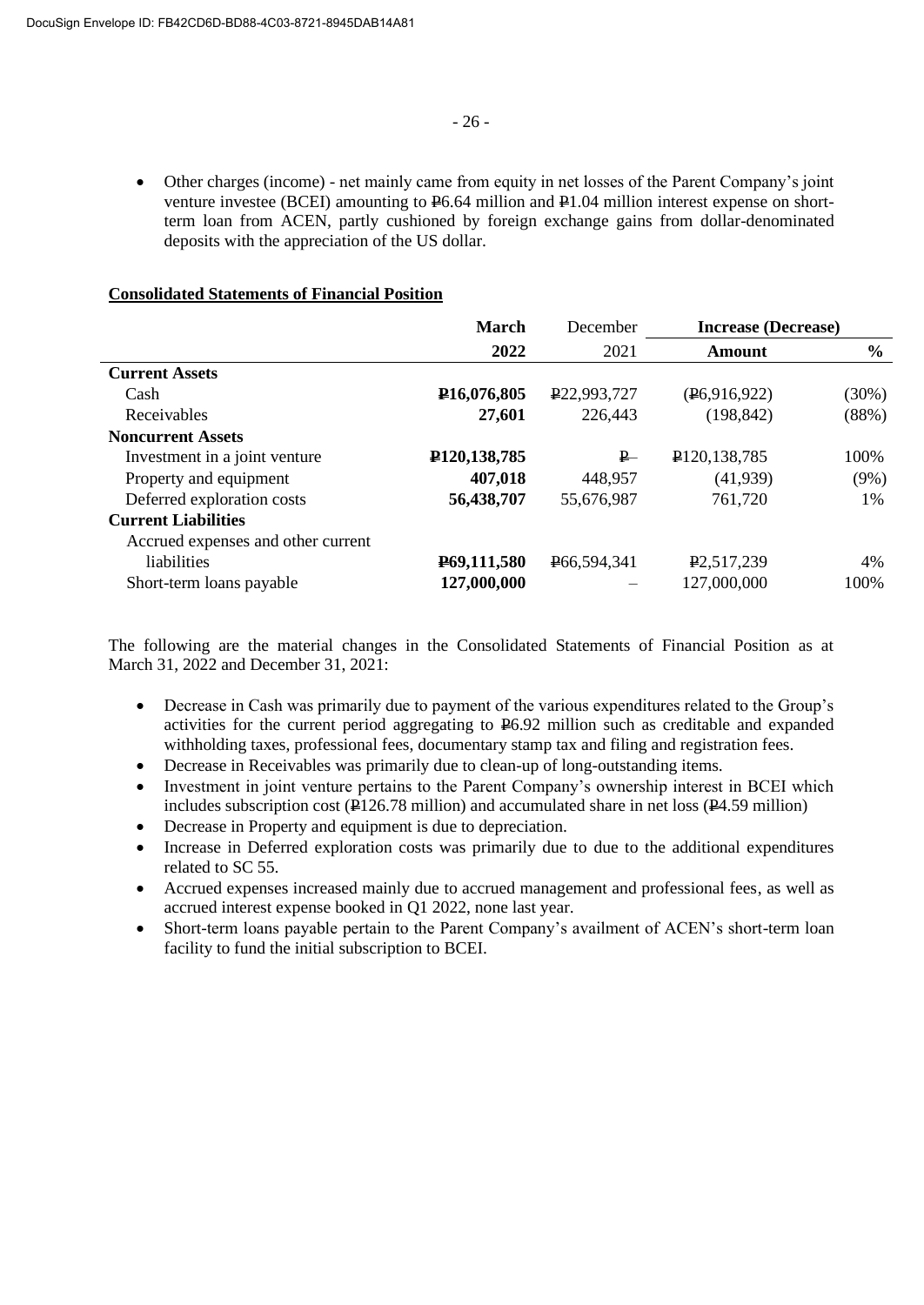# **Financial Soundness Indicators**

| <b>Key Performance</b>                   |                                             | Mar     | Dec  | <b>Increase (Decrease)</b> |               |
|------------------------------------------|---------------------------------------------|---------|------|----------------------------|---------------|
| <b>Indicator</b>                         | Formula                                     | 2022    | 2021 | <b>Amount</b>              | $\frac{0}{0}$ |
| <b>Liquidity Ratios</b>                  |                                             |         |      |                            |               |
| <b>Current Ratio</b>                     | Current assets                              | 0.08    | 0.35 | (0.27)                     | (77%)         |
|                                          | <b>Current liabilities</b>                  |         |      |                            |               |
|                                          |                                             |         |      |                            |               |
|                                          | $Cash + Short-term$                         |         |      |                            |               |
|                                          | $investments +$<br>Accounts receivables $+$ |         |      |                            |               |
| Acid test ratio                          | Other liquid assets                         | 0.08    | 0.35 | (0.27)                     | (77%)         |
|                                          | <b>Current liabilities</b>                  |         |      |                            |               |
|                                          |                                             |         |      |                            |               |
| <b>Solvency Ratios</b>                   |                                             |         |      |                            |               |
| Debt-to-equity                           |                                             |         |      |                            |               |
| ratio                                    | <b>Total liabilities</b>                    | (65.41) | 5.21 | (70.62)                    | $(1355\%)$    |
|                                          | Total equity                                |         |      |                            |               |
|                                          |                                             |         |      |                            |               |
|                                          |                                             |         |      |                            |               |
| Asset-to-equity<br>ratio                 | Total assets                                | (64.41) | 6.21 |                            |               |
|                                          | Total equity                                |         |      | (70.62)                    | (1137%)       |
|                                          |                                             |         |      |                            |               |
|                                          |                                             |         |      |                            |               |
| Net bank Debt to                         | Short & long-term loans                     |         |      |                            |               |
| <b>Equity Ratio</b>                      | - Cash & Cash Equivalents                   | N/A     | N/A  | N/A                        | N/A           |
|                                          | <b>Total Equity</b>                         |         |      |                            |               |
|                                          |                                             |         |      |                            |               |
| <b>Profitability</b><br>Return on equity | Net income after tax                        |         |      |                            |               |
|                                          | Average stockholders' equity                | N/A     | N/A  | N/A                        | N/A           |
|                                          |                                             |         |      |                            |               |
|                                          |                                             |         |      |                            |               |
| Return on assets                         | Net income after taxes                      | N/A     | N/A  | N/A                        | N/A           |
|                                          | Average total assets                        |         |      |                            |               |
|                                          |                                             |         |      |                            |               |
|                                          |                                             |         |      |                            |               |
| Asset turnover                           | Revenues                                    | N/A     | N/A  | N/A                        | N/A           |
|                                          | Average total assets                        |         |      |                            |               |
|                                          |                                             |         |      |                            |               |

## **Current ratio and acid test ratio**

Current ratio and acid test ratios decreased as the Group's current liabilities increased with the availment of short-term loan from ACEN.

## **Debt-to-equity ratio**

The Group's debt-to-equity ratio is negative with the capital deficiency reported in Q1 2022.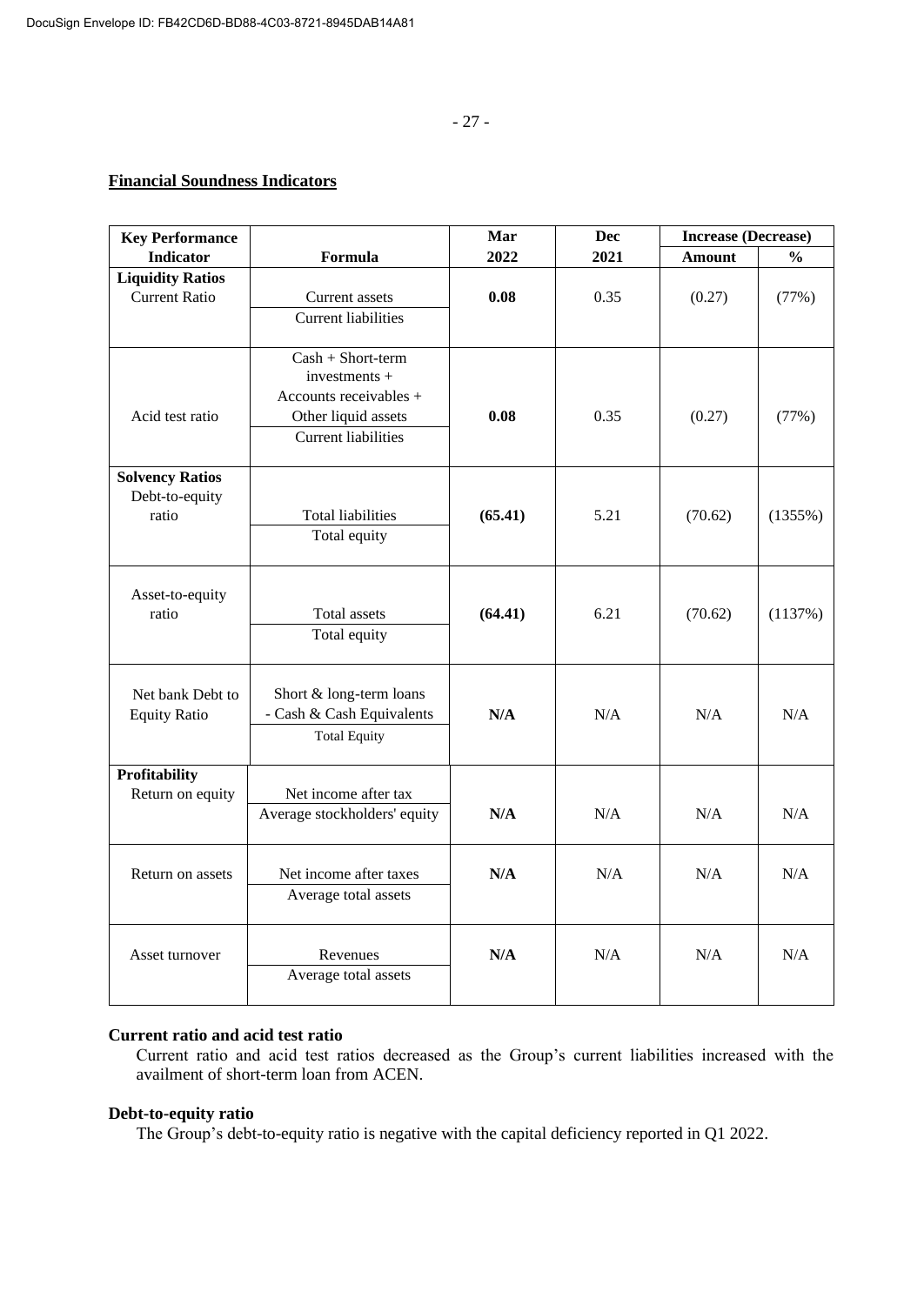#### **Asset-to-equity ratio**

As of March 31, 2022, asset-to-equity ratio is negative with the capital deficiency reported for the period.

#### **Return on equity, Return on assets and Asset turnover**

These ratios are not applicable since the Group has not started commercial operations yet.

#### **During the first quarter 2022:**

- There were no unusual items that affected assets, liabilities, equity, net income or cash flows.
- There were no events that will trigger direct or contingent financial obligation that was material to the company, including any default or acceleration of an obligation.
- There were no events that had occurred subsequent to the balance sheet date that required adjustments to or disclosure in the interim consolidated financial statements.
- There were no contingent assets or contingent liabilities since the last annual balance sheet date.
- The SC 55 consortium submitted an updated CINCO-1 Drilling Proposal to the DOE December 22, 2021. The Department of Energy has approved the Consortium's CINCO-1 Drilling Proposal, Oil Spill Contingency Plan, and Health, Safety and Environmental Management Plan on March 4, 2022. Specialized pre-drill geological and geophysical studies were completed while well planning and drilling preparations are ongoing. ACEX's subsidiary, Palawan 55, has 75% participating interest in SC 55 and is the Operator.
- The SC 6A consortium paid its outstanding financial obligations to the DOE in full as required for the DOE's approval of the former's relinquishment of said service contract. ACEX has 7.78% interest in SC 6 Block A.
- There were no other material trends, demands, commitments, events or uncertainties known to the Group that would likely affect adversely the liquidity of the Group.
- There were no trends, events or uncertainties that have had or that were reasonably expected to have material favorable or unfavorable impact on net revenues/income from continuing operations.
- There were no significant elements of income or loss that did not arise from continuing operations that had material effect on the financial condition or result of operations.
- There were no material off-balance sheet transactions, arrangements, obligations (including contingent obligations) and other relationships of the Group with unconsolidated entities or other persons created during the reporting period.
- There were no operations subject to seasonality and cyclicality.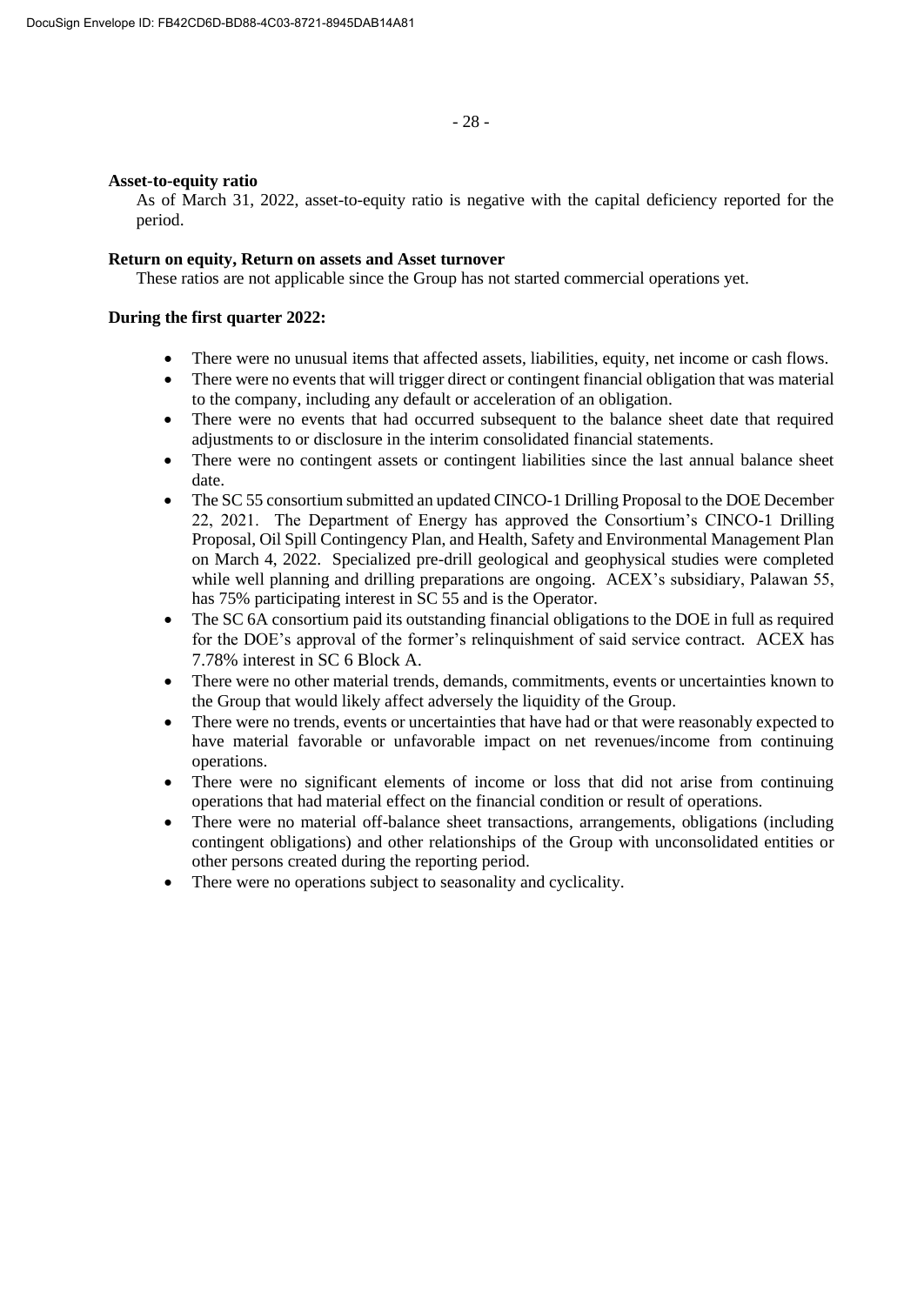- 29 -

**ANNEX B-1** Progress Report

# **ACE ENEXOR, INC.** *PROGRESS REPORT For the Quarter January 01, 2022 to March 31, 2022*

# **----------------------------------------------------------------------------------**

# *SC 55 (Ultra Deepwater West Palawan)*

The Department of Energy has approved the Consortium's CINCO-1 Drilling Proposal, Oil Spill Contingency Plan, and Health, Safety and Environmental Management Plan on 04 March 2022.

The Consortium is awaiting the DOE's response to its letter dated 14 July 2021, requesting unequivocal assurance that the government would protect and defend the drilling operations in SC 55 in light of the ongoing maritime disputes in the West Philippine Sea.

Completed specialized pre-drill geological and geophysical studies. Well planning and drilling preparations are ongoing.

Enexor's subsidiary, Palawan55 Exploration & Production Corporation, has 75% participating interest in SC 55 and is the Operator.

# *SC 6 Block A (Northwest Palawan)*

The SC 6A consortium paid its outstanding financial obligations to the DOE in full as required for the DOE's approval of the former's relinquishment of said service contract.

Enexor has 7.78% interest in SC 6 Block A

Certified Correct: **RAYMUNDO A. REYES, JR.**  General Manager